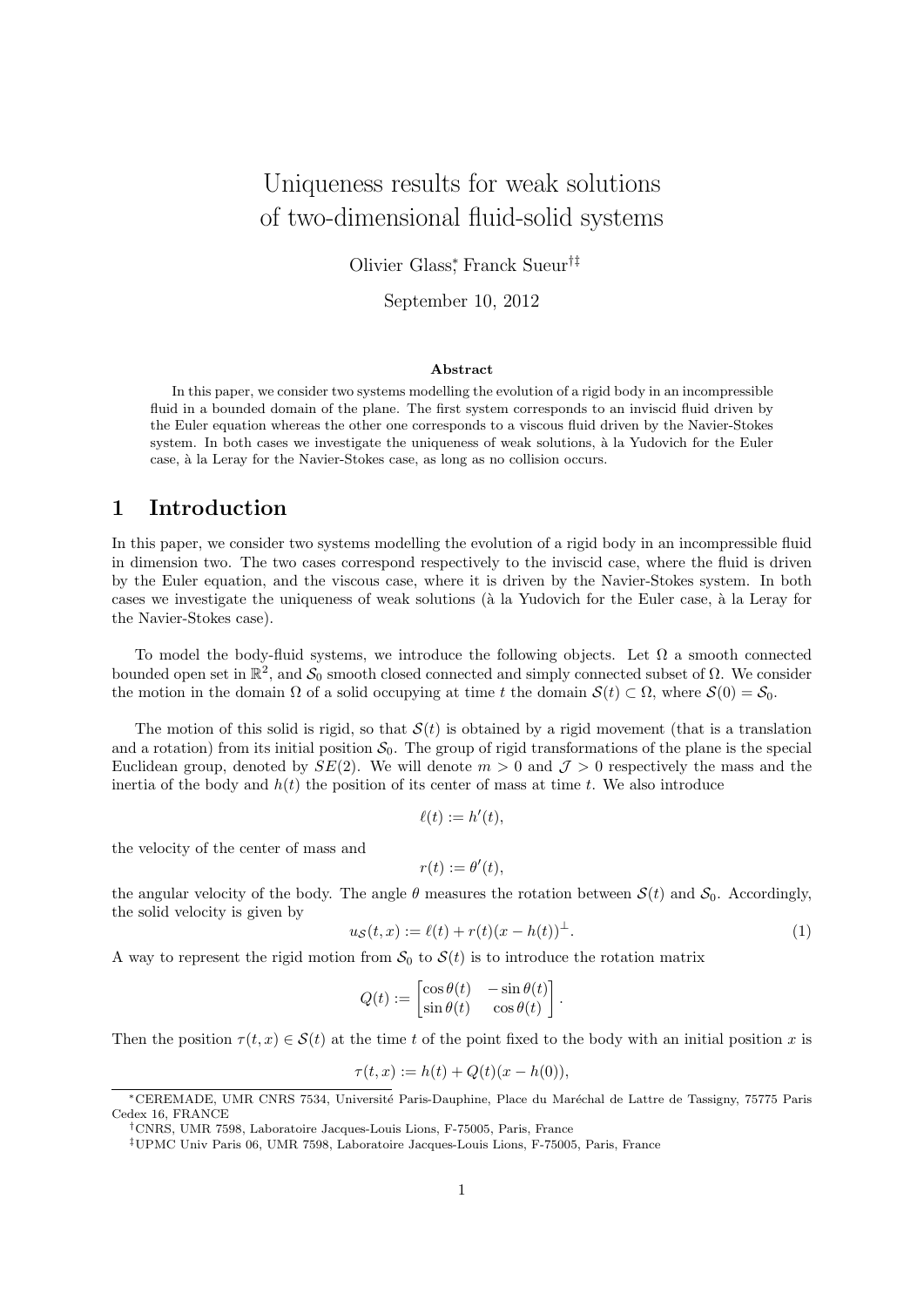so that

$$
\mathcal{S}(t)=\tau(t)(\mathcal{S}_0).
$$

We denote

$$
h(0) = h_0, \ h'(0) = \ell_0, \ \theta(0) = 0, \ r(0) = r_0,
$$
\n<sup>(2)</sup>

the initial values of the solid data.

Let us stress here that, given some initial data, it suffices to know  $(\ell, r)$  to deduce all the other objects above, since to  $(\ell, r) \in C^0([0, T]; \mathbb{R}^2 \times \mathbb{R})$  we can associate  $(h^{\ell,r}, \theta^{\ell,r}) \in C^1([0, T]; \mathbb{R}^2 \times \mathbb{R})$  by

$$
h^{\ell,r}(t) = h_0 + \int_0^t \ell, \quad \theta^{\ell,r}(t) = \int_0^t r,
$$
\n(3)

the velocity

$$
u_{\mathcal{S}}^{\ell,r}(t,x) := \ell(t) + r(t)(x - h^{\ell,r}(t))^{\perp},\tag{4}
$$

and

$$
Q^{\ell,r}(t) := \begin{bmatrix} \cos \theta^{\ell,r}(t) & -\sin \theta^{\ell,r}(t) \\ \sin \theta^{\ell,r}(t) & \cos \theta^{\ell,r}(t) \end{bmatrix} . \tag{5}
$$

We also deduce the rigid displacement and the position of the solid, let us say  $\tau^{\ell,r}(t)$  and  $\mathcal{S}^{\ell,r}(t)$  defined by

$$
\tau^{\ell,r}(t) : x \mapsto Q^{\ell,r}(t)[x - h_0] + h^{\ell,r}(t) \in SE(2), \text{ and } \mathcal{S}^{\ell,r}(t) = \tau^{\ell,r}(t)\mathcal{S}_0.
$$
 (6)

Then we define the fluid domain as

$$
\mathcal{F}^{\ell,r}(t) := \Omega \setminus \mathcal{S}^{\ell,r}(t). \tag{7}
$$

We may omit the dependence on  $(\ell, r)$  when there is no ambiguity on the various objects defined above.

In the rest of the domain, that is in the open set

$$
\mathcal{F}(t) := \Omega \setminus \mathcal{S}(t),
$$

evolves a planar fluid driven by the Euler or the Navier-Stokes equations. We denote correspondingly

$$
\mathcal{F}_0:=\Omega\setminus\mathcal{S}_0,
$$

the initial fluid domain. We will consider for each t the velocity field  $u = u(t, x) \in \mathbb{R}^2$  and the pressure field  $p = p(t, x) \in \mathbb{R}$  in  $\mathcal{F}(t)$ . The fluid will be supposed in both cases to be homogeneous of density 1, in order to simplify the equations (and without loss of generality). We denote

$$
u|_{t=0} = u_0,\t\t(8)
$$

the initial value of the fluid velocity field.

Now to be more specific on the systems under view, we distinguish between the two cases.

## 1.1 The Euler case

In this case, the fluid equation is the incompressible Euler equation and the body evolves according to Newton's law, under the influence of the pressure alone. The boundary conditions correspond to the impermeability of the boundary and involve the normal component of the velocity. The complete system driving the dynamics reads

$$
\frac{\partial u}{\partial t} + (u \cdot \nabla)u + \nabla p = 0 \text{ for } x \in \mathcal{F}(t),
$$
\n(9)

$$
\text{div } u = 0 \quad \text{for } x \in \mathcal{F}(t), \tag{10}
$$

$$
u \cdot n = u_{\mathcal{S}} \cdot n \quad \text{for} \quad x \in \partial \mathcal{S}(t), \tag{11}
$$

$$
u \cdot n = 0 \quad \text{for} \quad x \in \partial \Omega,\tag{12}
$$

$$
mh''(t) = \int_{\partial \mathcal{S}(t)} p \, n \, d\sigma,\tag{13}
$$

$$
\mathcal{J}\theta''(t) = \int_{\partial \mathcal{S}(t)} p(x - h(t))^{\perp} \cdot n \, d\sigma. \tag{14}
$$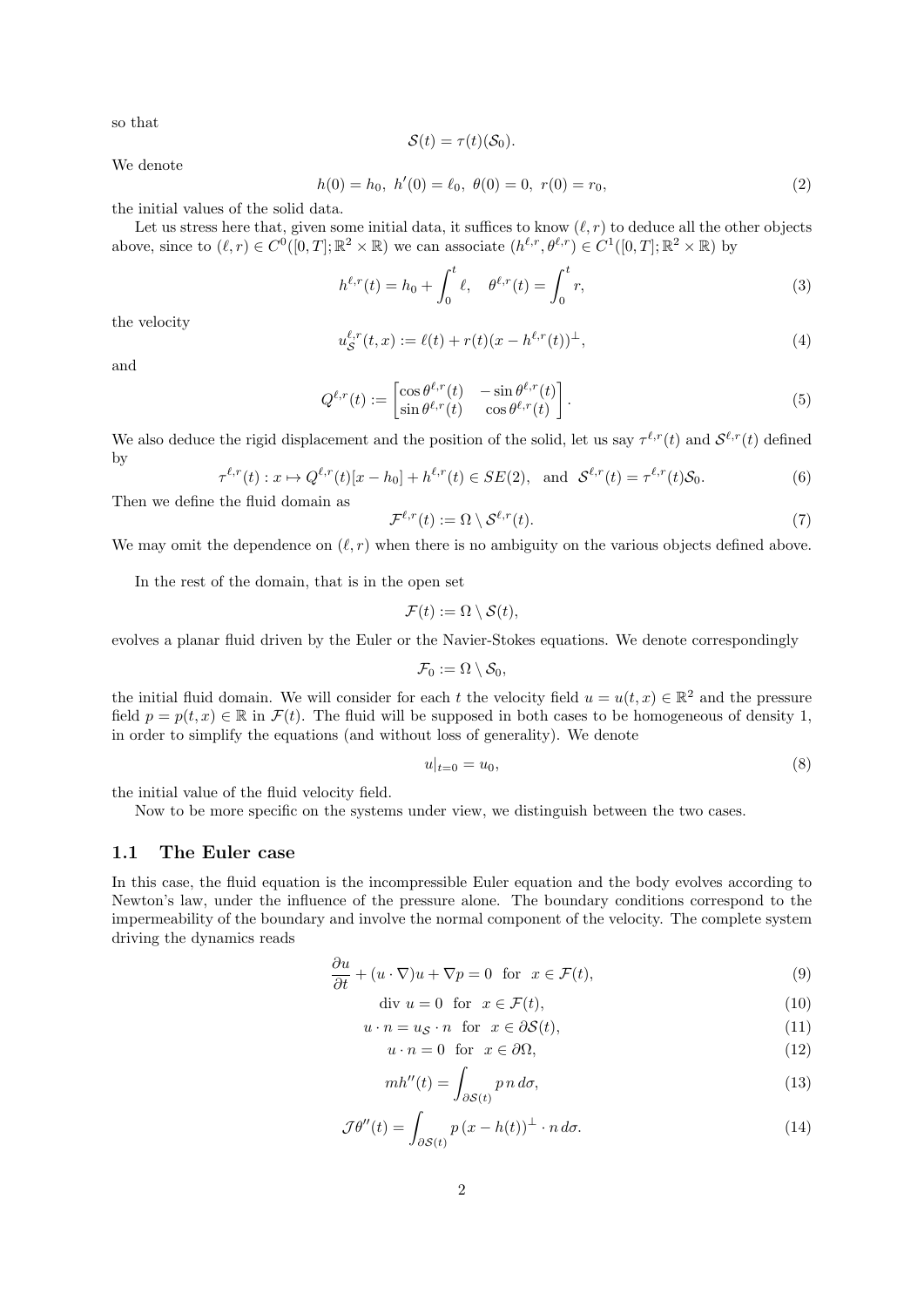When  $x = (x_1, x_2)$  the notation  $x^{\perp}$  stands for

$$
x^{\perp} := (-x_2, x_1),
$$

n denotes the unit outward normal on  $\partial \mathcal{F}(t)$ ,  $d\sigma$  denotes the integration element on the boundary  $\partial \mathcal{S}(t)$ of the body.

For this system, one can prove the existence of a solution "à la Yudovich" [33] on a time interval limited only by the possible encounter of the solid and the boundary  $\partial\Omega$ . The main assumption is that the initial vorticity

$$
\omega_0 := \operatorname{curl} u_0,
$$

is bounded in  $\Omega$ .

**Theorem 1.** For any  $u_0 \in C^0(\overline{\mathcal{F}_0}; \mathbb{R}^2)$ ,  $(\ell_0, r_0) \in \mathbb{R}^2 \times \mathbb{R}$ , such that:

$$
\text{div } u_0 = 0 \text{ in } \mathcal{F}_0, \ u_0 \cdot n = (\ell_0 + r_0(x - h_0)^{\perp}) \cdot n \text{ on } \partial \mathcal{S}_0, \ u_0 \cdot n = 0 \text{ on } \partial \Omega,
$$
\n
$$
(15)
$$

and

$$
\omega_0 := \operatorname{curl} u_0 \in L^\infty(\mathcal{F}_0),\tag{16}
$$

there exists  $T > 0$  and a solution

$$
(\ell, r, u) \in C^1([0, T]; \mathbb{R}^2 \times \mathbb{R}) \times [L^{\infty}(0, T; \mathcal{LL}(\mathcal{F}(t))) \cap C^0([0, T]; W^{1,q}(\mathcal{F}(t)))], \quad \forall q \in [1, +\infty),
$$

of (9)-(14). Moreover, if  $T < +\infty$  is maximal, then

$$
dist(\mathcal{S}(t), \partial \Omega) \to 0 \text{ as } t \to T^-.
$$
\n(17)

Several comments are in order here.

First the notation  $\mathcal{LL}(\mathcal{F}(t))$  refers to the space of log-Lipschitz functions on  $\mathcal{F}(t)$ , that is the set of functions  $f \in L^{\infty}(\mathcal{F}(t))$  such that

$$
||f||_{\mathcal{LL}(\mathcal{F}(t))} := ||f||_{L^{\infty}(\mathcal{F}(t))} + \sup_{x \neq y} \frac{|f(x) - f(y)|}{|x - y|(1 + \ln^{-}|x - y|)} < +\infty.
$$
 (18)

For a functional space X of functions depending on the variable x, the notation  $L^{\infty}(0,T; X(\mathcal{F}(t)))$  or  $C([0,T]; X(\mathcal{F}(t)))$  stands for the space of functions defined for each t in the fluid domain  $\mathcal{F}(t)$ , and which can be extended to functions in  $L^{\infty}(0,T;X(\mathbb{R}^2))$  or  $C([0,T];X(\mathbb{R}^2))$  respectively. In the same spirit, we will make the abuse of notations  $[0, T] \times \mathcal{F}(t)$  for  $\cup_{t \in [0, T]} \{t\} \times \mathcal{F}(t)$ .

The other remark is that the pressure  $p$  is uniquely defined, up to a function depending only on time, by  $(\ell, r, u)$  as a function of  $L^{\infty}(0, T; H^1(\mathcal{F}(t)))$  (see Corollary 2). In particular this gives a sense to the right hand sides of  $(13)-(14)$ .

In the case when  $\Omega = \mathbb{R}^2$ , the equivalent of Theorem 1 (together with the uniqueness in this particular case), was proven in [13]. In this particular situation, one can make a rigid change of variable to write the system in  $\mathcal{F}_0$ , which simplifies the analysis.

We provide in the appendix a proof of Theorem 1 in the case considered here where the system occupies a bounded domain.

The first main result of this paper is the following.

Theorem 2. The above solution is unique in its class.

### 1.2 The Navier-Stokes case

We now turn to the case of a viscous fluid.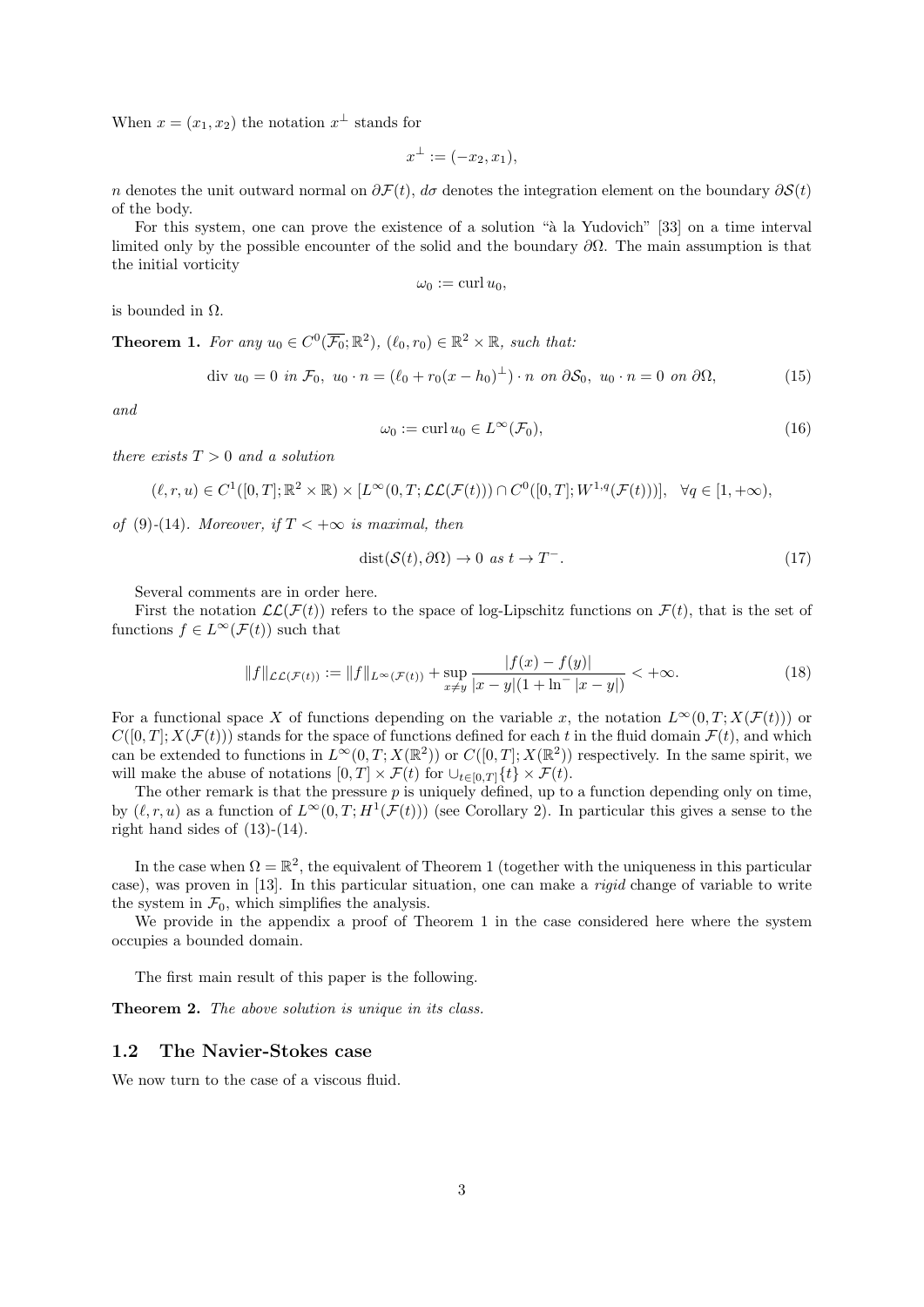In this case, the fluid equation is the incompressible Navier-Stokes equation and the body evolves according to Newton's law, under the influence of the whole Cauchy stress tensor. The boundary conditions are the usual no-slip condition for the velocity field. The complete system driving the dynamics reads

$$
\frac{\partial u}{\partial t} + (u \cdot \nabla)u - \Delta u + \nabla p = 0 \text{ for } x \in \mathcal{F}(t),
$$
\n(19)

$$
\text{div } u = 0 \quad \text{for } x \in \mathcal{F}(t), \tag{20}
$$

$$
u = u_{\mathcal{S}} \quad \text{for} \quad x \in \partial \mathcal{S}(t), \tag{21}
$$

$$
u = 0 \quad \text{for} \quad x \in \partial\Omega,\tag{22}
$$

$$
mh''(t) = -\int_{\partial \mathcal{S}(t)} \mathbb{T} n \, d\sigma,\tag{23}
$$

$$
\mathcal{J}\theta''(t) = -\int_{\partial \mathcal{S}(t)} \mathbb{T}n \cdot (x - h(t))^{\perp} d\sigma,\tag{24}
$$

where the same notations for x,  $d\sigma$  and h are used as in the previous paragraph, and where

$$
\mathbb{T}(u, p) := -p \operatorname{Id} + 2Du \text{ with } Du := \frac{1}{2}(\nabla u + \nabla u^T).
$$

For this system, one can prove the existence of a weak solution " $\hat{a}$  la Leray" [25, 26], for which the main assumption is that the initial velocity  $u_0$  is square-integrable. To define more precisely what we mean by a weak solution of (19)-(24), let us define a velocity field globally on  $\Omega$  by setting

$$
\overline{u}(t,x) := u(t,x) \text{ for } x \in \mathcal{F}(t) \text{ and } \overline{u}(t,x) := u_{\mathcal{S}}(t,x) \text{ for } x \in \mathcal{S}(t),
$$
\n(25)

where  $u_{\mathcal{S}}$  is given by (1). We will say that  $\overline{u}$  is *compatible* with  $(\ell, r)$  when  $\overline{u}(t, \cdot)$  belongs to  $H^1(\Omega)$  for almost every t and (25) holds with  $\mathcal{F}(t) = \mathcal{F}^{\ell,r}(t)$  and  $u_{\mathcal{S}}$  is given by (1). Similarly, for the initial data, we define a velocity field  $\overline{u}_0$  by setting

$$
\overline{u}_0(x) := u_0(x)
$$
 for  $x \in \mathcal{F}_0$  and  $\overline{u}_0(x) := \ell_0 + r_0(x - h_0)^{\perp}$  for  $x \in \mathcal{S}_0$ .

Now to define the notion of weak solutions that we consider, it will be useful to introduce the density inside the solid at initial time  $t = 0$  as the function  $\rho_{S_0}(x)$ , for  $x \in S_0$ . Accordingly, the mass and the inertia of the solid satisfy

$$
m = \int_{S_0} \rho_{S_0}(x) dx
$$
 and  $\mathcal{J} = \int_{S_0} \rho_{S_0}(x)|x - h_0|^2 dx$ .

We extend this initial density as a function on the whole domain  $\Omega$  by setting

$$
\rho_0(x) = \rho_{\mathcal{S}_0} \text{ in } \mathcal{S}_0 \text{ and } \rho_0(x) = 1 \text{ in } \mathcal{F}_0. \tag{26}
$$

Given a rigid movement  $(\ell, r)$ , we define the solid density as:

$$
\rho_{\mathcal{S}}(t,x) = \rho_{\mathcal{S}_0}((\tau^{\ell,r}(t,\cdot))^{-1}(x)) \text{ in } \mathcal{S}^{\ell,r}(t) \text{ and } \rho_{\mathcal{S}(t)}(x) = 0 \text{ in } \mathcal{F}^{\ell,r}(t), \tag{27}
$$

and the density  $\rho(t, x)$  in  $[0, T] \times \Omega$  as

$$
\rho(t,x) = \rho_{\mathcal{S}}(t,x) \text{ in } \mathcal{S}^{\ell,r}(t) \text{ and } \rho(x) = 1 \text{ in } \mathcal{F}^{\ell,r}(t). \tag{28}
$$

**Definition 1** (see [18, 3, 1, 28, 6]). For any  $u_0 \in L^2(\mathcal{F}_0;\mathbb{R}^2)$  and  $(\ell_0, r_0) \in \mathbb{R}^2 \times \mathbb{R}$  satisfying (15), we say that

$$
(\ell, r, \overline{u}) \in C^0([0, T]; \mathbb{R}^2 \times \mathbb{R}) \times [C(0, T; L^2(\Omega)) \cap L^2(0, T; H^1(\Omega))]
$$

is a weak solution of (19)-(24) with the initial data (2)-(8) if  $\overline{u}$  is divergence free,

$$
\overline{u} \quad is \quad compatible \quad with \quad (\ell, r), \tag{29}
$$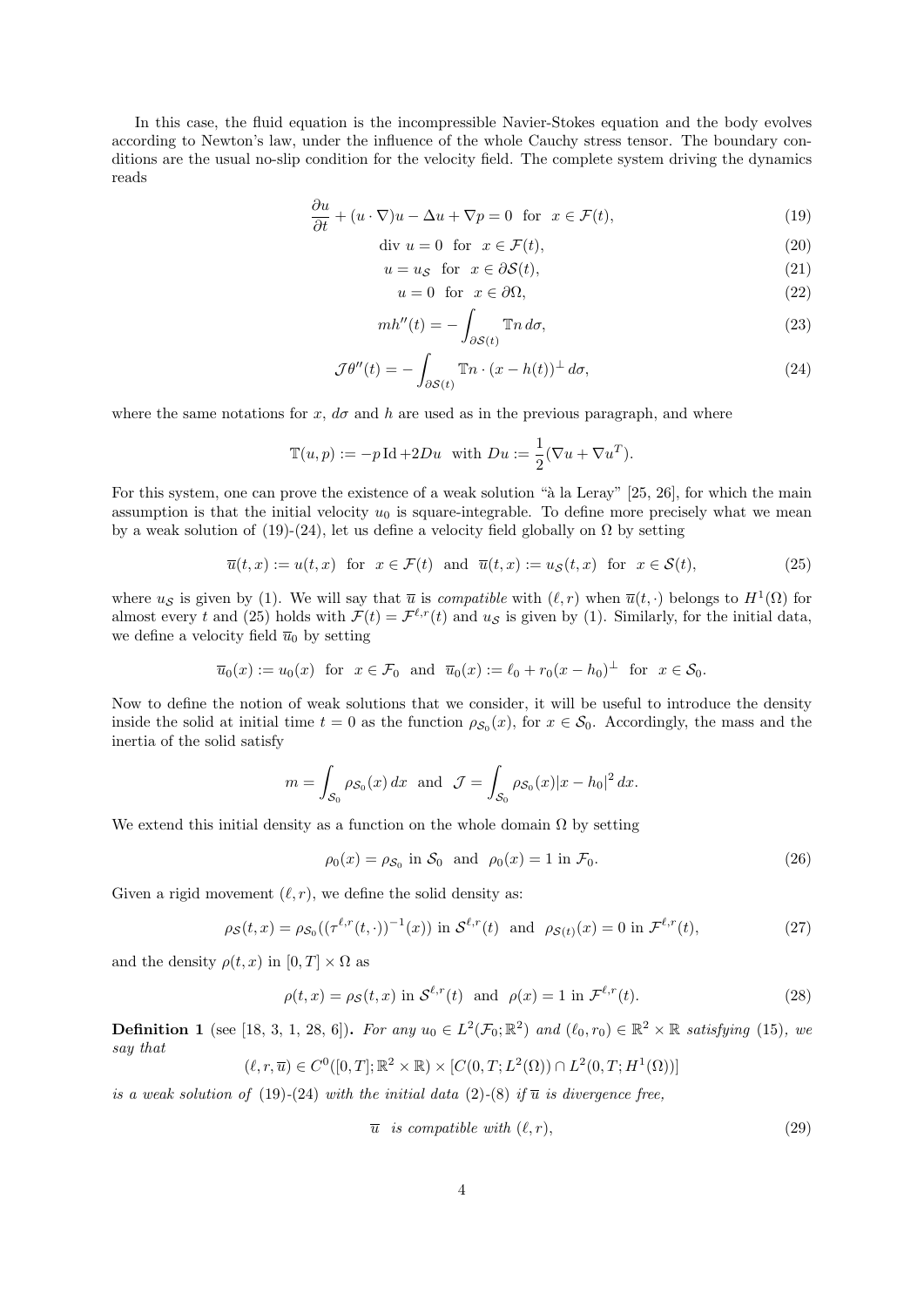and for any divergence free vector field  $\phi \in C_c^{\infty}([0,T] \times \Omega;\mathbb{R}^2)$  such that  $D\phi(t,x) = 0$  when  $t \in [0,T]$ and  $x \in \mathcal{S}^{\ell,r}(t)$ , there holds, when  $\rho$  is given by (28):

$$
\int_{\Omega} \rho_0 \overline{u}_0 \cdot \phi|_{t=0} - \int_{\Omega} (\rho \overline{u} \cdot \phi)|_{t=T} + \int_{(0,T)\times\Omega} \rho \overline{u} \cdot \frac{\partial \phi}{\partial t} + (\overline{u} \otimes \overline{u} - 2D\overline{u}) : D\phi = 0.
$$
 (30)

We will also say that  $(\ell, r, u) \in C^0([0, T]; \mathbb{R}^2 \times \mathbb{R}) \times [L^{\infty}(0, T; L^2(\mathcal{F}^{\ell,r}(t))) \cap L^2(0, T; H^1(\mathcal{F}^{\ell,r}(t)))]$  is a solution when  $(\ell, r, \overline{u})$  with  $\overline{u}$  defined by (25) is a solution.

Now we have the following existence theorem of weak solutions.

**Theorem 3** (see [18, 3, 1, 28, 6]). For any  $u_0 \in L^2(\mathcal{F}_0; \mathbb{R}^2)$  and  $(\ell_0, r_0) \in \mathbb{R}^2 \times \mathbb{R}$  satisfying (15), for any  $T > 0$ , there exists a weak solution

 $(\ell, r, \overline{u}) \in C^{0}([0, T]; \mathbb{R}^{2} \times \mathbb{R}) \times [C([0, T]; L^{2}(\Omega)) \cap L^{2}(0, T; H^{1}(\Omega))],$ 

of (19)-(24) with the initial data (2)-(8). Moreover, for any  $t \in [0, T]$ ,

$$
\frac{1}{2} \int_{\Omega} \rho(t, \cdot) |\overline{u}(t, \cdot)|^2 dx + 2 \int_{(0, t) \times \Omega} \rho(s, x) D\overline{u}(s, x) : D\overline{u}(s, x) dx ds = \frac{1}{2} \int_{\Omega} \rho_0(x) |\overline{u}_0(x)|^2 dx. \tag{31}
$$

Remark 1. The proof of the existence of such weak solutions can be found in [21, 28]. Note in particular that the function  $\rho_{\mathcal{S}}$  defined by  $\rho_{\mathcal{S}}(t,x) = \rho_0((\tau^{\ell,r}(t,\cdot))^{-1}(x))$  in  $\mathcal{S}^{\ell,r}(t)$  and  $\rho_{\mathcal{S}}(t,x) = 0$  in  $\mathcal{F}^{\ell,r}(t)$  is a weak solution of

$$
\begin{cases}\n\partial_t \rho_S + \text{div}(\rho_S \overline{u}) = 0 & \text{in } (0, T) \times \Omega, \\
\rho_S(0, \cdot) = \rho_{S_0} & \text{in } S_0 \text{ and } \rho_S(0, \cdot) = 0 & \text{in } \mathcal{F}_0,\n\end{cases}
$$
\n(32)

and hence the unique solution of this system (see  $(5, Corollary II.1)$ ).

We notice that the notion of weak solutions can be slightly different. In particular, [3] does not express the solid movement by (29) or  $\rho$  by (28), but as follows. The solid density  $\rho_S$  is obtained as the solution of (32) and then the compatibility condition in [3] reads:  $\overline{u}(t, \cdot)$  belongs to  $H^1(\Omega)$  for almost every t and

$$
\rho_{\mathcal{S}}D\overline{u}=0.
$$

Due to the lack of regularity of  $\bar{u}$ , we do not know if this compatibility condition is sufficient to ensure (29) (see also the discussion in [8, Section 3]).

**Remark 2.** The energy identity (31) belongs to the folklore in the subject and can be proved proceeding as in the case of a fluid alone, see for instance [27, p. 87]. The strong continuity in time of  $\overline{u}$  in  $L^2(\Omega)$ is then a direct consequence of (31).

Let us add a few words on previous references. In the case when  $\Omega = \mathbb{R}^2$ , one can again use a rigid change of variables to prove the existence and uniqueness of such solutions cf. [24, 29, 32]. In the case considered here where  $\Omega$  is bounded, this is no longer possible; we refer here to [18, 3, 1, 28] which establish the existence of solutions "à la Leray" as stated in Theorem 3. Let us also mention the recent works  $[6, 7]$  which establish the existence of solutions "à la Leray" in three dimensions and the papers [17, 4, 31] where the existence and uniqueness of strong solutions for short times were studied, including in the three-dimensional case.

The second main result of this paper states that the solution given by Theorem 3 is unique as long as there is no collision.

**Theorem 4.** Let  $T > 0$  and  $(\ell, r, u)$  be as in Theorem 3. Assume that for any  $t \in [0, T]$ , dist $(S(t), \partial \Omega)$ ) 0. Let  $(\tilde{\ell}, \tilde{r}, \tilde{u})$  be another weak solution of (19)-(24) on [0, T] with the same initial data. Then  $(\tilde{\ell}, \tilde{r}, \tilde{u}) =$  $(\ell, r, u).$ 

This result extends the one in [31] where it was assumed in addition that the initial fluid velocity is in the Sobolev space  $H<sup>1</sup>$ . Therein it was mentioned that "uniqueness of weak solutions is an open question, even in the two-dimensional case." This issue was also mentioned recently in the conclusion of the paper [2]. Theorem 4 therefore brings an answer to this issue, as long as there is no collision.

It is not known in general whether or not a collision may happen. However the possibility of a collision is excluded in some particular cases by the results in [20, 19], see also the recent work [11] about the influence of the boundary regularity. On the other hand the results of [21, 30] prove that such weak solutions cannot be unique if a collision occurs.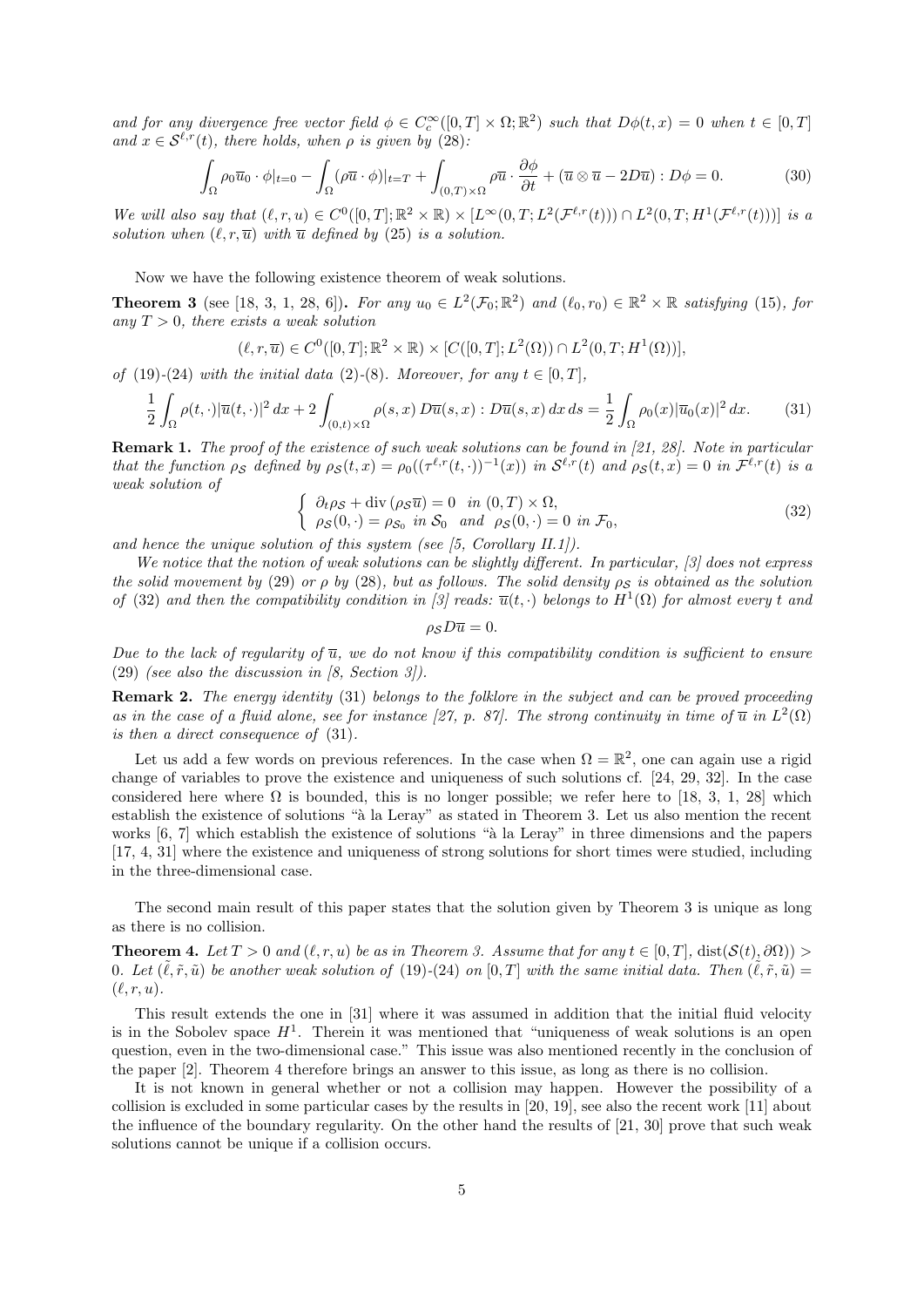## 1.3 Structure of the paper

To simplify the notations and without loss of generality, we will suppose that

 $h_0 = 0.$ 

The paper is organized as follows. In Section 2 we establish a preliminary result on a class of changes of variables associated to a rigid motion. This result will be useful for the proof of Theorem 2 and for the one of Theorem 4 as well. Then we proceed with the proofs of these theorems respectively in Section 3 and in Section 4. The structure of these sections is quite the same: we will start by giving some a-priori estimates satisfied by any solution, respectively in the Sections 3.1 and 4.1, and then we prove the uniqueness, in the Sections 3.2 and 4.2. Finally, in the appendix, we prove Theorem 1.

## 2 A basic lemma

Given  $A \subset \mathbb{R}^2$  and  $\delta > 0$ , we denote

$$
\mathcal{V}_{\delta}(A) := \left\{ x \in \mathbb{R}^2 \; \Big/ \; \operatorname{dist}(x, A) \leqslant \delta \right\}.
$$

We rely on the following proposition.

**Proposition 1.** Let  $\Omega$  and  $S_0$  be fixed as previously. There exist a compact neighborhood U of Id in  $SE(2), \delta > 0$  and  $\Psi \in C^{\infty}(U; Diff(\overline{\Omega}))$  such that  $\Psi[\text{Id}] = \text{Id}$  and that for all  $\tau \in U$ ,

$$
\Psi[\tau] \ \text{is volume-preserving},\tag{33}
$$

$$
\Psi[\tau](x) = \tau(x) \text{ on } \mathcal{V}_{\delta}(\mathcal{S}_0) \text{ and } \Psi[\tau](x) = x \text{ on } \mathcal{V}_{\delta}(\partial\Omega) \cap \Omega. \tag{34}
$$

Above, Diff( $\overline{\Omega}$ ) denotes the set of  $C^{\infty}$ -diffeomorphisms of  $\overline{\Omega}$ .

*Proof.* The proof is similar to [14, Lemma 1]. First we use that the exponential map  $\exp : se(2) \rightarrow SE(2)$ is locally a diffeomorphism near the origin of  $se(2)$ , say on a neighborhood  $\mathcal{U} \subset SE(2)$  of Id<sub>R</sub>2. Here  $se(2)$ is the Lie algebra associated to the Lie group  $SE(2)$ . This exponential map on the space  $se(2) \sim \mathbb{R}^2 \times \mathbb{R}$ can be represented as the map which associates to  $(\ell, r) \in \mathbb{R}^2 \times \mathbb{R}$  the value at time 1 of the solution  $\tau(t)$  of following ODE in  $SE(2)$ :

$$
\frac{d}{dt}\tau(t,x) = \ell + r\left(\tau(t,x) - \tau(t,0)\right)^\perp = \ell + r\left(\tau(t,x) - t\ell\right)^\perp \text{ with } \tau(0,\cdot) = \text{Id}_{\mathbb{R}^2}. \tag{35}
$$

Reducing U if necessary, we find U as a compact neighborhood of Id in  $SE(2)$  on which ln is a diffeomorphism, which contains all the intermediary states  $\tau(t, \cdot)$  leading to  $\tau(1) = \tau$  when  $\tau \in U$  and for which holds for some  $\delta > 0$ 

$$
\max\left\{|\tau(x)-x|, x \in \mathcal{S}_0, \ \tau \in U\right\} \leq \delta \ \text{ and } \ \max\left\{\text{dist}(\tau(\mathcal{S}_0),\partial\Omega), \ \tau \in U\right\} \geq 3\delta.
$$

Now given  $\tau \in U$ , we hence associate  $(\ell, r) := \ln(\tau)$  and the corresponding time-dependent  $\tau(t, x)$ . Let  $\phi(t, x)$  a smooth function equal, for each  $t \in [0, 1]$ , to 1 in  $\mathcal{V}_{\delta}(\tau(t, \mathcal{S}_0))$  and to 0 outside of  $\mathcal{V}_{2\delta}(\tau(t, \mathcal{S}_0))$ . We define the following time-dependent vector field on  $\mathbb{R}^2$ :

$$
V_{\tau}(t,x) := \nabla^{\perp} \left( \phi(x) \left( x^{\perp} \cdot \ell + \frac{|x - t\ell|^2}{2} r \right) \right).
$$

Note that

$$
V_{\tau}(t,x) = \ell + r(x - t\ell)^{\perp} \text{ in } \mathcal{V}_{\delta}(\mathcal{S}_0) \text{ and } V_{\tau}(t,x) = 0 \text{ in } \mathcal{V}_{\delta}(\partial \Omega). \tag{36}
$$

We define  $\Psi \in \text{Diff}(\overline{\Omega})$  as the value at  $t = 1$  of the flow associated to V, that is

$$
\Psi[\tau] := \gamma(1, \cdot),
$$

where  $\gamma(t, x)$  the solution of the ODE:

$$
\frac{d}{dt}\gamma(t,x) = V(t,\gamma(t,x)) \text{ with } \gamma(0,\cdot) = \mathrm{Id}_{\overline{\Omega}}.
$$

It is straightforward to see that  $\gamma$  is a smooth function of V and hence that  $\Psi$  is a smooth function of  $\tau$ . Also, (34) follows from (36). Finally (33) follows from div  $V = 0$ .  $\Box$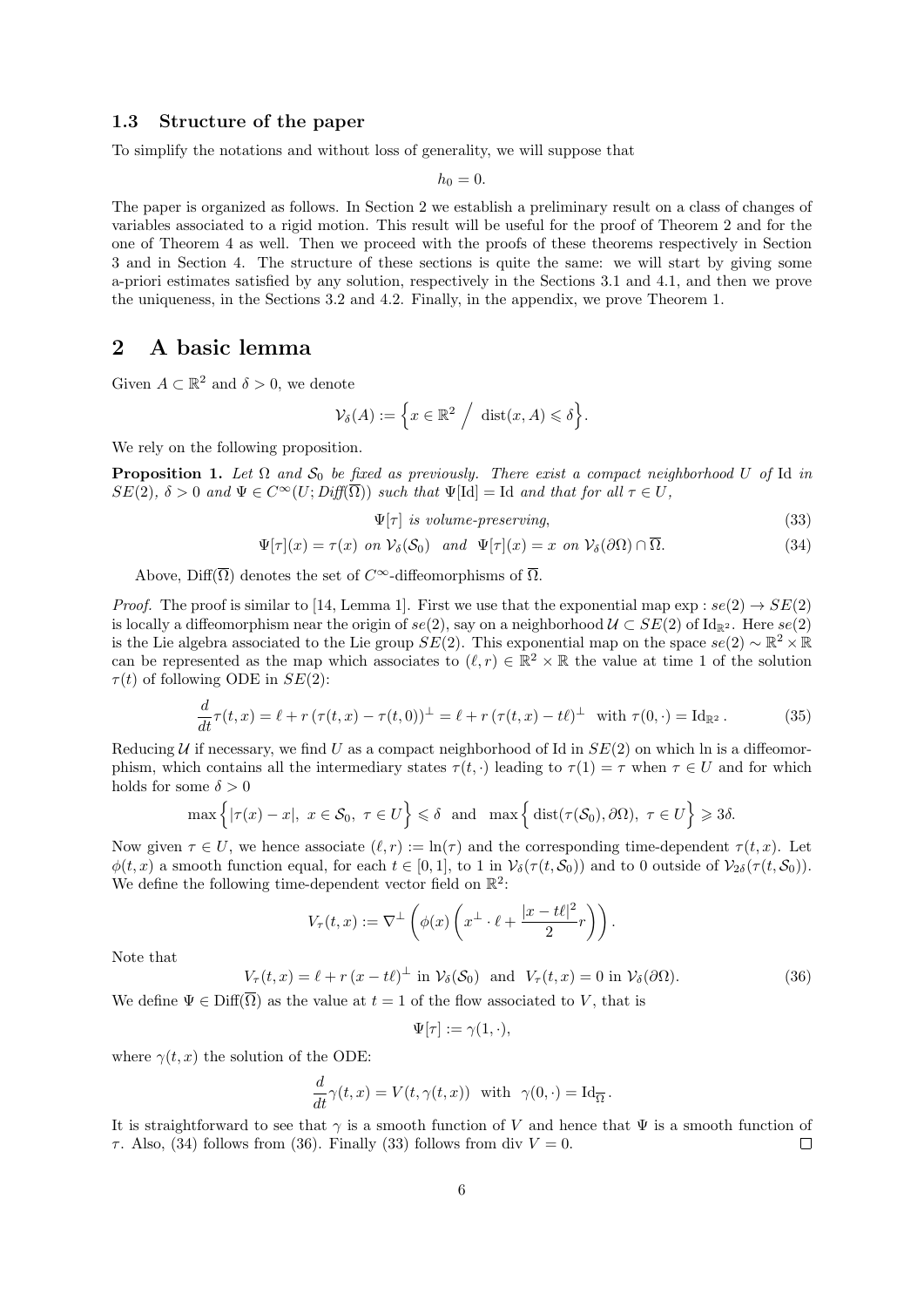We have the next corollary, where we consider  $SE(2) \subset \mathbb{R}^3$  so that we can use the  $\mathbb{R}^3$  norm on the elements of  $SE(2)$ . When we consider a time-dependent family of rigid motions  $(\tau(t))_{t\in[0,T]}$ , we will write  $\tau_t := \tau(t, \cdot)$ .

**Corollary 1.** Reducing U if necessary one has for some  $C > 0$ :

$$
\forall \tau, \tilde{\tau} \in U, \quad \|\Psi[\tau] \circ \{\Psi[\tilde{\tau}]\}^{-1} - \text{Id}\|_{C^2(\overline{\Omega})} \leqslant C \|\tau - \tilde{\tau}\|_{\mathbb{R}^3},\tag{37}
$$

and if  $\tau_t, \tilde{\tau}_t \in C^1([0,T]; SE(2))$ , then for all  $t_0 \in [0,T]$ ,

$$
\left\| \left[ \frac{d}{dt} \left( \Psi[\tau_t] \circ \{ \Psi[\tilde{\tau}_t] \}^{-1} \right) \right]_{t=t_0} \right\|_{C^1(\overline{\Omega})} \leqslant C \left( \|\tilde{\tau}'_{t_0}\|_{\mathbb{R}^3} \|\tau_{t_0} - \tilde{\tau}_{t_0}\|_{\mathbb{R}^3} + \|\tau'_{t_0} - \tilde{\tau}'_{t_0}\|_{\mathbb{R}^3} \right). \tag{38}
$$

Let us emphasize that  $\{\Psi[\tilde{\tau}_t]\}^{-1}$  denotes the inverse of  $\Psi[\tilde{\tau}_t]$  with respect to the variable x.

*Proof.* Reducing U if necessary, one has uniformly for  $\tau \in U$  that

$$
\|\Psi[\tau]-\mathrm{Id}\,\|_{C^2(\overline{\Omega})}\leqslant \frac{1}{2},
$$

so that we have a uniform bound on  $\|\{\Psi[\tau]\}^{-1}\|_{C^2(\overline{\Omega})}$ , and (37) follows from the fact that  $\Psi$  is uniformly Lipschitz on  $U$ . In the same way, we have

$$
\forall \tau, \tilde{\tau} \in U, \quad \|\partial_x \Psi[\tau] - \partial_x \Psi[\tilde{\tau}]\|_{C^1(\overline{\Omega}; \mathbb{R}^{2 \times 2})} \leq C \|\tau - \tilde{\tau}\|_{\mathbb{R}^3}.
$$
\n(39)

On the other side, denoting

$$
g(t,x) := \Psi[\tau_t](x), \quad h(t,x) := {\{\Psi[\tau_t]\}}^{-1}(x), \quad \tilde{g}(t,x) := \Psi[\tilde{\tau}_t](x) \text{ and } \tilde{h}(t,x) := {\{\Psi[\tilde{\tau}_t]\}}^{-1}(x),
$$

we have

$$
\frac{d}{dt} \left( \Psi[\tau_t] \circ \{\Psi[\tilde{\tau}_t]\}^{-1}(x) \right) = \partial_t g(t, \tilde{h}(t, x)) + \left( \partial_x g(t, \tilde{h}(t, x)) \right) \partial_t \tilde{h}(t, x).
$$

$$
\partial_t \tilde{g}(t, \tilde{h}(t, x)) + \left( \partial_x \tilde{g}(t, \tilde{h}(t, x)) \right) \partial_t \tilde{h}(t, x) = 0,
$$
(40)

we have

Since

$$
\frac{d}{dt} \left( \Psi[\tau_t] \circ \{ \Psi[\tilde{\tau}_t] \}^{-1}(x) \right) = \partial_t g(t, \tilde{h}(t, x)) - \partial_t \tilde{g}(t, \tilde{h}(t, x)) \n+ \left\{ \partial_x g(t, \tilde{h}(t, x)) \right\} - \partial_x \tilde{g}(t, \tilde{h}(t, x)) \right\} \partial_t \tilde{h}(t, x).
$$
\n(41)

Concerning the first term in the right hand side of (41), we use

$$
\partial_t g(t, y) = [d\Psi(\tau_t) \cdot \tau'_t](y) \text{ and } \partial_t \tilde{g}(t, y) = [d\Psi(\tilde{\tau}_t) \cdot \tilde{\tau}'_t](y), \tag{42}
$$

and the regularity of  $\Psi$ . Concerning the second one, we use (39) to estimate the term between brackets and (40) and (42) to estimate  $\partial_t \tilde{h}$ . Our claim (38) follows.  $\Box$ 

**Remark 3.** Clearly we could have put any  $C^k(\overline{\Omega})$  norm on the left hand sides of (37) and (38).

## 3 Proof of Theorem 2

In this section, we consider the inviscid case and prove Theorem 2.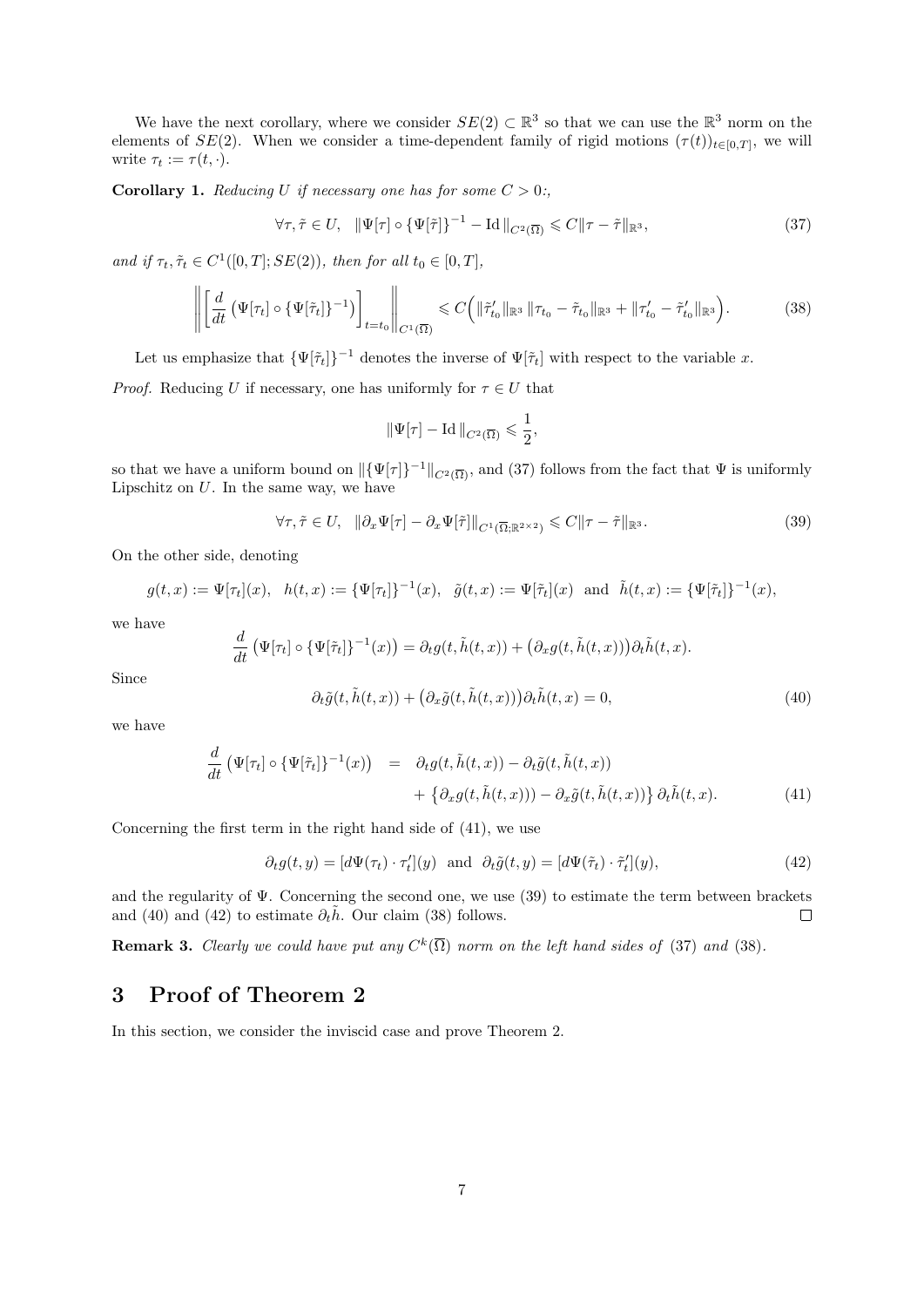### 3.1 A priori estimates

We begin by giving a priori estimates on a solution given by Theorem 1. We suppose that  $\partial\Omega$  has  $g+1$  connected components  $\Gamma_1, \ldots, \Gamma_{g+1}$ ; we suppose that  $\Gamma_{g+1}$  is the outer one. We add to this list  $\Gamma_0 = \Gamma_0(t) = \partial S(t)$ . We denote t the tangent to  $\partial \Omega$  and  $\partial S(t)$  and define

$$
\gamma_0^i := \int_{\Gamma_i} u_0 \cdot \mathfrak{t} \, d\sigma \quad \text{for } i = 1, \dots, g \text{ and } \gamma_0 := \int_{\partial S_0} u_0 \cdot \mathfrak{t} \, d\sigma,
$$

and we let

$$
\gamma := |\gamma_0| + \sum_{i=1}^g |\gamma_0^i|.
$$

We have the following a priori estimates on any solution of the system in the sense of Theorem 1.

**Proposition 2.** Let  $(\ell, r, u)$  a solution of the system in the sense of Theorem 1 in the time interval [0, T]. Then one has the following a priori estimates: for all  $t \in [0, T]$  and  $q \in [1, +\infty]$ ,

$$
\|\operatorname{curl} u(t, \cdot)\|_{L^q(\mathcal{F}(t))} = \|\operatorname{curl} u_0\|_{L^q(\mathcal{F}_0)},
$$
  

$$
\forall i = 1, ..., g, \int_{\Gamma_i} u(t, \cdot) \cdot t \, d\sigma = \gamma_0^i \quad \text{and} \quad \int_{\partial S(t)} u(t, \cdot) \cdot t \, d\sigma = \gamma_0,
$$
  

$$
\|u(t, \cdot)\|_{L^2(\mathcal{F}(t))}^2 + m|\ell(t)|^2 + \mathcal{J}|r(t)|^2 = \|u_0\|_{L^2(\mathcal{F}_0)}^2 + m|\ell_0|^2 + \mathcal{J}|r_0|^2.
$$

Moreover, for  $\delta > 0$ , there is a constant  $C > 0$  such that for all T such that  $dist(S(t), \partial \Omega) \geq \delta$  on  $[0, T]$ , one has for all  $t \in [0, T]$  and  $q \in [2, \infty)$ ,

$$
||u(t,\cdot)||_{W^{1,q}(\mathcal{F}(t))} \leqslant Cq(||\omega_0||_{L^q(\mathcal{F}_0)} + |\ell_0| + |r_0| + \gamma).
$$
\n(43)

*Proof.* Given such a solution  $(\ell, r, u)$ , the vorticity  $\omega(t, x) := \text{curl } u(t, x)$  satisfies the transport equation

$$
\partial_t \omega + (u \cdot \nabla)\omega = 0 \quad \text{in} \quad \mathcal{F}(t). \tag{44}
$$

Due to the log-Lipschitz regularity of u, one can associate a unique flow  $\Phi = \Phi(t, s, x)$ , and by uniqueness of the solutions of (44) at this level of regularity, one has  $\omega(t, x) = \omega_0(\Phi(0, t, x))$ . Since  $\Phi$  is volumepreserving (as follows from div  $u = 0$ ), we obtain the claim on  $\| \operatorname{curl} u \|_{L^q(\mathcal{F}(t))}$ . The second conservation is Kelvin's theorem, and the third one the conservation of energy.

Estimate (43) is classical in the case of a fluid alone, and is central in the argument of Yudovich [33]. Here, we only need to prove that the constant appearing in the elliptic estimate for the div /curl system does not depend on the position of the solid, as long as it stays distant from the boundary. Precisely, we prove the following.

**Lemma 1.** For any  $R > 0$ , there exists  $C > 0$  such that if  $S = \tau(S_0)$  for  $\tau \in SE(2)$  satisfies

$$
S \subset \Omega \quad and \quad \text{dist}(\mathcal{S}, \partial \Omega) \ge R,\tag{45}
$$

then any  $u : \mathcal{F} \to \mathbb{R}^2$  verifies, for all  $q \geqslant 2$ .

$$
||u||_{W^{1,q}(\mathcal{F})} \leqslant Cq \Big( \|\operatorname{curl} u\|_{L^q(\mathcal{F})} + \|\operatorname{div} u\|_{L^q(\mathcal{F})} \Big) + C \Big( \|u \cdot n\|_{W^{1-1/q,q}(\partial \mathcal{F})} + \sum_{i=0}^g \left| \int_{\Gamma_i} u \cdot \mathfrak{t} \, d\sigma \right| \Big), \quad (46)
$$

where  $\Gamma_0 := \partial S$  and  $\mathcal{F} := \Omega \setminus S$ .

Above we take as a convention that

$$
||f||_{W^{1-1/q,q}(\partial \mathcal{F})} := \inf \{ ||\overline{f}||_{W^{1,q}(\mathcal{F})}, \ \overline{f} \in W^{1,q}(\mathcal{F}) \ \text{and} \ \overline{f}_{|\partial \mathcal{F}} = f \}. \tag{47}
$$

That this norm is equivalent to the usual one (for fixed q), comes from the trace theorem and the existence of a continuous extension operator  $W^{1-1/q,q}(\partial \mathcal{F}) \stackrel{\sim}{\rightarrow} W^{1,q}(\mathcal{F})$ .

Once Lemma 1 is established, (43) is a consequence of the previous conservations.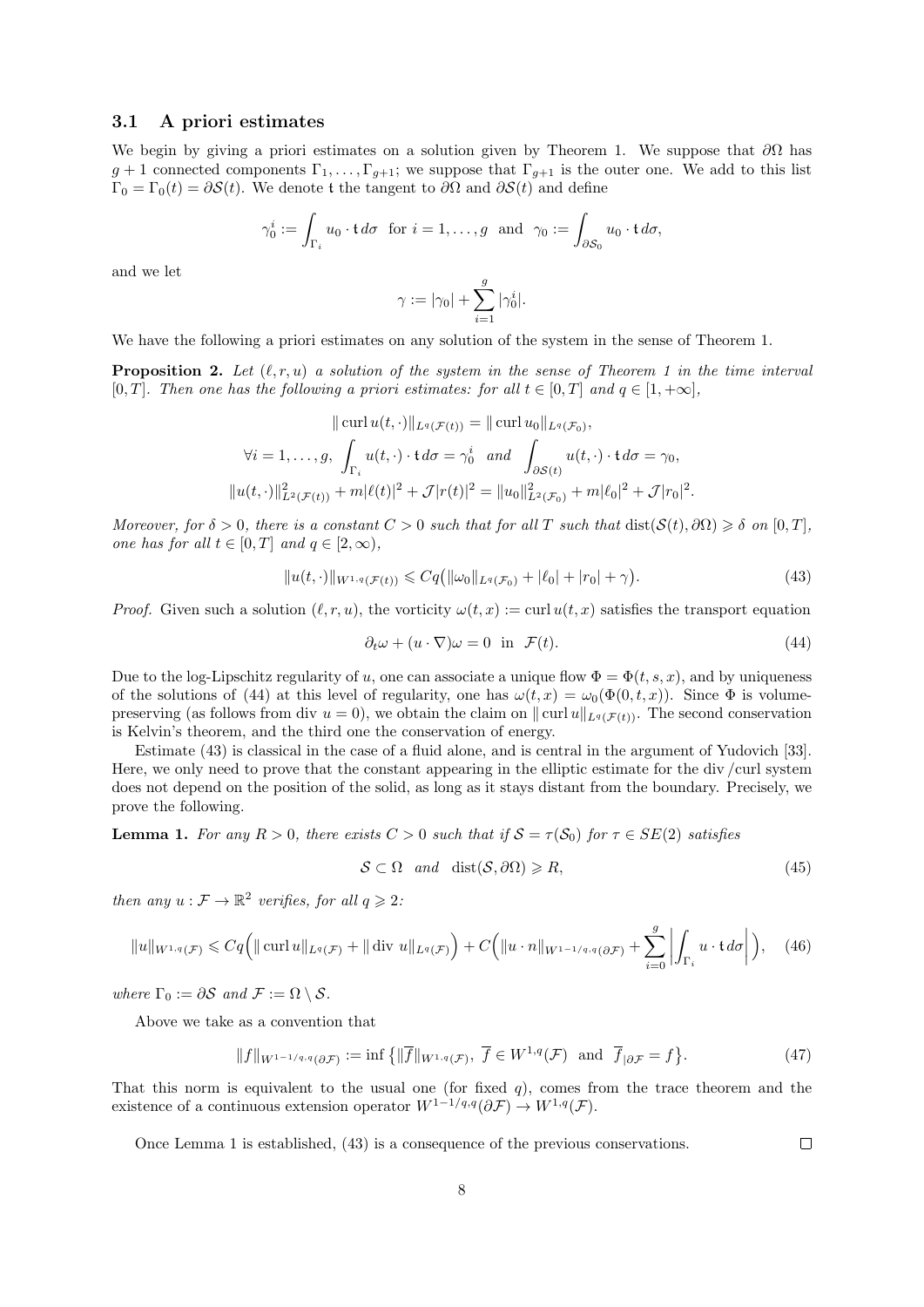Note that the equivalent of Lemma 1 in the framework of Hölder spaces is known (see e.g. [15, Lemma 5]):

**Lemma 2.** In the context of Lemma 1, for  $\lambda \in \mathbb{N}$  and  $\alpha \in (0,1)$ , there exists a constant  $C > 0$ independent of  $\tau$  such that

$$
||u||_{C^{\lambda+1,\alpha}(\mathcal{F})} \leq C \left( ||\operatorname{div} u||_{C^{\lambda,\alpha}(\mathcal{F})} + ||\operatorname{curl} u||_{C^{\lambda,\alpha}(\mathcal{F})} + ||u \cdot n||_{C^{\lambda+1,\alpha}(\partial \Omega \cup \partial \mathcal{S})} + \sum_{i=0}^{g} \left| \int_{\Gamma_i} u \cdot \mathfrak{t} \, d\sigma \right| \right). \tag{48}
$$

Proof of Lemma 1. As we explained this is standard in a fixed domain (see in particular [12, 33]). Note in particular that it is elementary to reduce to the case where

$$
u \cdot n = 0
$$
 on  $\partial \Omega \cup \partial S$  and  $\int_{\Gamma_i} u \cdot t d\sigma = 0$  for all  $i = 0...g$ ,

by using the convention (47) and the following functions  $H_i := \nabla^{\perp} \psi_i$ , for  $1 \leq i \leq g$ , where  $\psi_i$  satisfies

$$
\begin{cases}\n-\Delta \psi_i = 0 \text{ for } x \in \mathcal{F}, \\
\psi_i = 1 \text{ on } \Gamma_i, \\
\psi_i = 0 \text{ on } (\partial \Omega \cup \partial \mathcal{S}) \setminus \Gamma_i\n\end{cases}
$$

,

so that

$$
\operatorname{curl} H_i = \operatorname{div} H_i = 0 \quad \text{in} \quad \Omega \setminus \mathcal{F}, \quad H_i \cdot n = 0 \quad \text{on} \quad \partial \Omega \cup \partial \mathcal{S} \quad \text{and} \quad \int_{\Gamma_j} H_i \cdot \mathfrak{t} \, d\sigma = \delta_{ij} \quad \text{for} \quad 1 \leqslant j \leqslant g.
$$

For these functions  $H_i$ , we have suitable estimates by using Lemma 2.

We notice that the set of  $\tau \in SE(2)$  such that  $S = \tau(S_0)$  satisfies (45) is compact. Hence by a straightforward compactness argument, and since such a constant  $C > 0$  is well-defined for any fixed configuration  $\hat{S} = \hat{\tau}(\mathcal{S}_0)$  satisfying (45), we see that we only need to prove that, given such a fixed configuration  $\hat{S}$ , there exists a constant  $C > 0$  for which (46) is valid whenever  $\hat{S} = \tau(\hat{S})$ , when  $\tau$ belongs to some arbitrarily small neighborhood of  $\mathrm{Id}_{\mathbb{R}^2}$ . Now given a fixed configuration  $\hat{\mathcal{S}}$ , we introduce  $\delta > 0$  and  $\varepsilon \in (0, \delta)$  such that for any  $\tau \in SE(2)$ ,  $\Vert \tau - \text{Id} \Vert \leqslant \varepsilon$  one has for  $S := \tau(\hat{S})$ :

dist(S,  $\partial\Omega$ ) ≥ 4 $\delta$  and  $\mathcal{V}_{\delta}(\partial \hat{S})$  is a tubular neighborhood of  $\partial \hat{S}$ .

We introduce  $\varphi$  a cutoff function in  $C_0^{\infty}(\mathbb{R}^2)$  such that

$$
\varphi = 1
$$
 on  $\mathcal{V}_{2\delta}(\hat{\mathcal{S}})$  and  $\varphi = 0$  on  $\mathbb{R}^2 \setminus \mathcal{V}_{3\delta}(\hat{\mathcal{S}})$ .

Now we introduce  $u_1 \in W_{loc}^{1,q}(\mathbb{R}^2 \setminus \mathcal{S})$  and  $u_2 \in W^{1,q}(\Omega)$  as the solutions of the following elliptic systems:

$$
\begin{cases}\n\text{curl } u_1 = \varphi \text{ curl } u \text{ in } \mathbb{R}^2 \setminus \mathcal{S}, \\
\text{div } u_1 = \varphi \text{ div } u \text{ in } \mathbb{R}^2 \setminus \mathcal{S}, \\
u_1 \cdot n = 0 \text{ on } \partial \mathcal{S}, \\
\int_{\partial \mathcal{S}} u_1 \cdot \mathbf{t} d\sigma = 0, \\
\lim_{|x| \to +\infty} u_1(x) = 0,\n\end{cases}\n\qquad\n\begin{cases}\n\text{curl } u_2 = (1 - \varphi) \text{ curl } u \text{ in } \Omega, \\
\text{div } u_2 = (1 - \varphi) \text{ div } u \text{ in } \Omega, \\
u_2 \cdot n = -u_1 \cdot n \text{ on } \partial \Omega, \\
\int_{\partial \Gamma_i} u_2 \cdot \mathbf{t} d\sigma = 0, \quad i = 1 \dots g.\n\end{cases}\n\qquad (49)
$$

Note that the compatibility condition

$$
-\int_{\partial\Omega} u_1 \cdot n \, d\sigma = \int_{\Omega} (1 - \varphi) \, \text{div } u \, dx,
$$

comes from

$$
\int_{\Omega} (1 - \varphi) \, \text{div } u \, dx = \int_{\mathcal{F}} (1 - \varphi) \, \text{div } u \, dx,
$$

and the use of the divergence theorem:

$$
\int_{\mathcal{F}} \text{div } u \, dx = 0 \text{ and } \int_{\mathcal{F}} \varphi \, \text{div } u \, dx = \int_{\mathcal{F}} \text{div } u_1 \, dx = \int_{\partial \Omega} u_1 \cdot n \, d\sigma + \int_{\partial \mathcal{S}} u_1 \cdot n \, d\sigma.
$$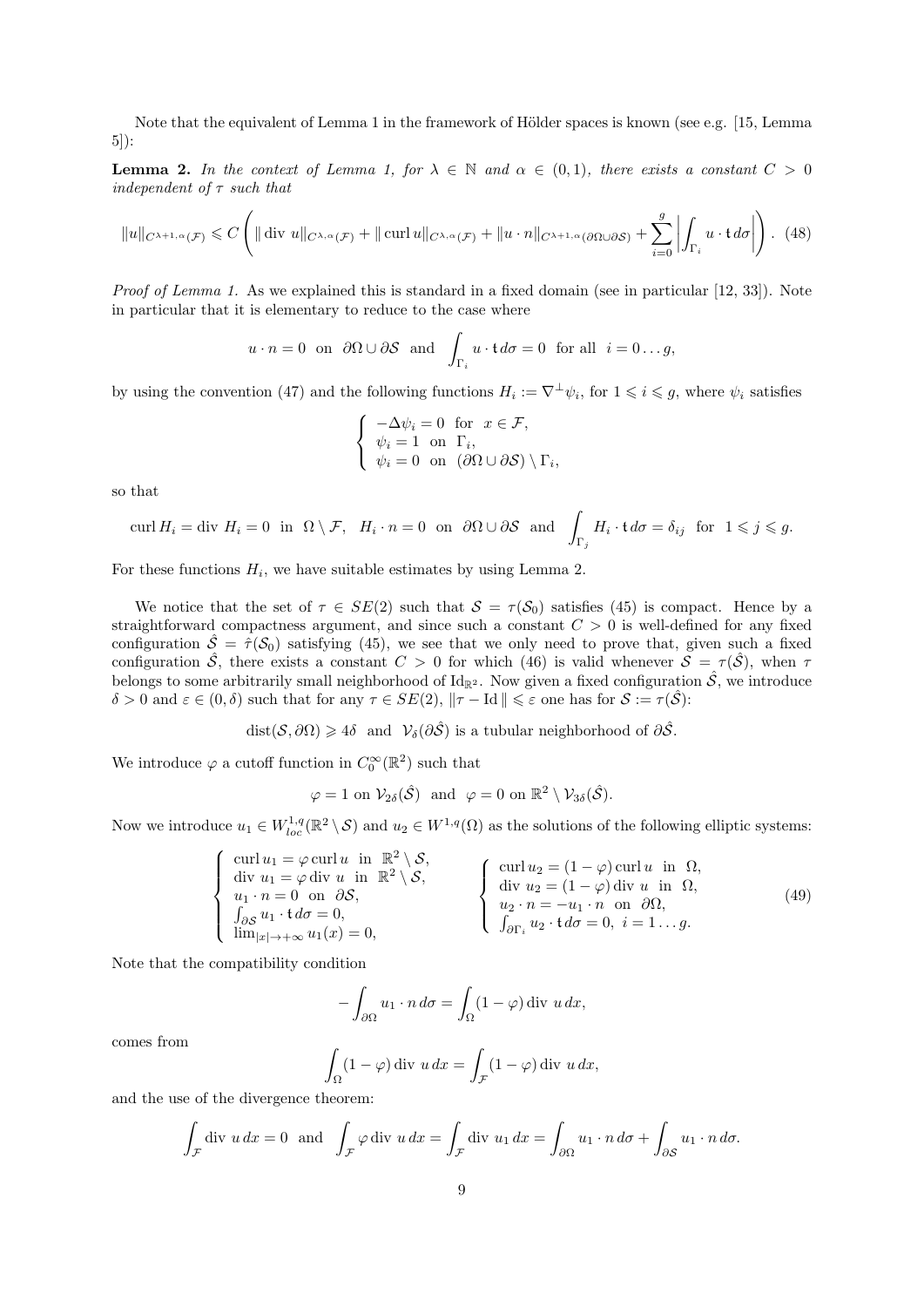Moreover, by using Stokes' formula (in the interior of  $\Gamma_i$  of in S), the fact that the outer component of  $∂Ω$  is Γ<sub>g+1</sub> and considering the supports of  $\varphi$  and 1 −  $\varphi$ , one sees that

$$
\forall i=1,\ldots,g,\ \int_{\Gamma_i} u_1 \cdot \mathfrak{t} \, d\sigma = \int_{\partial S} u_2 \cdot \mathfrak{t} \, d\sigma = 0.
$$

Using the fact that inequality (46) is true for a fixed geometry and that the problem satisfied by  $u_1$ is invariant under rigid movements, we deduce that there exists a constant  $C > 0$  independent of  $\tau$ (satisfying  $\|\tau - \text{Id}\| \leq \varepsilon$ ) and for which

$$
||u_1||_{W^{1,q}(\mathbb{R}^2 \setminus \mathcal{S})} \leqslant Cq(||\operatorname{curl} u||_{L^q(\mathcal{F})} + ||\operatorname{div} u||_{L^q(\mathcal{F})}). \tag{50}
$$

and

$$
||u_2||_{W^{1,q}(\Omega)} \leq Cq(||\operatorname{curl} u||_{L^q(\mathcal{F})} + ||\operatorname{div} u||_{L^q(\mathcal{F})}) + C_1 ||u_1 \cdot n||_{W^{1-1/q,q}(\partial \Omega)}.
$$
\n(51)

As a consequence, the right hand sides of (50) and (51) can be estimated by the right hand side of (46).

Now we introduce  $w : \mathcal{F} \to \mathbb{R}$  as the solution of

$$
\begin{cases}\n\operatorname{curl} w = \operatorname{div} w = 0 & \text{in } \mathcal{F}, \\
w \cdot n = -u_2 \cdot n & \text{on } \partial \mathcal{S}, \\
w \cdot n = 0 & \text{on } \partial \Omega, \\
\int_{\Gamma_i} w \cdot \mathbf{t} d\sigma = 0, \ i = 0, \dots, g.\n\end{cases}
$$

Note that the compatibility condition between div w and  $w \cdot n$  is satisfied because, relying on the support of  $\varphi$ , one has

$$
\int_{\partial S} u_2 \cdot n \, d\sigma = \int_S (1 - \varphi) \, \text{div } u \, dx = 0.
$$

We observe that  $u_2$  is harmonic in  $\mathcal{V}_\delta(\partial \mathcal{S})$ . It follows from standard properties of harmonic functions that for some  $C > 0$  independent of  $\tau$  small and  $q \geq 2$  one has (given  $\alpha \in (0,1)$ ):

$$
||u_{2|\partial S}||_{C^{1,\alpha}(\partial S)} \leqslant C||u_2||_{L^2(\mathcal{V}_\delta(\partial S))}.
$$

It follows that  $w \in C^{1,\alpha}(\mathcal{F})$  and using Lemma 2 we deduce that for some  $C, C', C'' > 0$  independent of  $\tau$  small:

$$
||w||_{W^{1,q}(\mathcal{F})} \leq C||w||_{C^{1,\alpha}(\mathcal{F})} \leq C'||u_2||_{L^2(\mathcal{F})} \leq C''||u_2||_{W^{1,q}(\mathcal{F})}.
$$

The conclusion follows since by uniqueness of the solutions of the div /curl system:

$$
\begin{cases}\n\text{curl } v = 0 \text{ in } \mathcal{F}, \\
\text{div } v = 0 \text{ in } \mathcal{F}, \\
v \cdot n = 0 \text{ on } \partial \Omega \cup \partial \mathcal{S}, \\
\int_{\Gamma_i} v \cdot \mathbf{t} d\sigma = 0, \ i = 0, \dots, g,\n\end{cases} \implies v = 0,
$$

one has:

$$
u = u_1 + u_2 + w.
$$

Gathering the estimates above, we get the conclusion.

We have the following consequence of Proposition 2.

**Corollary 2.** Under the assumptions of Proposition 2 (including that  $dist(S(t), \partial \Omega) \geq \delta$  on  $[0, T]$ ), we have for some constant  $C = C(||\omega_0||_{L^\infty(\mathcal{F}_0)} + |\ell_0| + |r_0| + \gamma) > 0$  that uniformly in  $[0, T]$ :

$$
||u(t)||_{H^1(\mathcal{F}(t))} + ||\partial_t u||_{L^2(\mathcal{F}(t))} + ||\nabla p||_{L^2(\mathcal{F}(t))} \leq C.
$$
\n(52)

*Proof of Corollary 2.* The estimate of  $||u(t)||_{H^1(\mathcal{F}(t))}$  is a direct consequence of Proposition 2. Also, by Proposition 2, we have that

$$
||u||_{W^{1,4}(\overline{\mathcal{F}}(t))} \leq C(||\omega_0||_{L^{\infty}(\mathcal{F}_0)} + |\ell_0| + |r_0| + \gamma).
$$
\n(53)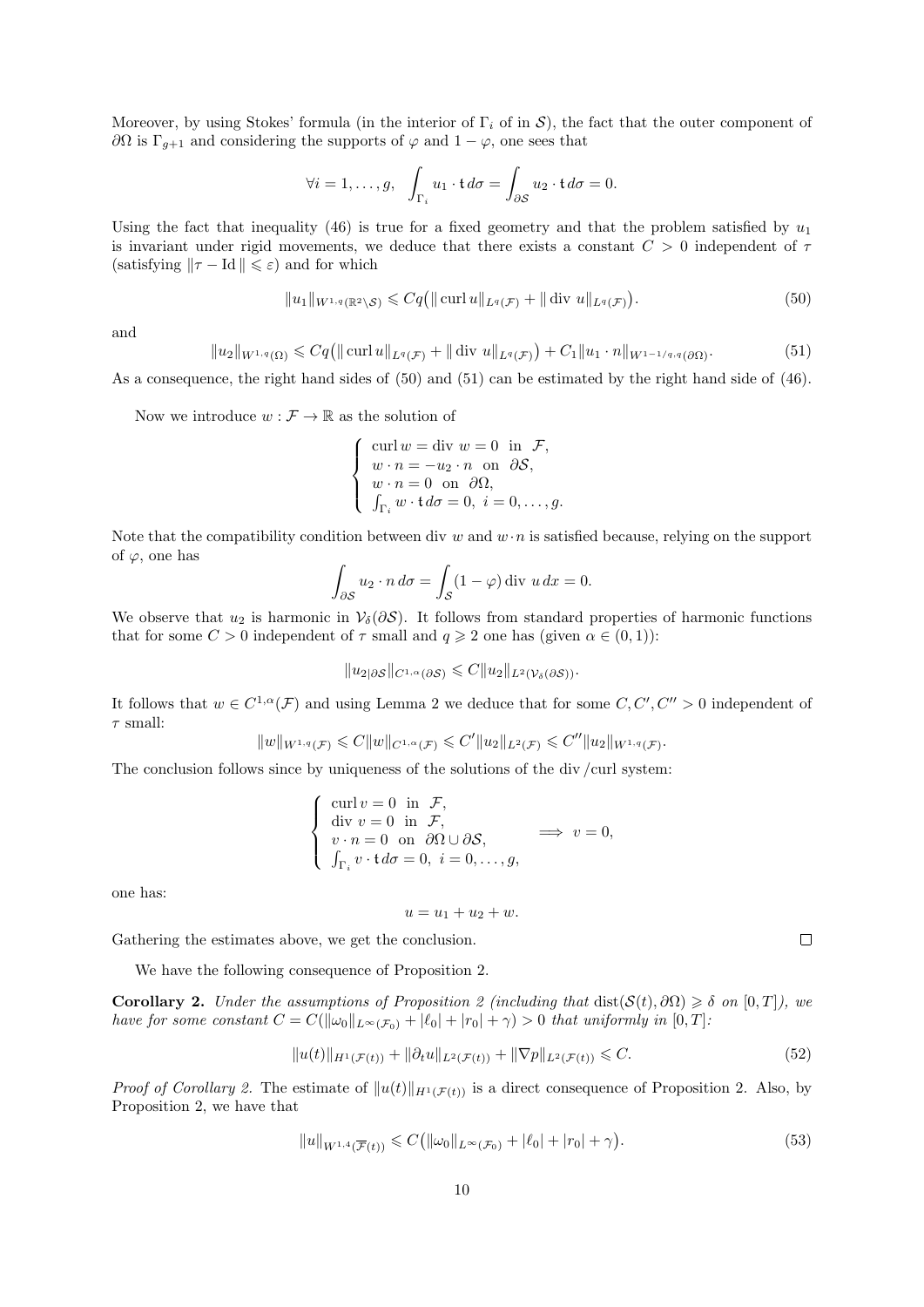Now we use the decomposition of  $\nabla p$  (see e.g. [15, Lemma 3]):

$$
\nabla p = \nabla \mu - \nabla \left( (\Phi_i)_{i=1,2,3} \cdot \begin{bmatrix} \ell \\ r \end{bmatrix}' \right),\tag{54}
$$

where the functions  $\Phi_i = \Phi_i(t, x)$  (known as the Kirchhoff potentials) and the function  $\mu = \mu(t, x)$  are the solutions of the following problems:

$$
\begin{cases}\n-\Delta \Phi_i = 0 \text{ for } x \in \mathcal{F}(t), \\
\frac{\partial \Phi_i}{\partial n} = K_i \text{ for } x \in \partial \mathcal{S}(t), \\
\frac{\partial \Phi_i}{\partial n} = 0 \text{ for } x \in \partial \Omega,\n\end{cases} \quad \text{where} \quad K_i := \begin{cases}\n n_i \\
(x - h(t))^{\perp} \cdot n \text{ if } i = 1, 2, \\
(x - h(t))^{\perp} \cdot n \text{ if } i = 3,\n\end{cases} \tag{55}
$$

and

$$
\begin{cases}\n-\Delta \mu = \text{tr}(\nabla u \cdot \nabla u) \quad \text{for} \quad x \in \mathcal{F}(t), \\
\frac{\partial \mu}{\partial n} = \nabla^2 \rho \{u - u_{\mathcal{S}}, u - u_{\mathcal{S}}\} - n \cdot (r (2u - u_{\mathcal{S}} - \ell)^{\perp}) \quad \text{for} \quad x \in \partial \mathcal{S}(t), \\
\frac{\partial \mu}{\partial n} = -\nabla^2 \rho(u, u) \quad \text{for} \quad x \in \partial \Omega,\n\end{cases}
$$

where  $u_S = u_S(t, x)$  is given by (1) and where  $\rho = \rho(t, x)$  is the signed distance to  $\partial \Omega \cup \partial S(t)$  (which we define in a neighborhood of  $\partial\Omega \cup \partial S(t)$ , chosen to be negative inside F. The function  $\rho$  is constant in time near  $\partial\Omega$ , and is transported by the solid movement near  $\partial S(t)$ . Note that the fact the compatibility condition between  $\Delta \mu$  and  $\frac{\partial}{\partial n} \mu$  is satisfied thanks to

$$
\operatorname{tr}(\nabla u \cdot \nabla u) = \operatorname{div}((u \cdot \nabla)u), \ \nabla \rho = n \text{ on } \partial \Omega \cup \partial \mathcal{S},
$$

(11) and (12).

Moreover, using Green's theorem, (55) and (54), we obtain that the equations for the solid, that is  $(13)-(14)$ , can be recast as follows (see also [15, Lemma 4]):

$$
\mathcal{M}\begin{bmatrix} \ell \\ r \end{bmatrix}' = \left[ \int_{\mathcal{F}(t)} \nabla \mu \cdot \nabla \Phi_i \, dx \right]_{i \in \{1, 2, 3\}},\tag{56}
$$

where

$$
\mathcal{M} := \mathcal{M}_1 + \mathcal{M}_2, \quad \mathcal{M}_1 := \begin{bmatrix} m \, \mathrm{Id}_2 & 0 \\ 0 & \mathcal{J} \end{bmatrix} \quad \text{and} \quad \mathcal{M}_2 := \begin{bmatrix} \int_{\mathcal{F}(t)} \nabla \Phi_i \cdot \nabla \Phi_j \, dx \end{bmatrix}_{i,j \in \{1,2,3\}}. \tag{57}
$$

Note that the matrix  $\mathcal{M}_2$  is symmetric and nonnegative, as a Gram matrix.

Now from Lemma 2, we deduce the boundedness in  $C^{\lambda,\alpha}$  of the functions  $\nabla \Phi_i$  independently of the time. By using Lemma 1 and (53), we obtain that

$$
\|\nabla \mu\|_{L^2(\mathcal{F}(t))} \leqslant C\big(\|\omega_0\|_{L^\infty(\mathcal{F}_0)} + |\ell_0| + |r_0| + \gamma\big). \tag{58}
$$

Hence with (56) we deduce the boundedness of  $(\ell', r')$ , which together with (54) and (58), gives the claim on  $\nabla p$ . The claim on  $\partial_t u$  follows by using (9). П

## 3.2 Uniqueness: proof of Theorem 2

We now turn to the core of the proof of Theorem 2.

Consider  $(\ell_1, r_1, u_1)$  and  $(\ell_2, r_2, u_2)$  two solutions in the sense of Theorem 1 defined on some time interval [0, T]. We associate correspondingly  $h_1$  and  $h_2$ ,  $S_1$  and  $S_2$ , etc. By a standard connectedness argument, it is sufficient to prove the uniqueness on an arbitrary small time interval  $[0, \tilde{T}]$ , so that we allow ourselves to choose  $T > 0$  small. We let  $\tau_1$  and  $\tau_2$  in  $C^2([0,T]; SE(2))$  the corresponding rigid movements associated to these solutions. For each  $t \in [0, T]$  we introduce  $\varphi_t$  and  $\psi_t$  in Diff( $\overline{\Omega}$ ) by

$$
\varphi_t := \Psi[\tau_2(t)] \circ {\{\Psi[\tau_1(t)]\}}^{-1}, \ \ \psi_t := \varphi_t^{-1},
$$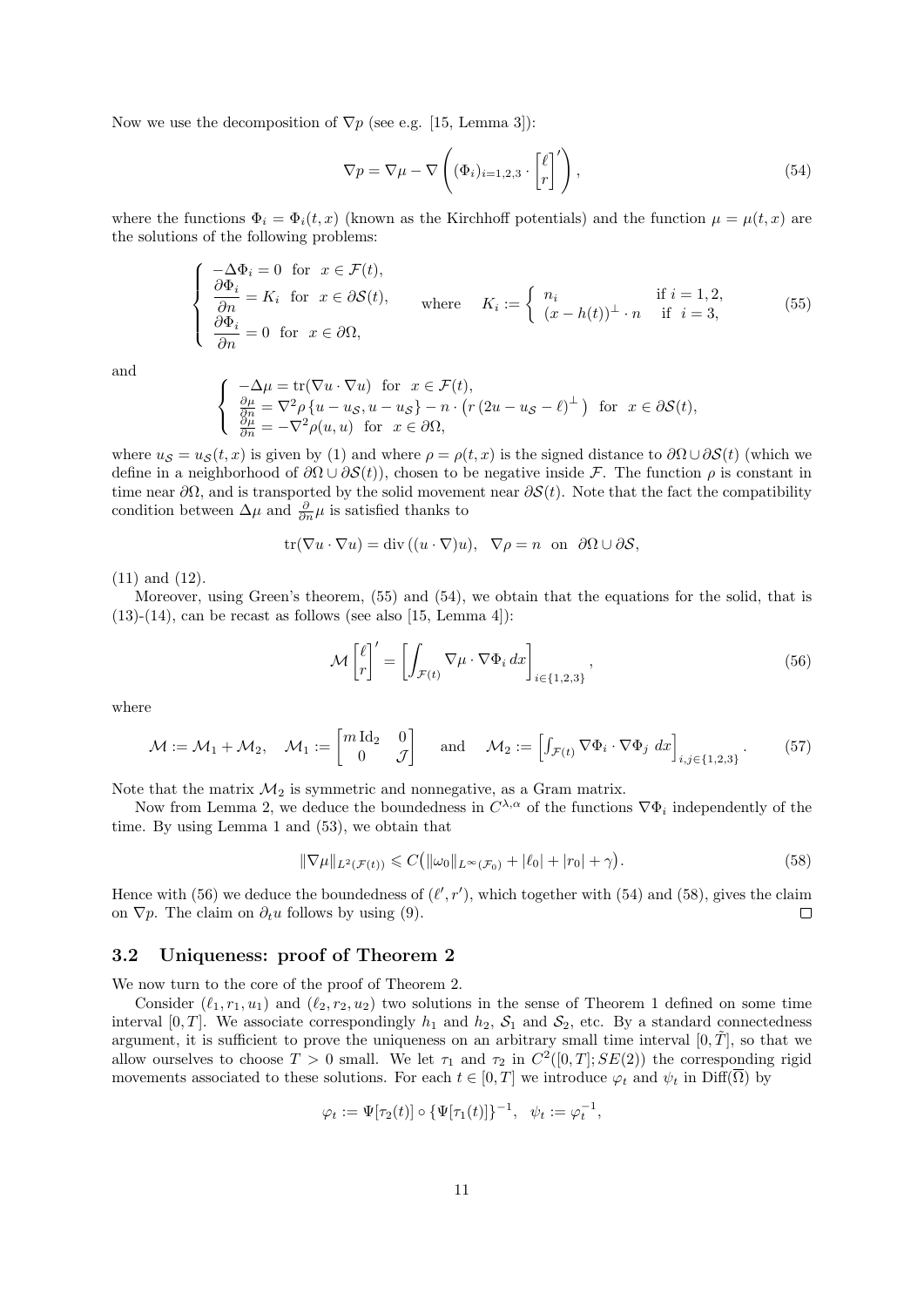where  $\Psi$  is defined in Proposition 1; we have chosen  $T > 0$  small enough so that  $\tau_1(t)$  and  $\tau_2(t)$  belong to U for all t in [0, T]. It is easily seen that  $\varphi_t$  is volume preserving and sends  $\mathcal{F}_1(t)$  into  $\mathcal{F}_2(t)$ . Now we define

$$
\tilde{u}_2(t,x) := [d\varphi_t(x)]^{-1} \cdot u_2(t,\varphi_t(x)), \ x \in \mathcal{F}_1(t), \tag{59}
$$

the pullback of  $u_2$  by  $\varphi_t$ , which is a solenoidal vector field on  $\mathcal{F}_1(t)$ , due to div  $u_2(t, \cdot) = 0$  and the fact that  $\varphi_t$  is volume preserving (see e.g. [23, Proposition 2.4]). We also define

$$
\tilde{p}_2(t,x) := p_2(t,\varphi_t(x)), \ x \in \mathcal{F}_1(t), \ \text{and} \ \tilde{\ell}_2 := d(\tau_1 \circ \tau_2^{-1}) \cdot \ell_2 = Q_1 \cdot Q_2^{-1} \cdot \ell_2. \tag{60}
$$

Obviously,

$$
u_2(t,x) = d\varphi_t(\psi_t(x)) \cdot \tilde{u}_2(t,\psi_t(x)) \quad \text{and} \quad p_2(t,x) = \tilde{p}_2(t,\psi_t(x)) \quad \text{in } \mathcal{F}_2(t).
$$

Now to write the equation satisfied by  $\tilde{u}_2$ , we compute the partial derivatives of  $u_2$  in terms of those of  $\tilde{u}_2$ . For convenience, we simplify the notations below as follows: an exponent i designates the i-th component of a vector; we drop the index 2 in  $u_2$ ,  $\tilde{u}_2$ ,  $p_2$ ,  $\tilde{p}_2$  and the index t in  $\varphi_t$  and  $\psi_t$ . Moreover we use Einstein's repeated indices convention and omit to write the variables with the following rules (which include the case where  $\alpha$  is void so that there is no partial derivative):

$$
\partial_{\alpha} u = \partial_{\alpha} u(t, x), \quad \partial_{\alpha} \tilde{u} = \partial_{\alpha} \tilde{u}(t, \psi_t(x)), \quad \partial_{\alpha} p = \partial_{\alpha} p(t, x), \quad \partial_{\alpha} \tilde{p} = \partial_{\alpha} \tilde{p}(t, \psi_t(x)),
$$

$$
\partial_{\alpha} \varphi = \partial_{\alpha} \varphi(t, \psi_t(x)), \quad \partial_{\alpha} \psi = \partial_{\alpha} \psi(t, x).
$$
(61)

From

$$
u^i = \partial_k \varphi^i \, \tilde{u}^k,
$$

we deduce

$$
\partial_t u^i = \partial_k \varphi^i \, \partial_t \tilde{u}^k + \partial_k \varphi^i \, \partial_l \tilde{u}^k \, \partial_t \psi^l + (\partial_t \partial_k \varphi^i) \tilde{u}^k + \partial_k^2 \varphi^i \, \partial_t \psi^l \, \tilde{u}^k,
$$
  

$$
\partial_j u^i = \partial_k \varphi^i \, \partial_l \tilde{u}^k \, \partial_j \psi^l + (\partial_{lk}^2 \varphi^i) \, \partial_j \psi^l \, \tilde{u}^k,
$$
  

$$
\partial_i p = \partial_k \tilde{p} \, \partial_i \psi^k.
$$

It follows that

$$
(u \cdot \nabla)u^{i} = u^{j} \partial_{j}u^{i}
$$
  
\n
$$
= u^{j} (\partial_{k}\varphi^{i} \partial_{l}\tilde{u}^{k} \partial_{j}\psi^{l} + (\partial_{lk}^{2}\varphi^{i}) \partial_{j}\psi^{l} \tilde{u}^{k})
$$
  
\n
$$
= \partial_{m}\varphi^{j} \tilde{u}^{m} (\partial_{k}\varphi^{i} \partial_{l}\tilde{u}^{k} \partial_{j}\psi^{l} + (\partial_{lk}^{2}\varphi^{i}) \partial_{j}\psi^{l} \tilde{u}^{k})
$$
  
\n
$$
= \partial_{k}\varphi^{i} \tilde{u}^{l} \partial_{l}\tilde{u}^{k} + \tilde{u}^{l} (\partial_{lk}^{2}\varphi^{i}) \tilde{u}^{k},
$$

where we used that

$$
\partial_m \varphi^j \, \partial_j \psi^l = \delta_{ml}.
$$

Hence the equation of  $\tilde{u}$  reads

$$
0 = \partial_t \tilde{u}^i + \tilde{u}^j \partial_j \tilde{u}^i + \partial_i \tilde{p}
$$
  
+ 
$$
(\partial_k \varphi^i - \delta_{ik}) \partial_t \tilde{u}^k + \partial_k \varphi^i \partial_l \tilde{u}^k (\partial_t \psi^l) + (\partial_k \partial_t \varphi^i) \tilde{u}^k + (\partial_{kl}^2 \varphi^i) (\partial_t \psi^l) \tilde{u}^k
$$
  
+ 
$$
\tilde{u}^l \partial_l \tilde{u}^k (\partial_k \varphi^i - \delta_{ik}) + \tilde{u}^l (\partial_{lk}^2 \varphi^i) \tilde{u}^k
$$
  
+ 
$$
\partial_k \tilde{p} (\partial_i \psi^k - \delta_{ik}).
$$

In the above equation, all the factors between parentheses are small (in  $L^{\infty}$  norm) whenever  $\|\varphi_t - \varphi_t\|$ Id  $||_{C^2(\overline{\Omega})} + ||\partial_t \varphi_t||_{C^1(\overline{\Omega})}$  is small.

Now we define

$$
\hat{u}(t,x) := u_1(t,x) - \tilde{u}_2(t,x) \text{ and } \hat{p}(t,x) := p_1(t,x) - \tilde{p}_2(t,x) \text{ in } \mathcal{F}_1(t),
$$
\n(62)

$$
\hat{h} := h_1 - h_2, \ \hat{\theta} := \theta_1 - \theta_2, \ \hat{\ell} := \ell_1 - \tilde{\ell}_2 \ \text{ and } \ \hat{r} := r_1 - r_2. \tag{63}
$$

We deduce that

$$
\partial_t \hat{u} + (u_1 \cdot \nabla)\hat{u} + (\hat{u} \cdot \nabla)\tilde{u}_2 + \nabla \hat{p} = \tilde{f} \text{ in } \mathcal{F}_1(t), \tag{64}
$$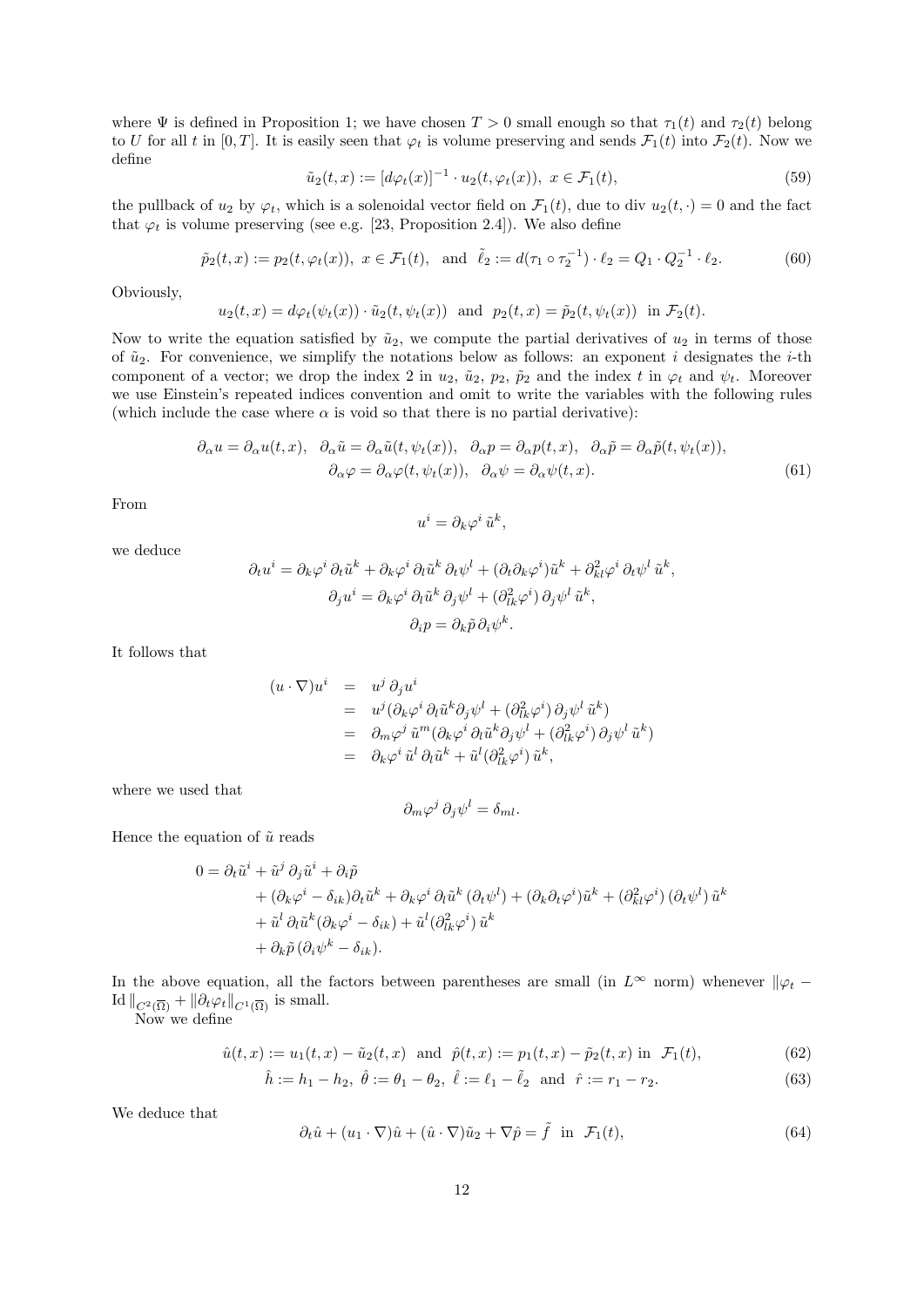with

$$
\tilde{f}^i = (\partial_k \varphi^i - \delta_{ik}) \partial_t \tilde{u}_2^k + \partial_k \varphi^i \partial_l \tilde{u}_2^k (\partial_t \psi^l) + (\partial_k \partial_t \varphi^i) \tilde{u}_2^k + (\partial_{kl}^2 \varphi^i) (\partial_t \psi^l) \tilde{u}_2^k + \tilde{u}_2^l \partial_l \tilde{u}_2^k (\partial_k \varphi^i - \delta_{ik}) + (\partial_{lk}^2 \varphi^i) \tilde{u}^l \tilde{u}^k + \partial_k \tilde{p}_2 (\partial_i \psi^k - \delta_{ik}).
$$
 (65)

Now we proceed by an energy estimate. Multiplying (64) by  $\hat{u}$  and integrating over  $\mathcal{F}_1(t)$ , we deduce

$$
\int_{\mathcal{F}_1(t)} (\partial_t \hat{u} + (u_1 \cdot \nabla) \hat{u}) \cdot \hat{u} \, dx + \int_{\mathcal{F}_1(t)} \hat{u} \cdot (\hat{u} \cdot \nabla) \tilde{u}_2 \, dx + \int_{\mathcal{F}_1(t)} \hat{u} \cdot \nabla \hat{p} \, dx = \int_{\mathcal{F}_1(t)} \hat{u} \cdot \tilde{f} \, dx. \tag{66}
$$

Concerning the first term on the left hand side, using that  $\mathcal{F}_1(t)$  is transported by the flow associated to  $u_1$ , we infer that

$$
\int_{\mathcal{F}_1(t)} (\partial_t \hat{u} + (u_1 \cdot \nabla) \hat{u}) \cdot \hat{u} \, dx = \frac{d}{dt} \int_{\mathcal{F}_1(t)} \frac{|\hat{u}|^2}{2} \, dx.
$$

For what concerns the second term in (66), we use Proposition 2: there exists a constant  $C > 0$  such that for any  $q \in [2, \infty)$  one has

$$
\|\nabla \tilde{u}_2\|_{L^q(\mathcal{F}_1(t))} \leqslant Cq(\|\omega_0\|_{L^{\infty}(\mathcal{F}_0)} + |\ell_0| + |r_0| + \gamma).
$$

It follows that for some  $C_0 = C(||\omega_0||_{L^\infty(\mathcal{F}_0)} + |\ell_0| + |r_0| + \gamma)$ , one has

$$
\left| \int_{\mathcal{F}_1(t)} \hat{u} \cdot (\hat{u} \cdot \nabla) \tilde{u}_2 \, dx \right| \leq \|\nabla \tilde{u}_2\|_{L^q} \|\hat{u}^2\|_{L^{q'}} \leq C_0 q \, \|\hat{u}^2\|_{L^2}^{\frac{2}{q'}}.
$$

Let us turn to the third term in (66). We first note that, due to (33) and (34), one has div  $\hat{u} = 0$  in  $\mathcal{F}_1(t), u_1 \cdot n = \tilde{u}_2 \cdot n = 0$  on  $\partial\Omega$ , and

$$
\tilde{u}_2(t,x) \cdot n_1(t,x) = (u_2 \cdot n_2)(t, \tau_2 \circ \tau_1^{-1}(x)) = (\tilde{\ell}_2 + r_2(x - h_1(t))^{\perp}) \cdot n_1(t,x) \text{ on } \partial S_1(t),
$$

where  $n_i$  is the normal on  $\partial \mathcal{S}_i(t)$ ,  $i = 1, 2$ . It follows that

$$
\int_{\mathcal{F}_1(t)} \hat{u} \cdot \nabla \hat{p} dx = \int_{\partial \mathcal{S}_1(t)} \hat{p} (\hat{u} \cdot n_1) d\sigma
$$
\n
$$
= \int_{\partial \mathcal{S}_1(t)} \hat{p} (\hat{\ell} + \hat{r} (x - h_1(t))^{\perp}) \cdot n_1 d\sigma
$$
\n
$$
= \left(\frac{\hat{\ell}}{\hat{r}}\right) \cdot \int_{\partial \mathcal{S}_1(t)} \hat{p} \left(\frac{n_1}{(x - h_1(t))^{\perp} \cdot n_1}\right) d\sigma
$$
\n
$$
= \left(\frac{\hat{\ell}}{\hat{r}}\right) \cdot \left(\frac{m \hat{\ell}^{\prime} + m \hat{r} \tilde{\ell}_{\perp}^{\perp}}{\mathcal{J} \hat{r}^{\prime}}\right) = \frac{1}{2} \frac{d}{dt} (m |\hat{\ell}|^2 + \mathcal{J} |\hat{r}|^2) - m \hat{r} \hat{\ell} \cdot \tilde{\ell}_{\perp}^{\perp}.
$$
\n(67)

We used that

$$
m\tilde{\ell}'_2 = \int_{\partial S_1(t)} \tilde{p}_2 n_1 d\sigma + m\hat{r}\tilde{\ell}_2^{\perp}, \quad \mathcal{J}\tilde{r}'_2 = \int_{\partial S_1(t)} \tilde{p}_2 (x - h_1(t))^{\perp} \cdot n_1 d\sigma.
$$

We estimate the last term in (67) by

$$
|m\hat{r}\hat{\ell}\cdot\tilde{\ell}_2^{\perp}| \leq C(\ell_0, r_0, u_0)[|\hat{\ell}|^2 + |\hat{r}|^2].\tag{68}
$$

Concerning the right hand side in (66), we see that

$$
\left| \int_{\mathcal{F}_1(t)} \hat{u} \cdot \tilde{f} \, dx \right| \leq C \| \hat{u}(t) \|_{L^2(\mathcal{F}_1(t))} \left[ \| \varphi_t - \text{Id} \|_{C^2(\overline{\Omega})} + \| \partial_t \varphi_t \|_{C^1(\overline{\Omega})} \right] \times \left( 1 + \| \partial_t \tilde{u}_2(t) \|_{L^2(\mathcal{F}_1(t))} + \| \tilde{u}_2(t) \|_{H^1(\mathcal{F}_1(t))}^2 + \| \nabla \tilde{p}_2(t) \|_{L^2(\mathcal{F}_1(t))} \right). \tag{69}
$$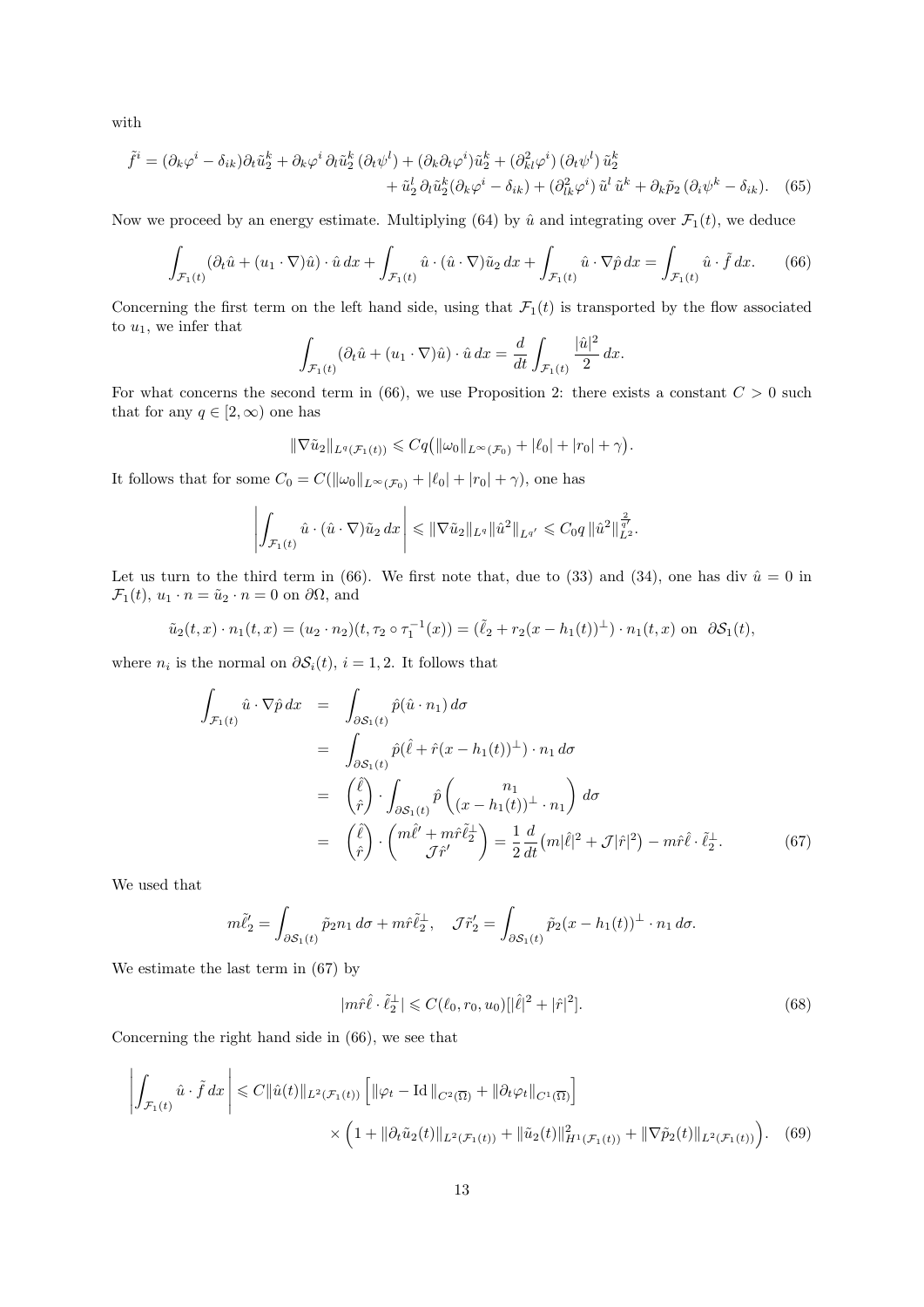Using Corollaries 1 and 2 we obtain

$$
\left| \int_{\mathcal{F}_1(t)} \hat{u} \cdot \tilde{f} dx \right| \leq C(\Psi, \ell_0, r_0, u_0) \|\hat{u}(t)\|_{L^2(\mathcal{F}_1(t))} \left( \|(\hat{h}, \hat{\theta})(t)\|_{\mathbb{R}^3} + \|(\hat{\ell}, \hat{r})(t)\|_{\mathbb{R}^3} \right).
$$

Summing up, we obtain that for any  $q \in [2, \infty)$ :

$$
\frac{d}{dt}\left(\|\hat{u}\|_{L^2(\mathcal{F}_1(t))}^2+|\hat{\ell}|^2+|\hat{r}|^2\right)\leqslant C_0\left(q\|\hat{u}\|_{L^2(\mathcal{F}_1(t))}^{\frac{2}{q'}}+\|\hat{u}\|_{L^2(\mathcal{F}_1(t))}^2+|\hat{\ell}|^2+|\hat{r}|^2+|\hat{h}|^2+|\hat{\theta}|^2\right).
$$

Concerning the solid movement, we have

$$
|\hat{h}'| = |\ell_1 - \ell_2| \le |\ell_1 - \tilde{\ell}_2| + |\ell_2 - \tilde{\ell}_2| \le C(|\hat{\ell}| + |\hat{\theta}|),\tag{70}
$$

so

$$
\frac{d}{dt}\left(|\hat{h}|^2+|\hat{\theta}|^2\right)\leqslant C(|\hat{\ell}|^2+|\hat{r}|^2+|\hat{h}|^2+|\hat{\theta}|^2).
$$

Hence we obtain that

$$
\begin{split} \frac{d}{dt}\left(\|\hat{u}\|_{L^{2}(\mathcal{F}_{1}(t))}^{2}+|\hat{\ell}|^{2}+|\hat{r}|^{2}+|\hat{h}|^{2}+|\hat{\theta}|^{2}\right) & \quad \leqslant C_{1}\left(q\|\hat{u}\|_{L^{2}(\mathcal{F}_{1}(t))}^{\frac{2}{q'}}+|\hat{\ell}|^{2}+|\hat{r}|^{2}+|\hat{h}|^{2}+|\hat{\theta}|^{2}\right) \\ & \quad \leqslant C_{1}q\left(\|\hat{u}\|_{L^{2}(\mathcal{F}_{1}(t))}^{2}+|\hat{\ell}|^{2}+|\hat{r}|^{2}+|\hat{h}|^{2}+|\hat{\theta}|^{2}\right)^{\frac{1}{q'}}, \end{split}
$$

by considering T sufficiently small so that the parenthesis in the right hand side is not larger than 1. Since the unique solution of  $y' = Ny^{\frac{1}{q'}}$  with  $y(0) = \varepsilon > 0$  and  $N > 0$  is given by

$$
y(t) = \left[\frac{Nt}{q} + \varepsilon^{\frac{1}{q}}\right]^q,
$$

a comparison argument proves that

$$
\|\hat{u}\|_{L^2}^2 + |\hat{\ell}|^2 + |\hat{r}|^2 + |\hat{h}|^2 + |\hat{\theta}|^2 \leq (C_1 t)^q,
$$

and we conclude that  $\hat{h} = 0$ ,  $\hat{\theta} = 0$  and  $\hat{u} = 0$  for  $t < 1/C_1$  by letting  $q \to +\infty$ .

## 4 Proof of Theorem 4

We now turn to the viscous system.

### 4.1 A priori estimates

We begin by giving a priori estimates on a solution given by Theorem 3. Therefore we assume in the sequel that  $(\ell, r, u)$  is a solution as given by Theorem 3 on [0, T],  $T > 0$ . Let us call  $\mathcal{F}(t)$  and  $\mathcal{S}(t)$  the corresponding fluid and solid domains, h,  $\theta$  the associated center of mass and angle, and  $\bar{u}$  given by (25). We also introduce

$$
\rho(t,x) = \rho_{\mathcal{S}}(t,x) := \rho_{\mathcal{S}_0}((\tau^{\ell,r}(t,\cdot))^{-1}(x)) \text{ in } \mathcal{S}(t) \text{ and } \rho(t,x) = \rho_{\mathcal{F}} = 1 \text{ in } \mathcal{F}(t), \tag{71}
$$

and

$$
u_{\mathcal{S}}(t,x) := \ell(t) + r(t)(x - h(t))^{\perp}.
$$

We will also use, for  $T > 0$ , the notation

$$
\mathcal{F}_T := \bigcup_{t \in (0,T)} \{t\} \times \mathcal{F}(t).
$$

Moreover we assume that dist $(S(t), \partial \Omega) > 0$  on [0, T].

The first a priori estimate is the following.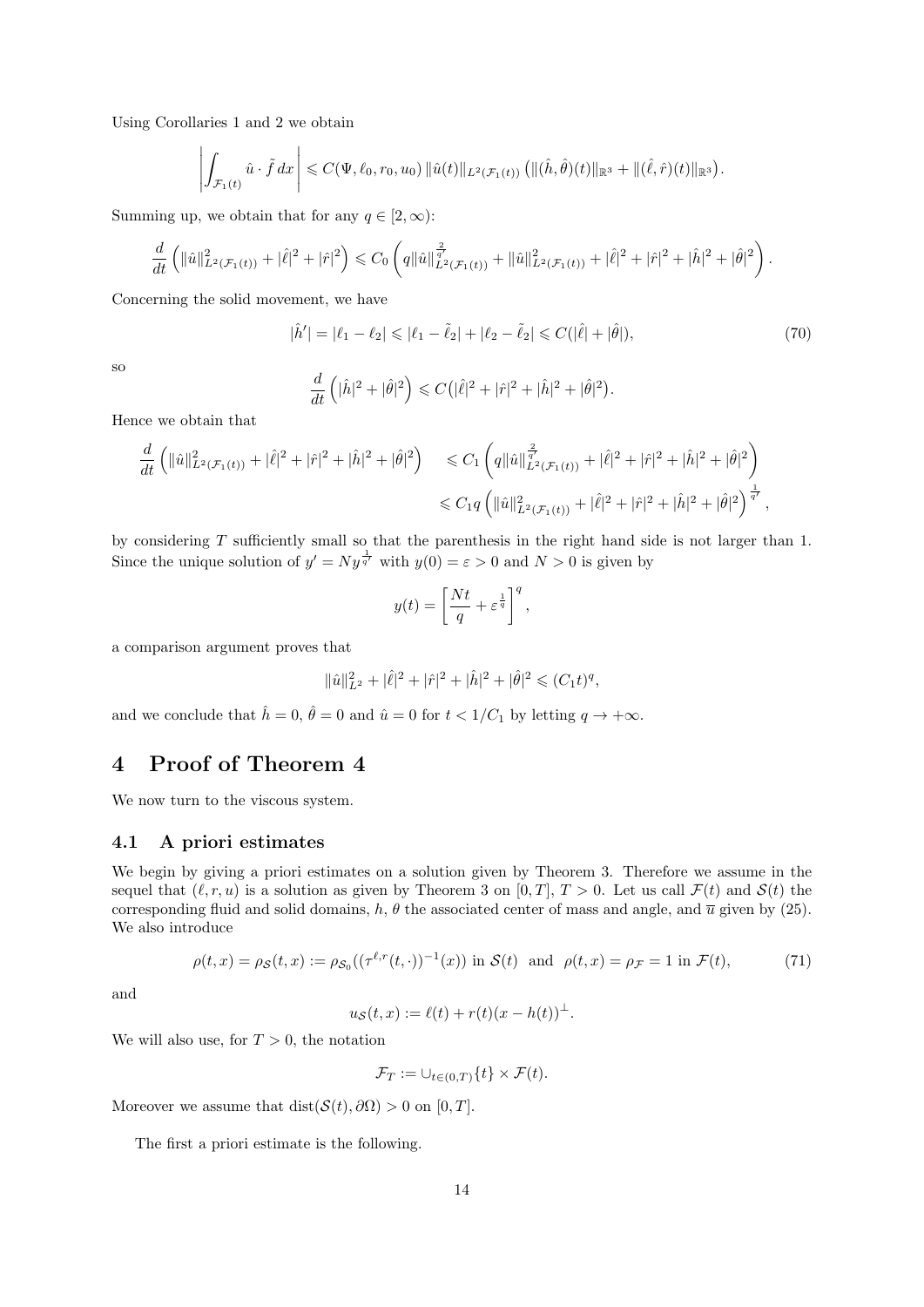Lemma 3. There holds

$$
((u\cdot\nabla)u,u)\in L^{\frac{4}{3}}(\mathcal{F}_T,\mathbb{R}^4).
$$

*Proof.* The proof is left to the reader as it follows classically from the boundedness of  $\Omega$ , from the Hölder inequality and from Sobolev embeddings.  $\Box$ 

The second a priori estimate uses the smoothing effect induced by the viscosity.

#### Proposition 3. There holds

$$
tu \in L^{\frac{4}{3}}(0,T;W^{2,\frac{4}{3}}(\mathcal{F}(t))), \quad (t\partial_t u, t\nabla p) \in L^{\frac{4}{3}}(\mathcal{F}_T;\mathbb{R}^4).
$$

The proof of Proposition 3 is rather lengthy. Therefore we first give a sketch of proof before to go into the details.

Sketch of proof of Proposition 3. The proof relies in a crucial way on the following auxiliary system with unknown  $(I, r, v)$ :

$$
\frac{\partial v}{\partial t} - \Delta v + \nabla q = g \quad \text{for} \quad x \in \mathcal{F}(t),\tag{72}
$$

$$
\text{div } v = 0 \quad \text{for } x \in \mathcal{F}(t),\tag{73}
$$

$$
v = v_{\mathcal{S}} \quad \text{for} \quad x \in \partial \mathcal{S}(t),\tag{74}
$$

$$
v = 0 \quad \text{for} \quad x \in \partial \Omega,\tag{75}
$$

$$
m'(t) = -\int_{\partial S(t)} \mathbb{T}(v, q) n \, d\sigma + m g_1,\tag{76}
$$

$$
\mathcal{J}\mathbf{t}'(t) = -\int_{\partial S(t)} \mathbb{T}(v, q) n \cdot (x - h(t))^{\perp} d\sigma + \mathcal{J}g_2,\tag{77}
$$

$$
v_{\mathcal{S}}(t,x) := \mathfrak{l} + \mathfrak{r}(x - h(t))^{\perp},\tag{78}
$$

where g, g<sub>1</sub> and g<sub>2</sub> are some source terms and where the fluid and solid domains  $\mathcal{F}(t)$  and  $\mathcal{S}(t)$  are prescribed and therefore not unknown. Actually,  $\mathcal{F}(t)$  and  $\mathcal{S}(t)$  are associated to the solution  $(\ell, r, u)$ above. We keep the notation

$$
h(t) = \int_0^t \ell
$$
 and  $u_S(t, x) := \ell(t) + r(t)(x - h(t))^{\perp}$ .

Let us now explain how this system enters into the game. We define

$$
v := tu, \quad q := tp, \quad \mathfrak{l} := t\ell, \quad \text{and } \mathfrak{r} := tr. \tag{79}
$$

From the equations (19)-(24) we infer that  $(I, \mathfrak{r}, v)$  is a solution of (72)-(78), in a weak sense which will be given in Definition 2, with vanishing initial data and with, as source terms,

$$
g := u - t(u \cdot \nabla)u \in L^{\frac{4}{3}}(\mathcal{F}_T; \mathbb{R}^2) \text{ and } (g_1, g_2) := (\ell, r) \in L^{\frac{4}{3}}(0, T; \mathbb{R}^2 \times \mathbb{R}).
$$
 (80)

The regularity of  $g$  follows from Lemma 3. Then we have the following result about the existence of regular solutions to the system (72)-(78).

**Lemma 4.** There exists a unique solution of (72)-(77) on [0, T] with vanishing initial data which satisfies

$$
v \in L^{\frac{4}{3}}(0,T;W^{2,\frac{4}{3}}(\mathcal{F}(t))), \quad (\partial_t v, \nabla q) \in L^{\frac{4}{3}}(\mathcal{F}_T;\mathbb{R}^4), \quad (\mathfrak{l}, \mathfrak{r}) \in W^{1,\frac{4}{3}}((0,T);\mathbb{R}^3). \tag{81}
$$

Lemma 4 is an adaptation of [10, Theorem 2.4]. We will briefly explain how to modify the analysis in [10] in order to prove Lemma 4.

Finally we will prove a result of uniqueness for weak solutions of the system (72)-(78) so that  $($ l, r, v) will also satisfy the estimates given by Lemma 4, which achieves the proof of Proposition 3.  $\Box$ 

The rest of Subsection 4.1 is devoted to the completion of the proof of Proposition 3.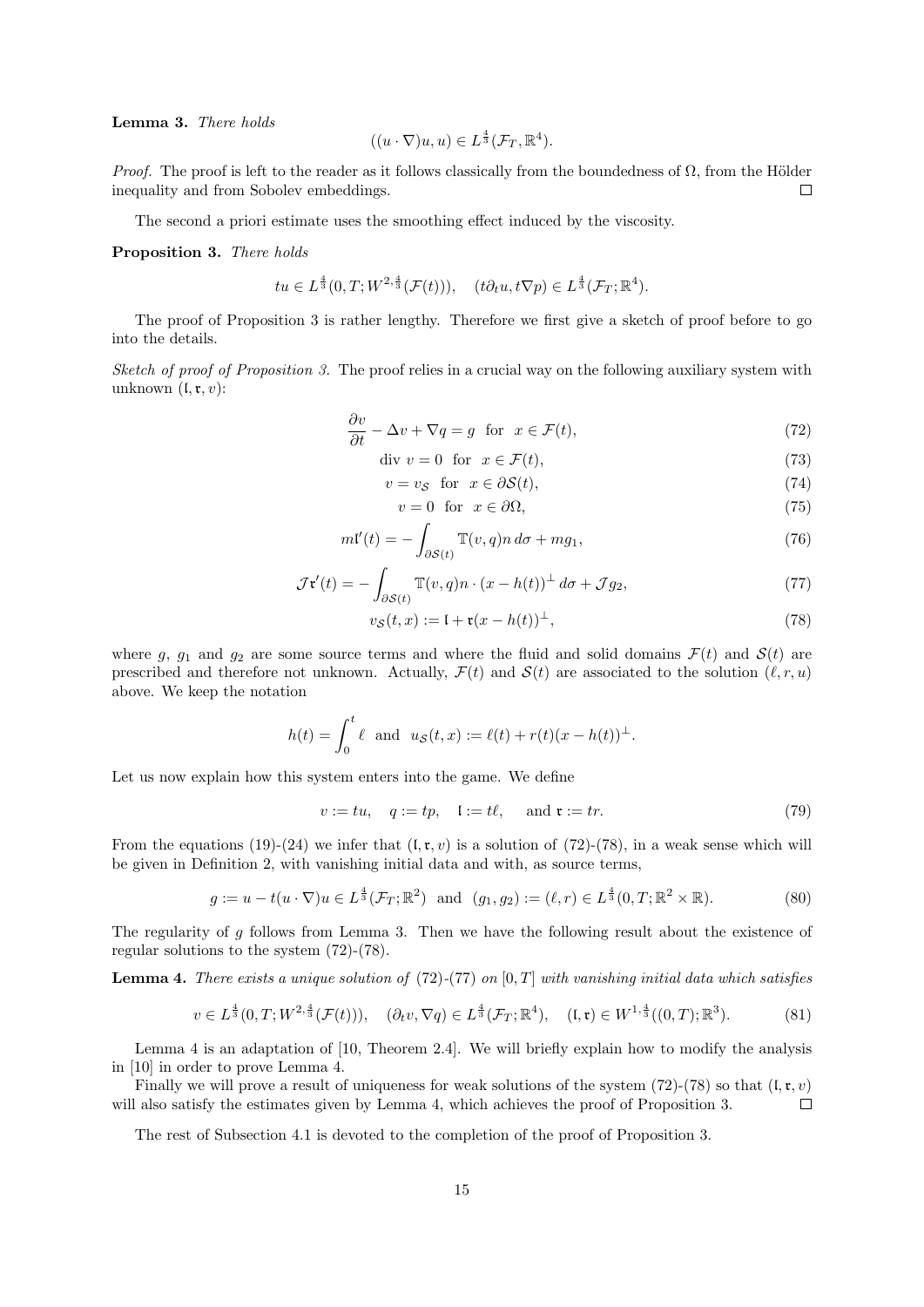#### 4.1.1 Notion of weak solutions of the auxiliary system

Similarly to the definition of  $\bar{u}$  in (25), we introduce the vector field g defined on  $\Omega$  and associated to  $g, g_1$  and  $g_2$  by

$$
\overline{g}(t,x) := g(t,x) \text{ for } x \in \mathcal{F}(t) \text{ and } \overline{g}(t,x) := g_1(t) + g_2(t)(x - h(t))^{\perp} \text{ for } x \in \mathcal{S}(t).
$$

**Definition 2.** Given  $g \in L^{\frac{4}{3}}(\mathcal{F}_T)$ ,  $(g_1, g_2) \in L^{\frac{4}{3}}(0,T;\mathbb{R}^2 \times \mathbb{R})$ , we say that

$$
(\mathfrak{l}, \mathfrak{r}, v) \in C([0, T]; \mathbb{R}^2 \times \mathbb{R}) \times [C([0, T]; L^2(\mathcal{F}(t))) \cap L^2(0, T; H^1(\mathcal{F}(t)))] \tag{82}
$$

is a weak solution of (72)-(78) with vanishing initial data and with source term  $(g, g_1, g_2)$  if defining  $\overline{v}$ by

$$
\overline{v}(t,x) := v(t,x) \quad \text{for} \quad x \in \mathcal{F}(t) \quad \text{and} \quad \overline{v}(t,x) := v_{\mathcal{S}}(t,x) \quad \text{for} \quad x \in \mathcal{S}(t), \tag{83}
$$

where  $v_s$  is given by (78), one has:

- the vector field  $\overline{v}$  belongs to  $L^2(0,T;H^1(\Omega))$  and is divergence free,
- for any divergence free vector field  $\phi \in C_c^{\infty}([0,T] \times \Omega;\mathbb{R}^2)$  such that  $D\phi(t,x) = 0$  when  $t \in [0,T]$ and  $x \in \mathcal{S}(t)$ , there holds:

$$
- \int_{\Omega} (\rho \overline{v} \cdot \phi)|_{t=T} + \int_{(0,T) \times \Omega} \left( \rho \overline{v} \cdot \frac{\partial \phi}{\partial t} - 2D\overline{v} : D\phi \right) + \int_{0}^{T} \int_{\partial S(t)} (\phi \cdot v)(u_{\mathcal{S}} \cdot n) d\sigma dt
$$
  
= 
$$
- \int_{(0,T) \times \Omega} \rho \overline{g} \cdot \phi + \int_{0}^{T} mr_{\phi} \mathfrak{l} \cdot \ell^{\perp}.
$$
 (84)

Let us justify this definition by proving the following result.

**Lemma 5.** If  $(1, r, v)$  is a classical solution of (72)-(78) with vanishing initial data and with source term  $(g, g_1, g_2)$  then it is a weak solution in the sense of Definition 2.

*Proof.* We introduce  $\phi$  as above. In particular, one can describe  $\phi$  in  $\mathcal{S}(t)$  as:

$$
\phi(t,x) = \ell_{\phi}(t) + r_{\phi}(t)(x - h(t))^{\perp} \text{ for any } x \in \mathcal{S}(t).
$$

We multiply the equation (72) by  $\phi(t, \cdot)$  and integrate over  $\mathcal{F}(t)$ . This yields

$$
\int_{\mathcal{F}(t)} \phi \cdot \left( \partial_t v - \Delta v + \nabla q \right) = \int_{\mathcal{F}(t)} \phi \cdot \overline{g}.
$$

Now we observe that

$$
\frac{d}{dt} \int_{\mathcal{F}(t)} \phi \cdot v = \int_{\mathcal{F}(t)} (\partial_t \phi) \cdot v + \int_{\mathcal{F}(t)} \phi \cdot (\partial_t v) + \int_{\partial \mathcal{S}(t)} (\phi \cdot v)(u_{\mathcal{S}} \cdot n).
$$

and

$$
\int_{\mathcal{F}(t)} \left( -\Delta v + \nabla q \right) \cdot \phi = 2 \int_{\mathcal{F}(t)} D\overline{v} : D\phi - \int_{\partial S(t)} (\mathbb{T}(v, q)n) \cdot \phi \, d\sigma
$$
\n
$$
= 2 \int_{\Omega} D\overline{v} : D\phi + m(\mathfrak{l}' - g_1) \cdot \ell_{\phi} + \mathcal{J}(\mathfrak{r}' - g_2) r_{\phi},
$$

thanks to (76)-(77).

Hence we get, after integrating in time, using  $\rho = 1$  in the fluid and  $v(0, \cdot) = 0$ :

$$
\int_{\mathcal{F}(T)} \rho(T, \cdot) \overline{v}(T, \cdot) \cdot \phi(T, \cdot) dx - \int_0^T \int_{\mathcal{F}(t)} \rho(\partial_t \phi) \cdot v dx dt - \int_0^T \int_{\partial S(t)} (\phi \cdot v)(u_S \cdot n) d\sigma dt \n+ 2 \int_{(0,T) \times \Omega} D\overline{v} : D\phi + \int_0^T \left[ m((t' - g_1) \cdot \ell_\phi + \mathcal{J}(t' - g_2) r_\phi \right] = \int_0^T \int_{\mathcal{F}(t)} \phi \cdot \overline{g}.
$$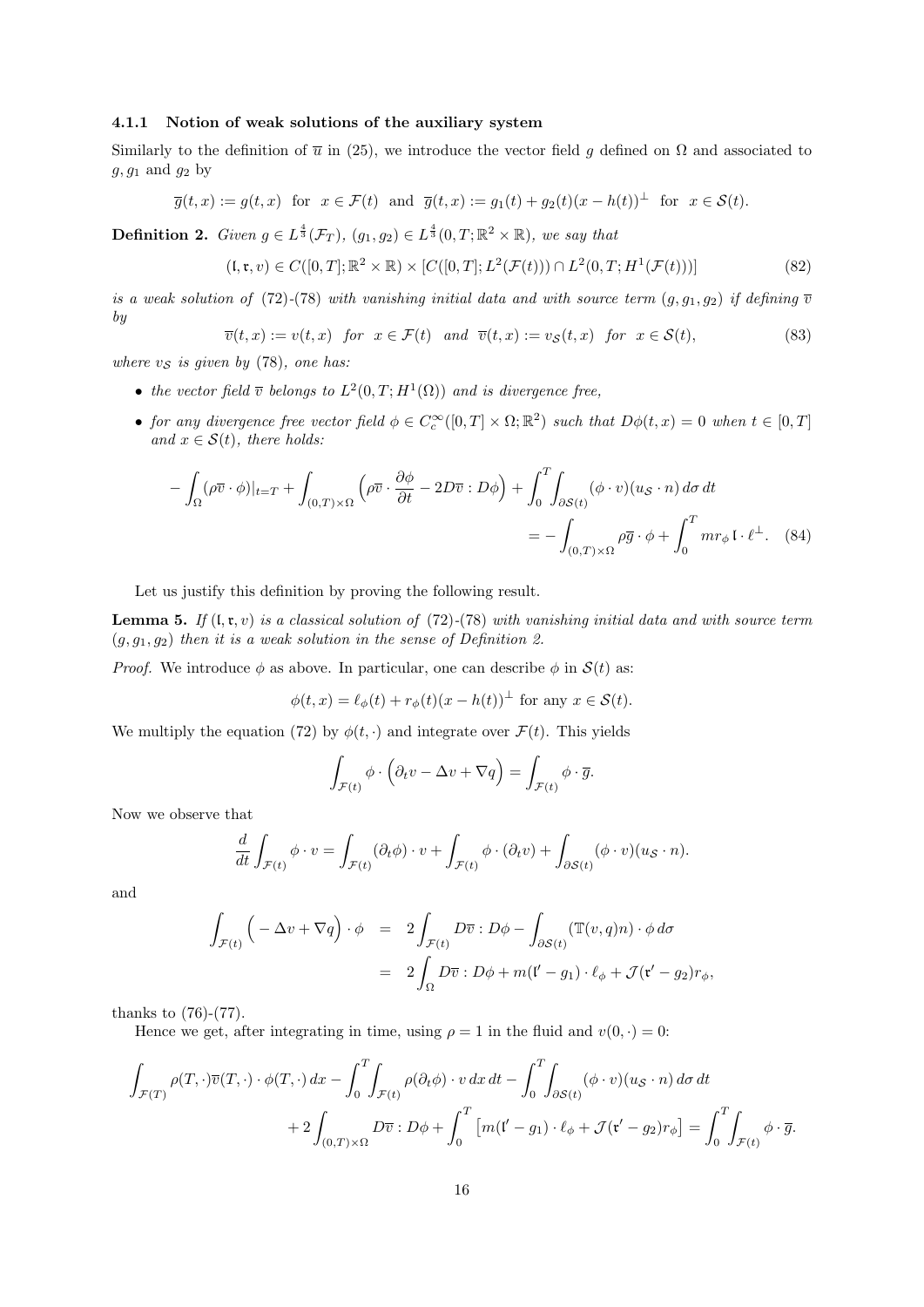Now using

$$
\int_{\mathcal{S}(t)} \rho_{\mathcal{S}}(t,x)(x-h(t)) dx = 0, \quad m = \int_{\mathcal{S}(t)} \rho_{\mathcal{S}}(t,x) dx, \quad \mathcal{J} = \int_{\mathcal{S}(t)} \rho_{\mathcal{S}}(t,x)|x-h(t)|^2 dx, \tag{85}
$$

we deduce

$$
mg_1(t) \cdot \ell_{\phi}(t) + \mathcal{J}g_2(t) \, r_{\phi}(t) = \int_{\mathcal{S}(t)} \rho(t, x) \phi(t, x) \cdot \overline{g}(t, x) \, dx.
$$

On another side, we see that in  $S(t)$ :

$$
\partial_t \phi(t, x) = \ell_{\phi}'(t) + r_{\phi}'(t)(x - h(t))^{\perp} - r_{\phi}(t) \ell^{\perp}(t).
$$

Using an integration by parts in time and (85), we deduce

$$
\int_0^T \left[ m\mathbf{I}' \cdot \ell_\phi + \mathcal{J} \mathbf{t}' r_\phi \right] dt = -\int_0^T \left[ m \mathbf{I} \cdot \ell'_\phi + \mathcal{J} \mathbf{t} r'_\phi \right] + m \mathbf{I}(T) \cdot \ell_\phi(T) + \mathcal{J} \mathbf{t}(T) r_\phi(T)
$$
  

$$
= -\int_0^T \int_{S(t)} \rho_S v \cdot (\partial_t \phi) dx dt + \int_0^T m r_\phi \mathbf{I} \cdot \ell^\perp
$$

$$
+ \int_{S(T)} \rho(T, \cdot) \overline{v}(T, \cdot) \cdot \phi(T, \cdot) dx.
$$

Adding the equalities above, we easily obtain (84).

Let us now prove that  $(I, \mathfrak{x}, v)$  given by (79) is a weak solution of the auxiliary system.

**Lemma 6.** Let  $(\ell, r, u)$  a solution of (19)-(24) as given by Theorem 3, such that dist( $S(t), \partial \Omega$ ) > 0 on  $[0, T]$ . Then  $(\mathfrak{l}, \mathfrak{r}, v)$  given by (79) is a weak solution in the sense of Definition 2 with source terms given  $by (80).$ 

*Proof.* First we easily verify that  $(I, \mathfrak{r}, v)$  satisfies (82) and that  $\overline{v}$  defined by (83) belongs to  $L^2(0, T; H^1(\Omega))$ and is divergence free. Therefore it only remains to verify (84).

We consider a divergence free vector field  $\phi \in C_c^{\infty}([0,T] \times \Omega;\mathbb{R}^2)$  such that  $D\phi(t,x) = 0$  when  $t \in [0, T]$  and  $x \in \mathcal{S}(t)$ . We first apply Definition 1 to the test function  $t\phi$  (instead of  $\phi$ ). This yields:

$$
- \int_{\Omega} (\rho \overline{v} \cdot \phi)|_{t=T} + \int_{(0,T)\times\Omega} \rho \overline{u} \cdot \phi + \int_{(0,T)\times\Omega} \rho \overline{v} \cdot \frac{\partial \phi}{\partial t} + \int_{0}^{T} t \int_{\mathcal{F}(t)} \overline{u} \otimes \overline{u} : D\phi - 2 \int_{(0,T)\times\Omega} D\overline{v} : D\phi = 0. \quad (86)
$$

Then we use an integration by parts to get

$$
\int_{\mathcal{F}(t)} \overline{u} \otimes \overline{u} : D\phi = -\int_{\mathcal{F}(t)} \left( (u \cdot \nabla)u \right) \cdot \phi + \int_{\partial S(t)} (\phi \cdot \overline{u}) (u_S \cdot n) d\sigma.
$$

Hence the sum of the second and of the fourth term of (86) can be recast as follows:

$$
\int_{(0,T)\times\Omega} \rho \, \overline{u} \cdot \phi + \int_0^T t \int_{\mathcal{F}(t)} \overline{u} \otimes \overline{u} : D\phi = \int_{(0,T)\times\Omega} \rho \, \overline{g} \cdot \phi + \int_0^T \int_{\partial S(t)} (\phi \cdot v)(u_S \cdot n) \, d\sigma \, dt.
$$

Then it only suffices to observe that the last term of  $(84)$  vanishes when  $(1, \mathfrak{r}, v)$  is given by (79) to conclude the proof.  $\Box$ 

### 4.1.2 Proof of Lemma 4

We now turn to the proof of Lemma 4 which is an adaptation of [10, Theorem 2.4]. Therefore we only highlight the differences with the claim of [10, Theorem 2.4]. Actually [10, Theorem 2.4] is given for the three-dimensional case but also holds true for the two-dimensional case with the same proof. Also, another difference is that [10, Theorem 2.4] deals with the "Navier-Stokes + Solid" system. However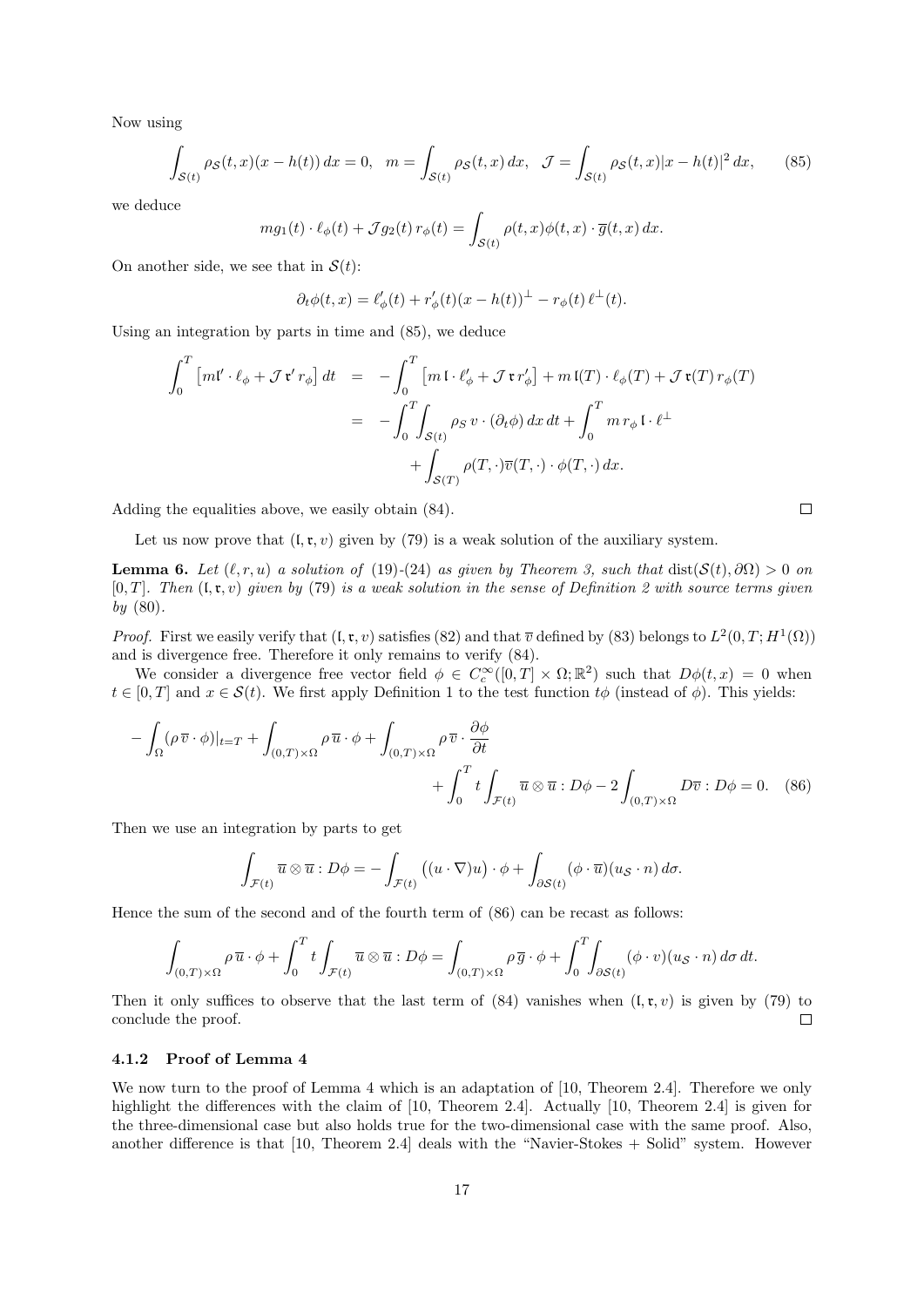their proof works as well for the system  $(72)-(77)$ . It is also interesting to mention that the proof of [10, Theorem 2.4] uses the same kind of change of variables that we introduce in Proposition 1. Thanks to this change of variable we are led to consider the following system:

$$
\frac{\partial \tilde{v}}{\partial t} - \Delta \tilde{v} + \nabla \tilde{q} = \tilde{g} \quad \text{for} \quad x \in \mathcal{F}_0,
$$
\n(87)

$$
\text{div } \tilde{v} = 0 \quad \text{for } x \in \mathcal{F}_0,\tag{88}
$$

$$
\tilde{v} = \tilde{v}_{\mathcal{S}} \quad \text{for} \quad x \in \partial \mathcal{S}_0,\tag{89}
$$

$$
\tilde{v} = 0 \quad \text{for} \quad x \in \partial \Omega,\tag{90}
$$

$$
m\tilde{l}'(t) = -\int_{\partial \mathcal{S}_0} \mathbb{T}(\tilde{v}, \tilde{q}) n \, d\sigma + \tilde{g}_1,\tag{91}
$$

$$
\mathcal{J}\tilde{\mathbf{t}}'(t) = -\int_{\partial S_0} \mathbb{T}(\tilde{v}, \tilde{q}) n \cdot (x - h(t))^{\perp} d\sigma + \tilde{g}_2,
$$
\n(92)

where  $\tilde{g} \in L^{\frac{4}{3}}((0,T) \times \mathcal{F}_0;\mathbb{R}^2)$  and  $(\tilde{g}_1, \tilde{g}_2) \in L^{\frac{4}{3}}(0,T;\mathbb{R}^2 \times \mathbb{R}),$ 

$$
\tilde{v}_{\mathcal{S}} := \tilde{\mathfrak{l}} + \tilde{\mathfrak{r}}(x - h(t))^{\perp},
$$

and with vanishing initial data.

This system appears when we use the change of variable

$$
\tilde{v}(t,x):=[d\varphi_t(x)]^{-1}\cdot v(t,\varphi_t(x)),\,\,x\in\mathcal{F}(t)\ \ \text{and}\ \ \tilde{\mathfrak{l}}:=[d\varphi_t(x)]^{-1}\cdot\mathfrak{l},\,\,\tilde{\mathfrak{r}}=\mathfrak{r},
$$

where  $\varphi_t = \Psi[\tau^{\ell,r}(t)], \Psi$  being defined in Proposition 1, and when we put the error terms resulting from the change of variable in the right hand side as in (64). Then one can look for a solution of the original system by a fixed point scheme.

For the system (87)-(92) the maximal regularity result [10, Theorem 4.1] can be straightforwardly adapted into:

**Lemma 7.** Let  $q \in (1, +\infty)$  and  $T > 0$ . For all  $\tilde{g}$  in  $L^q((0,T) \times \mathcal{F}_0; \mathbb{R}^2)$ , for all  $(\tilde{g}_1, \tilde{g}_2)$  in  $L^q((0,T); \mathbb{R}^3)$ , there exists a unique solution of  $(87)-(92)$  on  $[0, T]$  with vanishing initial data satisfying

$$
\tilde{v} \in L^q(0,T;W^{2,q}(\mathcal{F}_0)), \quad (\partial_t \tilde{v}, \nabla \tilde{q}) \in L^q((0,T) \times \mathcal{F}_0; \mathbb{R}^4), \quad (\tilde{\mathfrak{l}}, \tilde{\mathfrak{r}}) \in W^{1,q}((0,T); \mathbb{R}^3). \tag{93}
$$

The proof of this lemma combines maximal regularity of the Stokes problem with inhomogeneous Dirichlet boundary conditions and some added mass effects, cf. [10, Section 4] and the book of Galdi [9]. Then Lemma 4 can be deduced from Lemmas 3 and 7 (with  $q = \frac{4}{3}$ ) using the same fixed point procedure as in [10, Sections 5–7]. One gets a solution for small time  $T$ , and a solution defined on a larger time interval by gluing together such pieces of solutions.

#### 4.1.3 Uniqueness for the auxiliary system

Our next step toward the proof of Proposition 3 is the following uniqueness result for weak solutions of the auxilliary system.

**Lemma 8.** Let  $g \in L^{\frac{4}{3}}(\mathcal{F}_T)$ ,  $(g_1, g_2) \in L^{\frac{4}{3}}((0,T);\mathbb{R}^3)$ ,  $(I_1, r_1, v_1)$  and  $(I_2, r_2, v_2)$  two weak solutions in the sense of Definition 2 of  $(72)-(78)$  with vanishing initial data and with source terms  $g, g_1, g_2$ . Then  $(I_1, \mathfrak{r}_1, v_1) = (I_2, \mathfrak{r}_2, v_2).$ 

*Proof of Lemma 8.* We introduce  $\overline{v}_1$  and  $\overline{v}_2$  by (83). We define

$$
\hat{v}(t,x):=\overline{v}_1(t,x)-\overline{v}_2(t,x)\quad \text{in}\quad \Omega,\ \hat{\mathfrak{l}}:=\mathfrak{l}_1-\mathfrak{l}_2\quad \text{and}\quad \hat{\mathfrak{r}}:=\mathfrak{r}_1-\mathfrak{r}_2,
$$

so that

$$
\hat{v} = \hat{\mathfrak{l}} + \hat{\mathfrak{r}}(x - h)^{\perp} \text{ in } \mathcal{S}(t).
$$

We introduce a test function  $\phi$  as in Definition 2, apply (84) to  $(I_1, r_1, v_1)$  and  $(I_2, r_2, v_2)$  and make the difference of the two. We obtain

$$
-\int_{\Omega} (\rho \hat{v} \cdot \phi)|_{t=T} + \int_{(0,T)\times\Omega} \left(\rho \hat{v} \cdot \frac{\partial \phi}{\partial t} - 2D\hat{v} : D\phi\right) + \int_{0}^{T} \int_{\partial S(t)} (\phi \cdot \hat{v}) (u_{\mathcal{S}} \cdot n) d\sigma dt = \int_{0}^{T} mr_{\phi} \hat{1} \cdot \ell^{\perp}.
$$
 (94)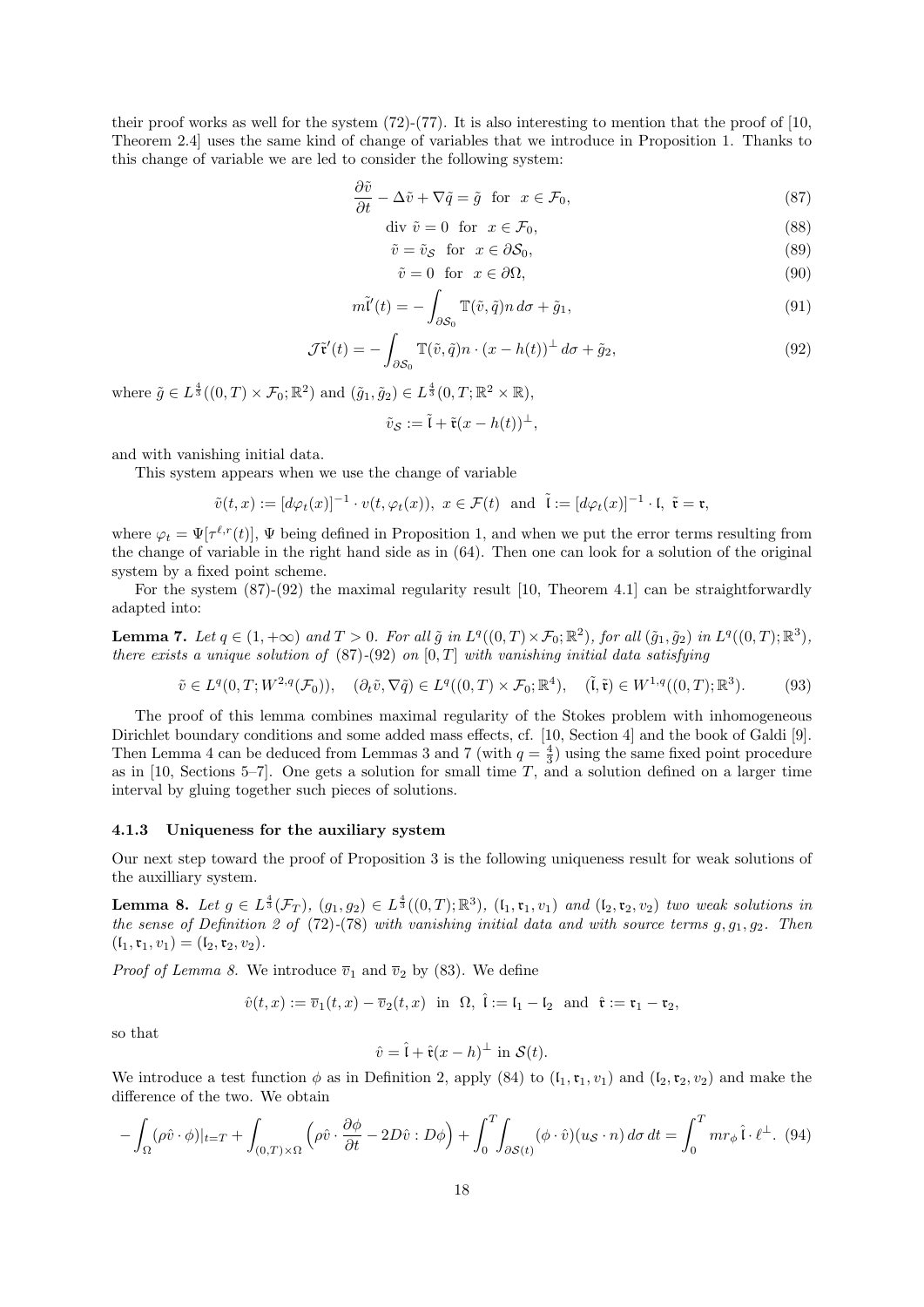Now after a standard regularization procedure, we can take  $\phi = \hat{v}$  in (94). We infer

$$
-\frac{1}{2}\int_{\Omega}\rho|\hat{v}(T,\cdot)|^2-2\int_{(0,T)\times\Omega}|D\hat{v}|^2+\int_0^T\!\!\int_{\partial\mathcal{S}(t)}|\hat{v}|^2(u_{\mathcal{S}}\cdot n)\,d\sigma\,dt=\int_0^T m\hat{\mathfrak{t}}\hat{\mathfrak{l}}\cdot\ell^\perp.
$$
 (95)

Using the boundary conditions on  $\hat{v}$  and the boundedness of  $(\ell, r)$ , one easily sees that

$$
\left| \int_0^T \int_{\partial \mathcal{S}(t)} |\hat{v}|^2 (u_{\mathcal{S}} \cdot n) d\sigma dt \right| \leqslant C \int_0^T \left( |\hat{\mathfrak{l}}(t)|^2 + |\hat{\mathfrak{r}}(t)|^2 \right) dt.
$$

Also,

$$
\left| \int_0^T m \hat{\mathbf{t}} \cdot \ell^\perp \right| \leqslant C \int_0^T \left( |\hat{\mathbf{l}}(t)|^2 + |\hat{\mathbf{t}}(t)|^2 \right) dt.
$$

Hence

$$
m|\hat{\mathfrak{l}}(T)|^2 + \mathcal{J}|\hat{\mathfrak{r}}(T)|^2 + ||\hat{v}(T)||^2_{L^2(\mathcal{F}(T))} \leq C \int_0^T |(\hat{\mathfrak{l}}, \hat{\mathfrak{r}})(t)|^2 dt.
$$

So Gronwall's lemma finishes the proof.

#### 4.1.4 End of the proof of Proposition 3

Let us now complete the proof of Proposition 3.

According to Lemma 6,  $(I, \mathfrak{r}, v)$  given by (79) is a weak solution of the auxiliary system in the sense of Definition 2 with source terms given by (80). On the other hand Lemma 8 provides a strong solution of the same system. According to Lemma 5 this strong solution is also a weak solution. Let us stress in particular that the regularity in (93) with  $q = \frac{4}{3}$  implies the regularity in (82). According to Lemma 8, these two weak solutions are equal. Therefore  $(1, r, v)$  given by (79) satisfy (93) with  $q = \frac{4}{3}$ , which implies Proposition 3.

## 4.2 Uniqueness: proof of Theorem 4

We now turn to the core of the proof of Theorem 4.

We consider  $(\ell_1, r_1, u_1)$  and  $(\ell_2, r_2, u_2)$  two solutions in the sense of Theorem 3 in [0, T]. By the usual connectedness argument, we can suppose T arbitrarily small. In particular we consider  $T > 0$  small enough so that no collision occurs in the time interval  $[0, T]$  for both solutions.

Then we perform the same change of variable than in Section 2, that is, we define  $\tilde{u}_2$  by (59), and  $\tilde{p}_2$ ,  $\tilde{\ell}_2$  by (60). Then, dropping temporarily the index 2 in  $u_2$ ,  $\tilde{u}_2$ ,  $p_2$ ,  $\tilde{p}_2$  and the index t in  $\varphi_t$  and  $\psi_t$ , using the notations (61) and Einstein's repeated indices convention, we obtain:

$$
\partial_{jj}^2 v^i = \partial_j \psi^m (\partial_{mk}^2 \varphi^i) \partial_l \tilde{v}^k \partial_j \psi^l + \partial_k \varphi^i \partial_j \psi^m \partial_{ml}^2 \tilde{v}^k \partial_j \psi^l + \partial_k \varphi^i \partial_l \tilde{v}^k (\partial_{jj}^2 \psi^l) + \partial_j \psi^m (\partial_{mlk}^3 \varphi^i) \partial_j \psi^l \tilde{v}^k + (\partial_{lk}^2 \varphi^i) \partial_{jj}^2 \psi^l \tilde{v}^k + (\partial_{lk}^2 \varphi^i) \partial_j \psi^l \partial_j \psi^m \partial_m \tilde{v}^k.
$$

Hence we obtain the following equation for  $\tilde{u}_2$ :

$$
0 = \partial_t \tilde{u}^i + \tilde{u}^j \partial_j \tilde{u}^i + \partial_i \tilde{p} - \Delta \tilde{u}^i
$$
  
+ 
$$
(\partial_k \varphi^i - \delta_{ik}) \partial_t \tilde{u}^k + \partial_k \varphi^i \partial_l \tilde{u}^k (\partial_t \psi^l) + (\partial_k \partial_t \varphi^i) \tilde{u}^k + (\partial_{kl}^2 \varphi^i) (\partial_t \psi^l) \tilde{u}^k
$$
  
+ 
$$
\tilde{u}^l \partial_l \tilde{u}^k (\partial_k \varphi^i - \delta_{ik}) + (\partial_{lk}^2 \varphi^i) \tilde{u}^l \tilde{u}^k + \partial_k \tilde{p} (\partial_i \psi^k - \delta_{ik})
$$
  
- 
$$
\partial_j \psi^m (\partial_{mk}^2 \varphi^i) \partial_l \tilde{u}^k \partial_j \psi^l - (\partial_k \varphi^i \partial_j \psi^m \partial_j \psi^l - \delta_{ik} \delta_{jm} \delta_{jl}) \partial_{ml}^2 \tilde{u}^k - \partial_k \varphi^i \partial_l \tilde{u}^k (\partial_{jj}^2 \psi^l)
$$
  
- 
$$
\partial_j \psi^m (\partial_{mlk}^3 \varphi^i) \partial_j \psi^l \tilde{u}^k - (\partial_{lk}^2 \varphi^i) \partial_{jj}^2 \psi^l \tilde{u}^k - (\partial_{lk}^2 \varphi^i) \partial_j \psi^l \partial_j \psi^m \partial_m \tilde{u}^k
$$

Once again, all the factors between parentheses in the above equation are small (in  $C<sup>1</sup>$  norm) whenever  $\|\varphi_t - \text{Id}\|_{C^3(\overline{\Omega})} + \|\partial_t \varphi_t\|_{C^1(\overline{\Omega})}$  is small.

Now, with the same notations (62)-(63) as in Section 2, we obtain the following equation:

$$
\partial_t \hat{u} + (u_1 \cdot \nabla)\hat{u} + (\hat{u} \cdot \nabla)\tilde{u}_2 + \nabla \hat{p} - \Delta \hat{u} = \tilde{f} \text{ in } \mathcal{F}_1(t), \tag{96}
$$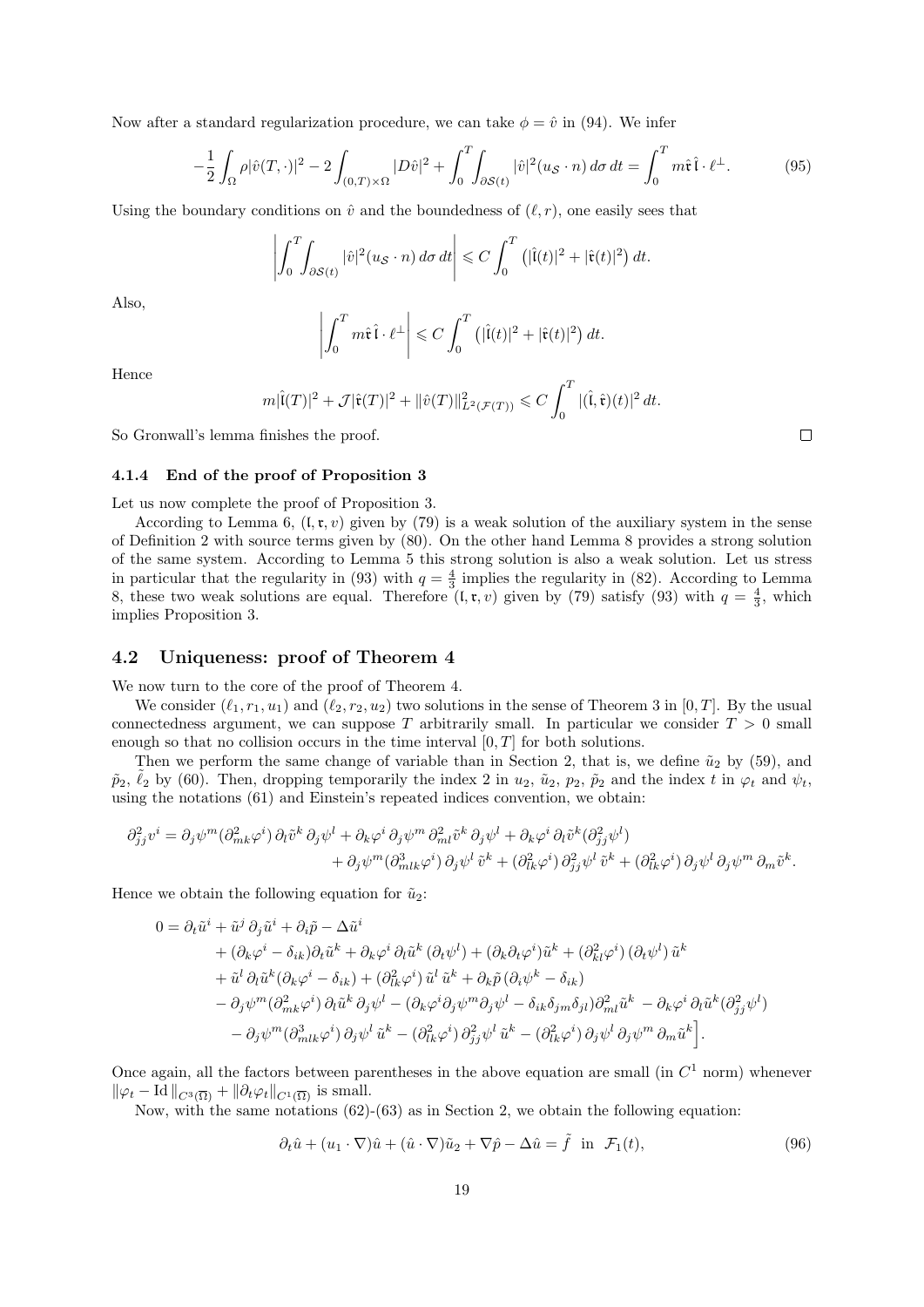with the *i*-th component of  $\tilde{f}$  given by

$$
\begin{split}\n\tilde{f}^i &= (\partial_k \varphi^i - \delta_{ik}) \partial_t \tilde{u}_2^k + \partial_k \varphi^i \partial_l \tilde{u}_2^k (\partial_t \psi^l) + (\partial_k \partial_t \varphi^i) \tilde{u}_2^k + (\partial_{kl}^2 \varphi^i) (\partial_t \psi^l) \tilde{u}_2^k \\
&+ \tilde{u}_2^l \partial_l \tilde{u}_2^k (\partial_k \varphi^i - \delta_{ik}) + (\partial_{lk}^2 \varphi^i) \tilde{u}_2^l \tilde{u}_2^k + \partial_k \tilde{p}_2 (\partial_i \psi^k - \delta_{ik}) \\
&- \partial_j \psi^m (\partial_{mk}^2 \varphi^i) \partial_l \tilde{u}_2^k \partial_j \psi^l - (\partial_k \varphi^i \partial_j \psi^m \partial_j \psi^l - \delta_{ik} \delta_{jm} \delta_{jl}) \partial_{ml}^2 \tilde{u}_2^k - \partial_k \varphi^i \partial_l \tilde{u}_2^k (\partial_j^2 \psi^l) \\
&- \partial_j \psi^m (\partial_{mlk}^3 \varphi^i) \partial_j \psi^l \tilde{u}_2^k - (\partial_{lk}^2 \varphi^i) \partial_{jj}^2 \psi^l \tilde{u}_2^k - (\partial_{lk}^2 \varphi^i) \partial_j \psi^l \partial_j \psi^m \partial_m \tilde{u}_2^k.\n\end{split}
$$

On the other hand, the boundary conditions (21)-(22) become

$$
\tilde{u}_2 = \tilde{\ell}_2(t) + r_2(t)(x - h_1(t))^\perp \text{ for } x \in \partial S_1(t),
$$
  

$$
\tilde{u}_2 = 0 \text{ for } x \in \partial \Omega.
$$

The solid equations  $(23)-(24)$  for the second solid are now recast as (writing again  $n_1$  for the normal on  $\partial S_1$ ):

$$
m\tilde{\ell}'_2 = -\int_{\partial S_1(t)} \mathbb{T}(\tilde{u}_2, \tilde{p}_2) n_1 d\sigma + m\hat{r} \tilde{\ell}_2^{\perp},
$$

$$
\mathcal{J}r'_2(t) = -\int_{\partial S_1(t)} \mathbb{T}(\tilde{u}_2, \tilde{p}_2) n_1 \cdot (x - h_1(t))^{\perp} d\sigma.
$$

Observe that the quantities above make sense for almost every  $t > 0$  thanks to Proposition 3.

Now we define  $\hat{\ell}$ ,  $\hat{r}$  and  $\hat{u}$ ,  $\hat{p}$ ,  $\hat{h}$ ,  $\hat{\theta}$  as in (62)-(63). Taking the difference of the equations of  $\tilde{\ell}_2$  and  $r_2$ with the equations for the first solid we obtain:

$$
\hat{u} = \hat{\ell}(t) + \hat{r}(t)(x - h_1(t))^\perp \quad \text{for} \quad x \in \partial S_1(t),\tag{97}
$$

$$
\hat{u} = 0 \quad \text{for} \quad x \in \partial \Omega,\tag{98}
$$

$$
m\hat{\ell}' = -\int_{\partial S_1(t)} \mathbb{T}(\hat{u}, \hat{p}) n_1 d\sigma + m\hat{r}\tilde{\ell}_2^{\perp},\tag{99}
$$

$$
\mathcal{J}\hat{r}'(t) = -\int_{\partial \mathcal{S}_1(t)} \mathbb{T}(\hat{u}, \hat{p}) n_1 \cdot (x - h_1(t))^{\perp} d\sigma.
$$
 (100)

Now we proceed by an energy estimate. Multiplying (96) by  $\hat{u}$  and integrating over  $\mathcal{F}_1(t)$ , we deduce that for almost every positive  $t$  (using the regularity provided by Proposition 3):

$$
\int_{\mathcal{F}_1(t)} (\partial_t \hat{u} + (u_1 \cdot \nabla) \hat{u}) \cdot \hat{u} \, dx + \int_{\mathcal{F}_1(t)} \hat{u} \cdot (\hat{u} \cdot \nabla) \tilde{u}_2 \, dx + \int_{\mathcal{F}_1(t)} \hat{u} \cdot \nabla \hat{p} \, dx - \int_{\mathcal{F}_1(t)} \hat{u} \cdot \Delta \hat{u} \, dx
$$
\n
$$
= \int_{\mathcal{F}_1(t)} \hat{u} \cdot \tilde{f} \, dx. \tag{101}
$$

Proceeding as in Section 2, we have

$$
\int_{\mathcal{F}_1(t)} (\partial_t \hat{u} + (u_1 \cdot \nabla) \hat{u}) \cdot \hat{u} \, dx = \frac{d}{dt} \int_{\mathcal{F}_1(t)} \frac{|\hat{u}|^2}{2} \, dx,
$$
\n
$$
\int_{\mathcal{F}_1(t)} \hat{u} \cdot \nabla \hat{p} \, dx = \left(\frac{\hat{\ell}}{\hat{r}}\right) \cdot \int_{\partial S_1(t)} \hat{p} \left((x - h_1(t))^{\perp} \cdot n_1\right) \, d\sigma.
$$

For the third and fourth term in (101), we have

$$
-\int_{\mathcal{F}_1(t)} \hat{u} \cdot \Delta \hat{u} dx = 2 \int_{\mathcal{F}_1(t)} D\hat{u} : D\hat{u} dx - \int_{\partial \mathcal{S}_1(t)} (D\hat{u} \cdot n_1) \cdot \hat{u} d\sigma
$$
  

$$
= 2 \int_{\mathcal{F}_1(t)} D\hat{u} : D\hat{u} dx - \left(\frac{\hat{\ell}}{r}\right) \cdot \int_{\partial \mathcal{S}_1(t)} \left( (x - h_1(t))^{\perp} \cdot (D\hat{u} \cdot n_1) \right) d\sigma,
$$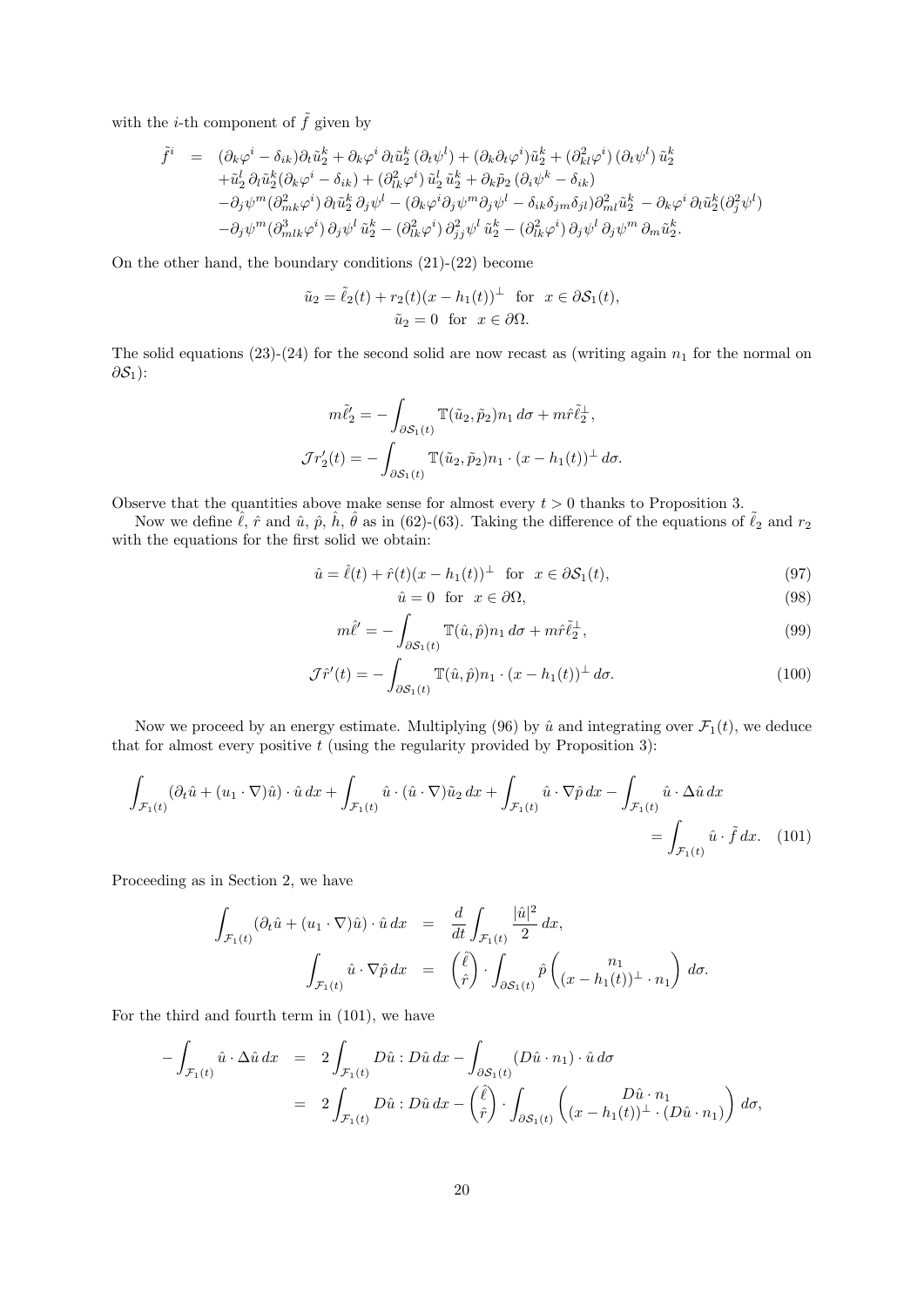thanks to  $(97)-(98)$ . Thus

$$
\int_{\mathcal{F}_1(t)} \hat{u} \cdot \nabla \hat{p} dx - \int_{\mathcal{F}_1(t)} \hat{u} \cdot \Delta \hat{u} dx = 2 \int_{\mathcal{F}_1(t)} D\hat{u} : D\hat{u} dx - \begin{pmatrix} \hat{\ell} \\ \hat{r} \end{pmatrix} \cdot \int_{\partial S_1(t)} \begin{pmatrix} \mathbb{T}(\hat{u}, \hat{p}) n_1 \\ (x - h_1(t))^{\perp} \cdot \mathbb{T}(\hat{u}, \hat{p}) n_1 \end{pmatrix} d\sigma,
$$
  

$$
= 2 \int_{\mathcal{F}_1(t)} D\hat{u} : D\hat{u} dx + \frac{1}{2} \frac{d}{dt} (m|\hat{\ell}|^2 + \mathcal{J}|\hat{r}|^2) - m\hat{r}\hat{\ell} \cdot \tilde{\ell}_2^{\perp}.
$$
 (102)

thanks to  $(99)-(100)$ . The last term in the right hand side of  $(102)$  is estimated as in  $(68)$ .

Now for the second term in (101), we will use the following lemma.

**Lemma 9.** There exists  $C > 0$  such that for any  $t \in (0,T)$ , for any  $w \in H^1(\mathcal{F}_1(t))$  vanishing on  $\partial\Omega$ and any  $\varepsilon > 0$ ,

$$
||w||_{L^4(\mathcal{F}_1(t))} \leqslant \frac{C}{\varepsilon} ||w||_{L^2(\mathcal{F}_1(t))} + \varepsilon ||\nabla w||_{L^2(\mathcal{F}_1(t))}.
$$

*Proof of Lemma 9.* A classical interpolation argument gives that for any  $t \in (0, T)$ , for any  $w \in H^1(\mathcal{F}_1(t))$ ,

$$
||w||_{L^4(\mathcal{F}_1(t))} \leq C||w||_{L^2(\mathcal{F}_1(t))}^{1/2}||w||_{H^1(\mathcal{F}_1(t))}^{1/2}.
$$

Since the Poincaré inequality holds for  $w \in H^1(\mathcal{F}_1(t))$  vanishing on  $\partial\Omega$ , we deduce that for such w,

$$
||w||_{L^{4}(\mathcal{F}_{1}(t))} \leq C||w||_{L^{2}(\mathcal{F}_{1}(t))}^{1/2}||\nabla w||_{L^{2}(\mathcal{F}_{1}(t))}^{1/2}.
$$
\n(103)

We deduce the claim.

It follows that we can estimate the second term in (101) by

$$
\left| \int_{\mathcal{F}_1(t)} \hat{u} \cdot (\hat{u} \cdot \nabla) \tilde{u}_2 \, dx \right| \leq \|\nabla \tilde{u}_2\|_{L^2} \, \|\hat{u}\|_{L^4}^2 \leq C \|\nabla \tilde{u}_2\|_{L^2}^2 \|\hat{u}\|_{L^2}^2 + \frac{1}{4} \|\nabla \hat{u}\|_{L^2}^2,
$$

where the norms above are over  $\mathcal{F}_1(t)$ .

Let us now turn to the estimate of the right hand side in (101). The estimate is given in the following lemma.

**Lemma 10.** For some constant  $C > 0$  depending on the geometry only and defining the function  $\mathcal{B} \in$  $L^1(0,T)$  by

$$
\mathcal{B}(t) := \|\tilde{u}_2\|_{L^{\infty}(0,T;L^2(\mathcal{F}_1(t)))} (1 + \|\nabla \tilde{u}_2(t,\cdot)\|_{L^2(\mathcal{F}_1(t))})
$$
  
+ 
$$
\|\tilde{u}_2\|_{L^{\infty}(0,T;L^2(\mathcal{F}_1(t)))}^{1/2} \|\nabla \tilde{u}_2(t)\|_{L^2(\mathcal{F}_1(t))}^{1/2} \|t \nabla \tilde{u}_2(t)\|_{L^4(\mathcal{F}_1(t))}
$$
  
+ 
$$
(\|t \partial_t \tilde{u}_2\|_{L^{4/3}(\mathcal{F}_1(t))} + \|t \tilde{u}_2\|_{W^{2,4/3}(\mathcal{F}_1(t))} + \|t \nabla \tilde{p}_2\|_{L^{4/3}(\mathcal{F}_1(t))})^{4/3},
$$

one has the following estimate on the right hand side:

$$
\left| \int_{0}^{T} \int_{\mathcal{F}_{1}(t)} \hat{u} \cdot \tilde{f} \, dx \, dt \right| \leq \frac{1}{4} \int_{0}^{T} \int_{\mathcal{F}_{1}(t)} |\nabla \hat{u}|^{2} \, dx \, dt + C \int_{0}^{T} \mathcal{B}(t) \Big[ \max_{\tau \in [0,t]} \|\hat{u}(\tau,\cdot)\|_{L^{2}(\mathcal{F}_{1}(t))}^{2} + \max_{[0,t]} |(\hat{h}, \hat{\theta}, \hat{\ell}, \hat{r})|^{2} \Big] \, dt. \tag{104}
$$

*Proof of Lemma 10.* In what follows,  $C > 0$  denotes various positive constants depending on the geometry and which can change from line to line. We cut  $\tilde{f}$  into pieces which are to be estimated separately. Precisely, we denote

$$
\tilde{f} = \tilde{f}_1 + \tilde{f}_2 + \tilde{f}_3 + \tilde{f}_4 + \tilde{f}_5,
$$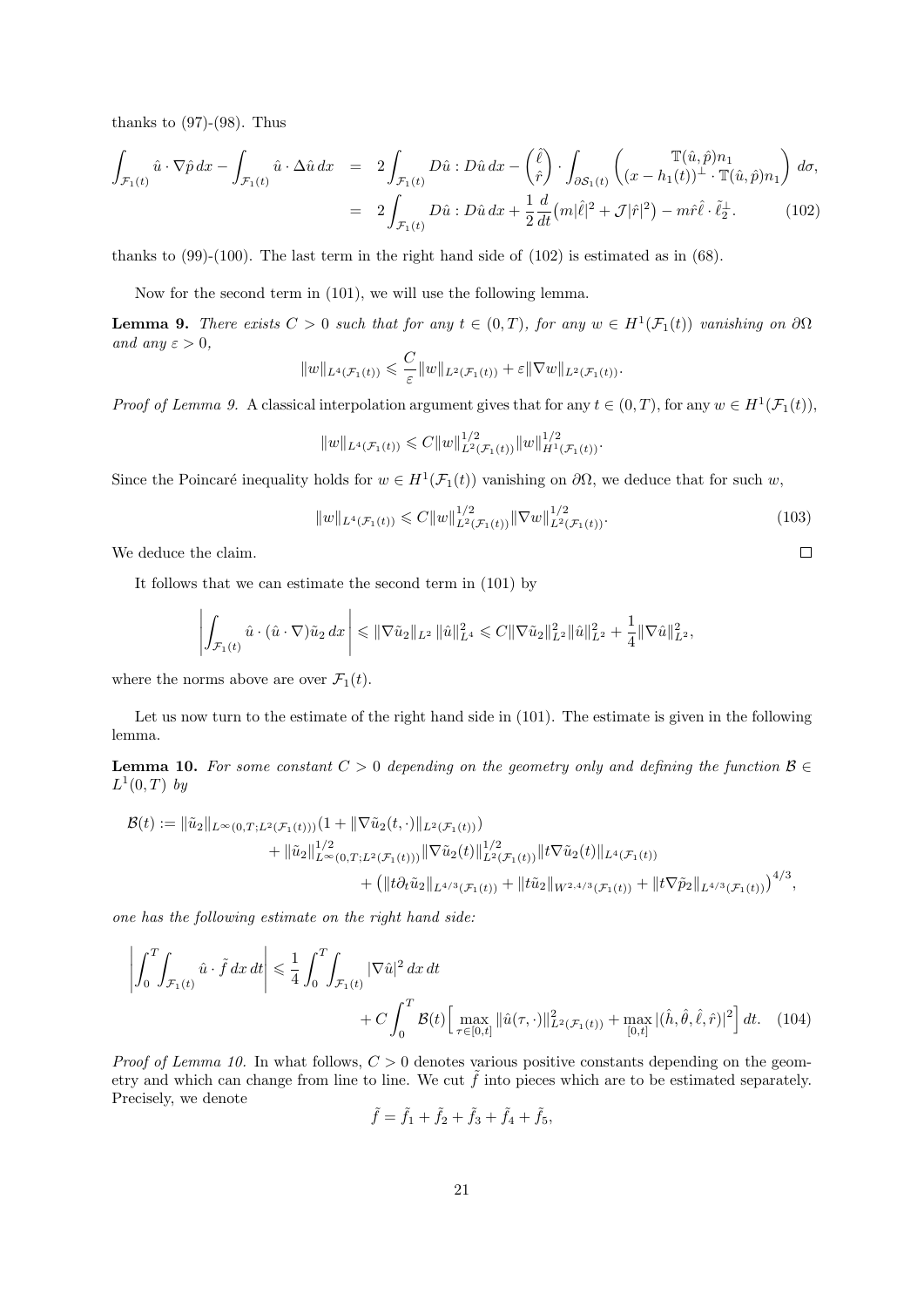with

$$
\tilde{f}_1 := (\partial_k \partial_t \varphi^i) \tilde{u}_2^k + (\partial_{kl}^2 \varphi^i) (\partial_t \psi^l) \tilde{u}_2^k - \sum_j \left[ \partial_j \psi^m (\partial_{mlk}^3 \varphi^i) \partial_j \psi^l \tilde{u}_2^k + (\partial_{lk}^2 \varphi^i) \partial_{jj}^2 \psi^l \tilde{u}_2^k \right],
$$
\n
$$
\tilde{f}_2 := \partial_k \varphi^i \partial_l \tilde{u}_2^k (\partial_t \psi^l) - \sum_j \left[ \partial_j \psi^m (\partial_{mk}^2 \varphi^i) \partial_l \tilde{u}_2^k \partial_j \psi^l + \partial_k \varphi^i \partial_l \tilde{u}_2^k (\partial_j^2 \psi^l) + (\partial_{lk}^2 \varphi^i) \partial_j \psi^l \partial_j \psi^m \partial_m \tilde{u}_2^k \right],
$$
\n
$$
\tilde{f}_3 := (\partial_{lk}^2 \varphi^i) \tilde{u}_2^l \tilde{u}_2^k,
$$
\n
$$
\tilde{f}_4 := \tilde{u}_2^l \partial_l \tilde{u}_2^k (\partial_k \varphi^i - \delta_{ik}),
$$
\n
$$
\tilde{f}_5 := (\partial_k \varphi^i - \delta_{ik}) \partial_t \tilde{u}_2^k + \partial_k \tilde{p}_2 (\partial_i \psi^k - \delta_{ik}) - \sum_j (\partial_k \varphi^i \partial_j \psi^m \partial_j \psi^l - \delta_{ik} \delta_{jm} \delta_{jl}) \partial_{ml}^2 \tilde{u}_2^k.
$$

 $\bullet\,$  Concerning  $\tilde f_1,$  using Corollary 1 we deduce that

$$
\left| \int_0^T \int_{\mathcal{F}_1(t)} \hat{u} \cdot \tilde{f}_1 dx dt \right| \leq C \|\tilde{u}_2\|_{L^{\infty}(0,T;L^2(\mathcal{F}_1(t)))} \int_0^T \max_{\tau \in [0,t]} \|\hat{u}(\tau,\cdot)\|_{L^2(\mathcal{F}_1(t))} \max_{[0,t]} |(\hat{h},\hat{\theta},\hat{\ell},\hat{r})| dt
$$
  

$$
\leq C \|\tilde{u}_2\|_{L^{\infty}(0,T;L^2(\mathcal{F}_1(t)))} \int_0^T \left( \max_{\tau \in [0,t]} \|\hat{u}(\tau,\cdot)\|_{L^2(\mathcal{F}_1(t))}^2 + \max_{[0,t]} |(\hat{h},\hat{\theta},\hat{\ell},\hat{r})|^2 \right) dt.
$$

 $\bullet$  Concerning  $\tilde{f}_2,$  using Corollary 1 one has for almost every  $t:$ 

$$
\left| \int_{\mathcal{F}_1(t)} \hat{u} \cdot \tilde{f}_2 dx \right| \leq C \|\nabla \tilde{u}_2(t,\cdot)\|_{L^2(\mathcal{F}_1(t))} |(\hat{h},\hat{\theta})(t)| \|\hat{u}\|_{L^2(\mathcal{F}_1(t))}.
$$

We fix

$$
\mathcal{B}_1(t) := \|\nabla \tilde{u}_2(t, \cdot)\|_{L^2(\mathcal{F}_1(t))} \in L^2(0, T) \subset L^1(0, T),
$$

and have

$$
\left|\int_0^T\!\!\int_{\mathcal{F}_1(t)}\hat{u}\cdot\tilde{f}_2\,dx\,dt\right|\leqslant C\int_0^T\mathcal{B}_1(t)\big(\max_{\tau\in[0,t]}\|\hat{u}(\tau,\cdot)\|^2_{L^2(\mathcal{F}_1(t))}+\max_{[0,t]}|(\hat{h},\hat{\theta})|^2\big)\,dt.
$$

• Concerning  $\tilde{f}_3$ : one has for almost every  $t > 0$ , using (103):

$$
\left| \int_{\mathcal{F}_1(t)} \hat{u} \cdot \tilde{f}_3 \, dx \right| \leq C \| \tilde{u}_2(t, \cdot) \|_{L^4(\mathcal{F}_1(t))}^2 |(\hat{h}, \hat{\theta})(t)| \| \hat{u} \|_{L^2(\mathcal{F}_1(t))}
$$
  

$$
\leq C \| \tilde{u}_2(t, \cdot) \|_{L^2(\mathcal{F}_1(t))} \| \nabla \tilde{u}_2(t, \cdot) \|_{L^2(\mathcal{F}_1(t))} |(\hat{h}, \hat{\theta})(t)| \| \hat{u} \|_{L^2(\mathcal{F}_1(t))}.
$$

Using again the function  $\mathcal{B}_1$ , we have

$$
\left| \int_0^T \int_{\mathcal{F}_1(t)} \hat{u} \cdot \tilde{f}_3 \, dx \, dt \right| \leq C \|\tilde{u}_2\|_{L^{\infty}(0,T;L^2(\mathcal{F}_1(t)))} \int_0^T \mathcal{B}_1(t) \big( \max_{\tau \in [0,t]} \|\hat{u}(\tau,\cdot)\|_{L^2(\mathcal{F}_1(t))}^2 + \max_{[0,t]} |(\hat{h},\hat{\theta})|^2 \big) \, dt.
$$

• Concerning  $\tilde{f}_4$ : we first note that thanks to Proposition 3, we have

$$
t\nabla \tilde{u}_2 \in L^{4/3}(0,T;W^{1,4/3}(\mathcal{F}_1(t))) \hookrightarrow L^{4/3}(0,T;L^4(\mathcal{F}_1(t))).
$$

On another side we infer from Corollary 1 that for some constant one has

$$
\left\|\frac{1}{t}(\partial_k \varphi_t^i - \delta_{ik})\right\|_{C^3(\overline{\Omega})} \leqslant C \|(\hat{\ell}, \hat{r})\|_{L^\infty(0, t)}.
$$
\n(105)

Using (103) and (105) we deduce that

$$
\left| \int_0^T \int_{\mathcal{F}_1(t)} \hat{u} \cdot \tilde{f}_4 \, dx \, dt \right| \leq C \int_0^T \|\tilde{u}_2(t)\|_{L^4(\mathcal{F}_1(t))} \|t \nabla \tilde{u}_2(t)\|_{L^4(\mathcal{F}_1(t))} \|(\hat{\ell}, \hat{r})\|_{L^{\infty}(0,t)} \|\hat{u}(t, \cdot)\|_{L^2(\mathcal{F}_1(t))} dt
$$
  

$$
\leq C \int_0^T \|\tilde{u}_2(t)\|_{L^2(\mathcal{F}_1(t))}^{1/2} \|\nabla \tilde{u}_2(t)\|_{L^2(\mathcal{F}_1(t))}^{1/2} \|t \nabla \tilde{u}_2(t)\|_{L^4(\mathcal{F}_1(t))} \|(\hat{\ell}, \hat{r})\|_{L^{\infty}(0,t)} \|\hat{u}(t, \cdot)\|_{L^2(\mathcal{F}_1(t))} dt.
$$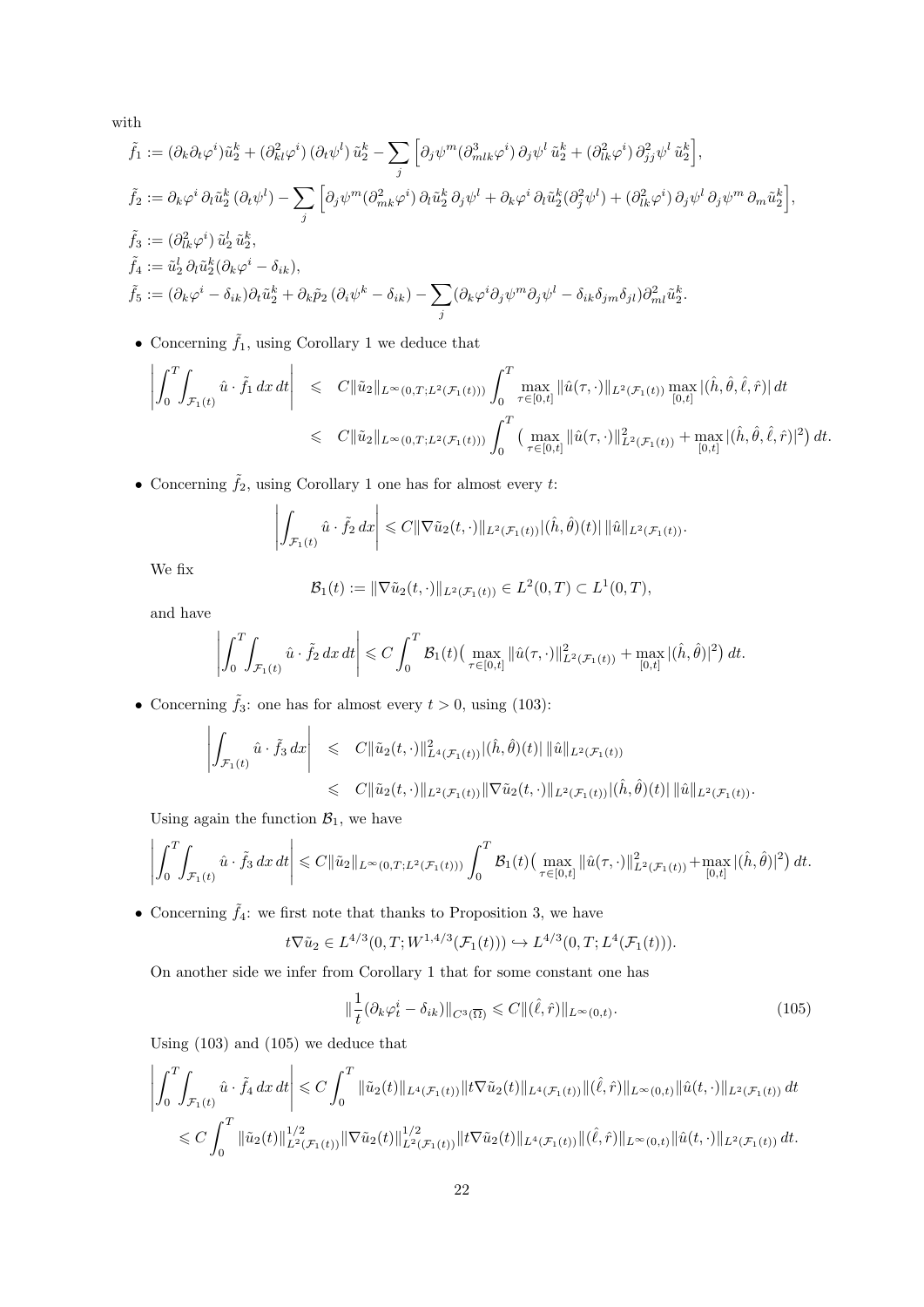We introduce

$$
\mathcal{B}_2(t) := \|\nabla \tilde{u}_2(t)\|_{L^2(\mathcal{F}_1(t))}^{1/2} \|t\nabla \tilde{u}_2(t)\|_{L^4(\mathcal{F}_1(t))} \in L^1(0,T),
$$

as a product  $L^4(0,T) \times L^{4/3}(0,T)$ , and deduce

$$
\left| \int_0^T \int_{\mathcal{F}_1(t)} \hat{u} \cdot \tilde{f}_4 \, dx \, dt \right| \leq C \|\tilde{u}_2\|_{L^{\infty}(0,T;L^2(\mathcal{F}_1(t)))}^{1/2} \int_0^T \mathcal{B}_2(t) \big[ \|(\hat{\ell},\hat{r})\|_{L^{\infty}(0,t)}^2 + \|\hat{u}(t,\cdot)\|_{L^2(\mathcal{F}_1(t))}^2 \big] \, dt.
$$

• Concerning  $\tilde{f}_5$ : we use again (105) and we introduce

$$
b(t) := \|t\partial_t \tilde{u}_2(t)\|_{L^{4/3}(\mathcal{F}_1(t))} + \|t\tilde{u}_2(t)\|_{W^{2,4/3}(\mathcal{F}_1(t))} + \|t\nabla \tilde{p}_2(t)\|_{L^{4/3}(\mathcal{F}_1(t))},
$$

which belongs to  $L^{4/3}(0,T)$  thanks to Proposition 3. One deduces that

$$
\left| \int_0^T \int_{\mathcal{F}_1(t)} \hat{u} \cdot \tilde{f}_5 \, dx \, dt \right| \leq C \int_0^T b(t) \|(\hat{\ell}, \hat{r})\|_{L^{\infty}(0,t)} \|\hat{u}(t, \cdot)\|_{L^4(\mathcal{F}_1(t))} \, dt.
$$

Hence, with  $2b\mu\nu \leq b^{2\alpha}\mu^2 + b^{2(1-\alpha)}\nu^2$  for  $\mu, \nu \in \mathbb{R}$ ,  $b \geq 0$  and  $\alpha \in (0,1)$ , we deduce that

$$
\left| \int_0^T \int_{\mathcal{F}_1(t)} \hat{u} \cdot \tilde{f}_5 \, dx \, dt \right| \leq C_1 \int_0^t b(t)^{2/3} \|\hat{u}(t,\cdot)\|_{L^4(\mathcal{F}_1(t))}^2 \, dt + C \int_0^t b(t)^{4/3} \|(\hat{\ell}, \hat{r})\|_{L^\infty(0,t)}^2 \, dt.
$$

We specify the constant  $C_1$  for later use. For the first term, one writes

$$
\int_0^T b(t)^{2/3} \|\hat{u}(t,\cdot)\|_{L^4(\mathcal{F}_1(t))}^2 dt \leq C \int_0^T b(t)^{2/3} \|\hat{u}(t,\cdot)\|_{L^2(\mathcal{F}_1(t))} \|\nabla \hat{u}(t,\cdot)\|_{L^2(\mathcal{F}_1(t))} dt
$$
  

$$
\leq C \int_0^T b(t)^{4/3} \|\hat{u}(t,\cdot)\|_{L^2(\mathcal{F}_1(t))}^2 dt + \frac{1}{4C_1} \int_0^T \|\nabla \hat{u}(t,\cdot)\|_{L^2(\mathcal{F}_1(t))}^2 dt.
$$

So one has

$$
\left| \int_0^T \int_{\mathcal{F}_1(t)} \hat{u} \cdot \tilde{f}_5 \, dx \, dt \right| \leq \frac{1}{4} \int_0^T \|\nabla \hat{u}(t, \cdot)\|_{L^2(\mathcal{F}_1(t))}^2 \, dt + C \int_0^T \mathcal{B}_3(t) \Big[ \|\hat{u}(t, \cdot)\|_{L^2(\mathcal{F}_1(t))}^2 + \|(\hat{\ell}, \hat{r})\|_{L^{\infty}(0,t)}^2 \Big] \, dt,
$$
  
with  $\mathcal{B}_3 := b(t)^{4/3} \in L^1(0, T).$ 

 $\Box$ 

Summing up all the estimates above, we deduce (104).

Back to the proof of Theorem 3. We extend  $\hat{u}(t, \cdot)$  inside  $\mathcal{F}_1(t)$  by  $\hat{\ell} + \hat{r}(x - h_1(t))$ . We obtain that  $\hat{u}(t, \cdot)$ is a  $L^2(0,T;H^1(\Omega))$  divergence free vector field, vanishing on  $\partial\Omega$ . Therefore

$$
\int_{\mathcal{F}_1(t)} |\nabla \hat{u}|^2 dx \leq \int_{\Omega} |\nabla \hat{u}|^2 dx = 2 \int_{\Omega} |D\hat{u}|^2 dx = 2 \int_{\mathcal{F}_1(t)} |D\hat{u}|^2 dx.
$$

Now we take into account the vanishing initial condition for  $(\hat{\ell}, \hat{r}, \hat{u})$  to deduce that for any  $T > 0$ sufficiently small,

$$
m|\hat{\ell}(T)|^2 + \mathcal{J}|\hat{r}(T)|^2 + ||\hat{u}(T)||^2_{L^2(\mathcal{F}_1(T))} \leq C \int_0^T \mathcal{B}(t) \Big[ \max_{\tau \in [0,t]} ||\hat{u}(\tau,\cdot)||^2_{L^2(\mathcal{F}_1(t))} + \max_{[0,t]} |(\hat{h},\hat{\theta},\hat{\ell},\hat{r})(t)|^2 \Big] dt.
$$

Proceeding as in (70) we get

$$
\frac{d}{dt}\left(|\hat{h}|^2+|\hat{\theta}|^2\right)\leqslant C\big(|\hat{\ell}|^2+|\hat{r}|^2+|\hat{h}|^2+|\hat{\theta}|^2\big).
$$

Hence using  $\mathcal{B}(t) \in L^1$  and Gronwall's lemma concludes the proof.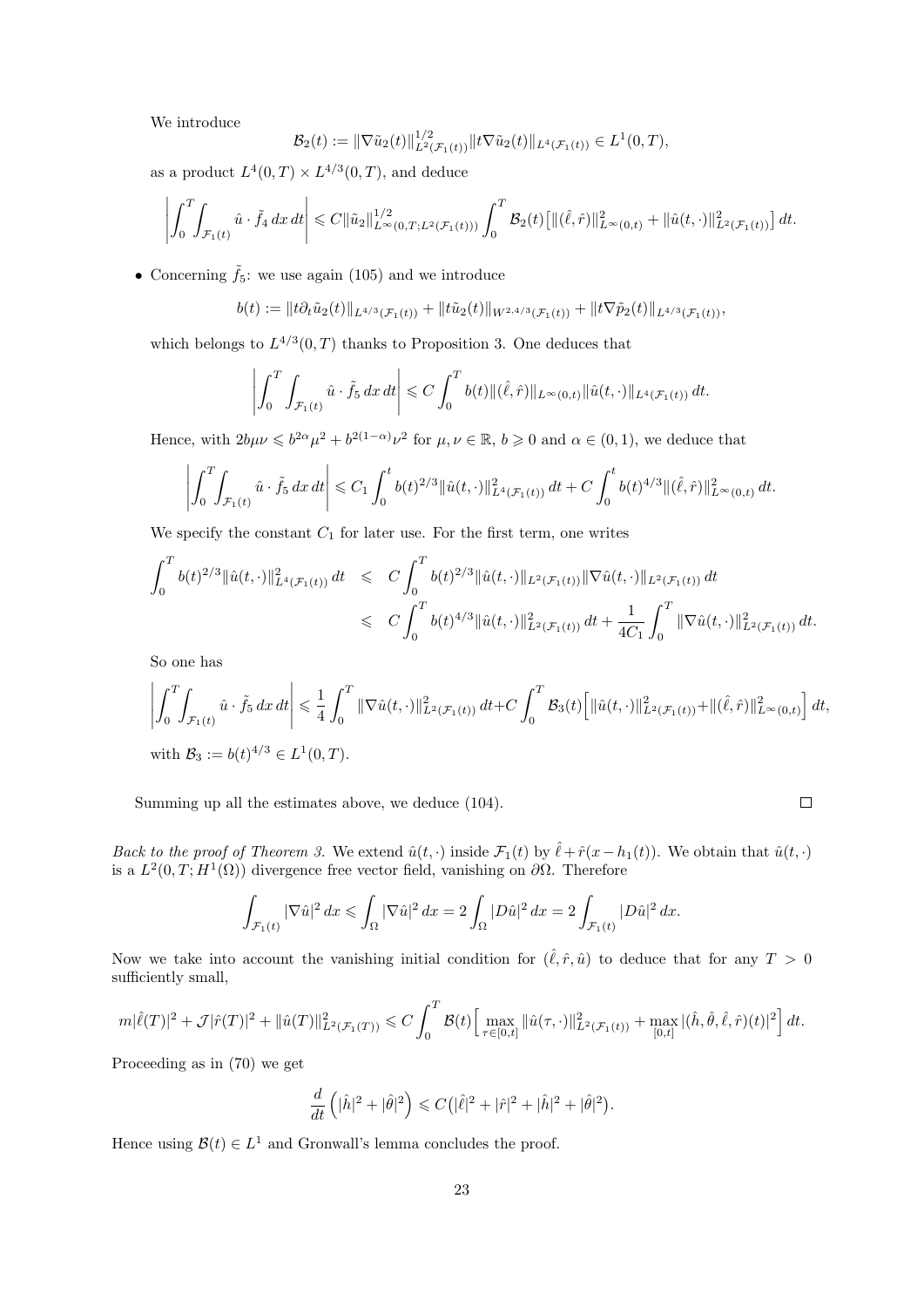## 5 Appendix. Proof of Theorem 1

In this appendix, we will use the letter  $\eta$  for the fluid flow and  $\tau$  for the solid flow.

To  $(\ell, r) \in C^0([0,T]; \mathbb{R}^2 \times \mathbb{R})$  we can associate  $h^{\ell,r}, \theta^{\ell,r}, u^{\ell,r}_\mathcal{S}, \tau^{\ell,r}$  and  $\mathcal{F}^{\ell,r}$  by (3), (4), (5), (6) and (7). We also introduce

$$
\varphi^{\ell,r} := \Psi(\tau^{\ell,r}),
$$

where  $\Psi$  was defined in Lemma 1. We can ensure that  $\tau^{\ell,r}$  belongs to the set U of definition of  $\Psi$  by choosing T suitably small.

We may omit the dependence on  $(\ell, r)$  on the above objects when there is no ambiguity.

As in Section 3.1 we suppose that  $\partial\Omega$  has  $g+1$  connected components  $\Gamma_1, \ldots, \Gamma_{g+1}$  and that  $\Gamma_{g+1}$  is the outer one; and we denote by  $\Gamma_0 = \Gamma_0(t) = \partial S(t)$ , by t the tangent to  $\partial \Omega$  and  $\partial S(t)$  and we define

$$
\gamma_0^i := \int_{\Gamma_i} u_0 \cdot \mathfrak{t} \, d\sigma \quad \text{for } i = 1, \dots, g \quad \text{and} \quad \gamma_0 := \int_{\partial \mathcal{S}_0} u_0 \cdot \mathfrak{t} \, d\sigma.
$$

We will use the following variant of Lemma 1.

**Lemma 11.** For any  $R > 0$ , there exists  $C > 0$  such that if  $S = \tau(S_0)$  for  $\tau \in SE(2)$  satisfies (45) then any  $u : \Omega \setminus \mathcal{S} \to \mathbb{R}^2$  satisfying

div 
$$
u = 0
$$
 in  $\Omega \setminus S$ ,  $u \cdot n = 0$  on  $\partial \Omega$  and  $u \cdot n = (\ell + rx^{\perp}) \cdot n$  on  $\partial S$ ,

where  $(\ell, r) \in \mathbb{R}^2 \times \mathbb{R}$ , verifies (setting again  $\Gamma_0 := \partial \mathcal{S}$ ):

$$
||u||_{\mathcal{LL}(\Omega\setminus\mathcal{S})} \leqslant C\Big(||\operatorname{curl} u||_{L^{\infty}(\Omega\setminus\mathcal{S})} + \sum_{i=0}^{g} \left| \int_{\Gamma_i} u \cdot \mathfrak{t} \, d\sigma \right| + |\ell| + |r| \Big). \tag{106}
$$

Proof. It is a direct consequence of Lemma 1 and Morrey's estimates. It can also be established directly by following the lines of the proof of Lemma 1.  $\Box$ 

## 5.1 With a prescribed solid movement

We first prove the following result, which concerns the Euler system with a prescribed solid movement of  $S(t)$  inside  $\Omega$ , and gives existence of a solution as long as no collision occurs.

**Proposition 4.** Let  $T > 0$  and a regular closed connected subset  $S_0 \subset \Omega$  and define  $\mathcal{F}_0 := \Omega \setminus \mathcal{S}_0$ . Consider  $(\ell, r) \in C^0([0, T]; \mathbb{R}^2 \times \mathbb{R})$  such that

$$
for any t \in [0, T], \quad \text{dist}\left(\tau^{\ell, r}(t)[\mathcal{S}_0], \partial \Omega\right) > 0. \tag{107}
$$

Consider  $u_0 \in C^0(\overline{\mathcal{F}_0};\mathbb{R}^2)$  satisfying (15) and (16). Then the problem (9)-(10)-(11)-(12) (with  $\mathcal{S}(t) :=$  $\tau^{\ell,r}(\mathcal{S}_0)$  and  $\mathcal{F}(t) := \Omega \setminus \mathcal{S}(t)$  admits a unique solution

$$
u \in L^{\infty}(0,T; \mathcal{LL}(\mathcal{F}(t))) \cap C^{0}([0,T];W^{1,q}(\mathcal{F}(t)))], \quad \forall q \in [1,+\infty).
$$

Proof of Proposition 4. We use Schauder's fixed point theorem in order to prove the existence part. Let  $(\ell, r)$  be fixed so that (107) holds. We deduce  $\tau(t), \varphi(t), \mathcal{S}(t)$  and  $\mathcal{F}(t)$  as previously. We will also use, for  $T > 0$ , the notation

$$
\mathcal{F}_T := \bigcup_{t \in (0,T)} \{t\} \times \mathcal{F}(t).
$$

We let

$$
\mathcal{C} := \Big\{ w \in L^{\infty}((0,T) \times \mathcal{F}_0) / ||w||_{L^{\infty}((0,T) \times \mathcal{F}_0)} \leq ||\omega_0||_{L^{\infty}(\mathcal{F}_0)} \Big\}.
$$

We endow C with the  $L^{\infty}(0,T; L^{3}(\mathcal{F}_{0}))$  topology. Note that C is closed and convex.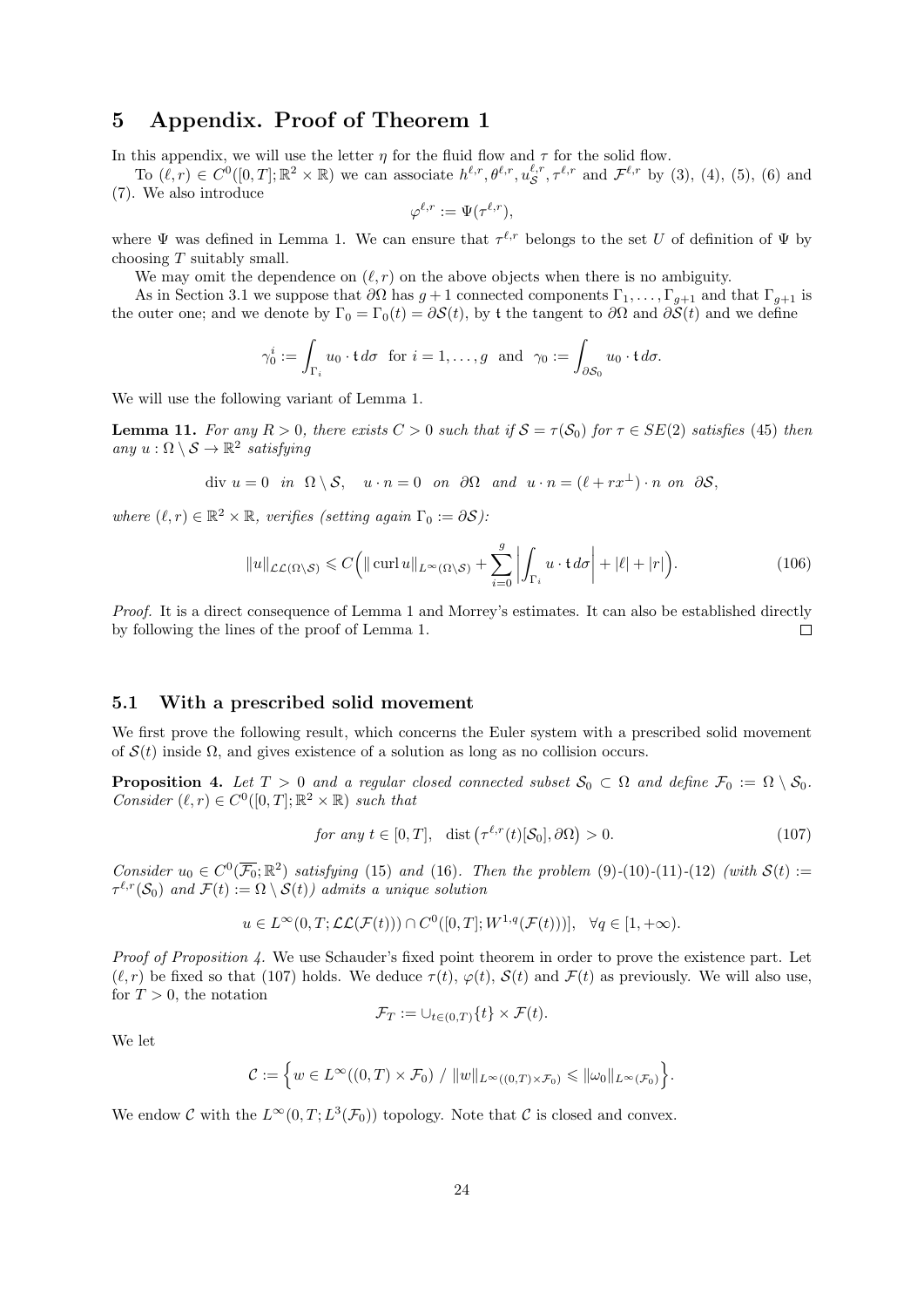Now we define  $\mathcal{T} = \mathcal{T}^{\ell,r} : \mathcal{C} \to \mathcal{C}$  as follows. Given  $w \in \mathcal{C}$ , we define  $\omega : \mathcal{F}_T \to \mathbb{R}^2$  by

$$
\omega(t, x) = w(\varphi(t)^{-1}(x)),\tag{108}
$$

which belongs to  $L^{\infty}(0,T; L^{\infty}(\mathcal{F}(t)))$ . Next we define  $u : \mathcal{F}_T \to \mathbb{R}^2$  by the following system

$$
\begin{cases}\n\text{curl } u = \omega \text{ in } \mathcal{F}_T, \\
\text{div } u = 0 \text{ in } \mathcal{F}_T, \\
u \cdot n = 0 \text{ on } [0, T] \times \partial \Omega, \\
u(t, x) \cdot n = u_S(t, x) \cdot n \text{ for } t \in [0, T] \text{ and } x \in \partial S(t), \\
\int_{\Gamma_i} u \cdot \mathbf{t} d\sigma = \gamma_0^i \text{ for all } i = 1 \dots g, \\
\int_{\partial S(t)} u \cdot \mathbf{t} d\sigma = \gamma_0,\n\end{cases} \tag{109}
$$

with  $u<sub>S</sub>$  defined in (4). According to Lemma 11, u belongs to  $L^{\infty}(0,T;\mathcal{LL}(\mathcal{F}(t)))$ .

Consequently we can define the flow  $\eta(t, x)$  associated to u in a unique way. This flow sends, for each t,  $\mathcal{F}_0$  to  $\mathcal{F}(t)$ . Finally, we let

$$
\mathcal{T}(w) := \omega_0 \circ \eta(t, \cdot)^{-1} \circ \varphi(t). \tag{110}
$$

It is trivial that  $\mathcal{T}(\mathcal{C}) \subset \mathcal{C}$ . It remains to prove that T is continuous and that  $\mathcal{T}(\mathcal{C})$  is relatively compact in  $L^{\infty}((0,T); L^{3}(\mathcal{F}_{0})).$ 

Let us begin with the continuity. We consider  $(w_n) \in \mathcal{C}^{\mathbb{N}}$  converging to  $w \in \mathcal{C}$  for the  $L^{\infty}(0,T; L^3(\mathcal{F}_0))$ norm. We associate  $u_n$  and  $\eta_n$  corresponding to  $w_n$  in the above construction, and accordingly u and  $\eta$  corresponding to w. Using (109), Sobolev imbeddings and Lemma 1, it is not difficult to see that the velocities  $u_n$  converge to the velocity u in  $L^{\infty}(0,T,L^{\infty}(\mathcal{F}(t)))$ . Also, from Lemma 11 we deduce that for some  $C > 0$ ,

$$
||u||_{L^{\infty}(0,T;\mathcal{LL}(\mathcal{F}(t)))}, ||u_n||_{L^{\infty}(0,T;\mathcal{LL}(\mathcal{F}(t)))} \leq C.
$$

This involves the uniform convergence of  $\eta_n^{-1}$  to  $\eta^{-1}$ . The convergence of  $\varphi_n$  to  $\varphi$  comes from the continuity of Ψ. From this we can deduce that

$$
\mathcal{T}(w_n) \longrightarrow \mathcal{T}(w) \quad \text{in} \quad L^{\infty}((0,T); L^3(\mathcal{F}_0)).
$$

Indeed, if  $\omega_0 \in C^0(\overline{\mathcal{F}_0})$ , this can be straightforwardly deduced from the uniform continuity of  $\omega_0$  and (110). The general case can be inferred by using the density of  $C^0(\overline{\mathcal{F}_0})$  in  $L^{\infty}(\mathcal{F}_0)$  for the  $L^3(\mathcal{F}_0)$ topology.

Now let us prove the relative compactness of  $\mathcal{T}(\mathcal{C})$  in  $L^{\infty}(0,T;L^{3}(\mathcal{F}_{0}))$ . This is a consequence of the following lemma.

**Lemma 12.** Let  $C > 0$ ,  $\alpha \in (0, 1)$  and  $\omega_0 \in L^{\infty}(\mathcal{F}_0)$ . Then the set

$$
A(\omega_0) := \Big\{\omega_0 \circ \psi(t,x) \text{ for } \psi \in C^{\alpha}([0,T] \times \mathcal{F}_0; \mathcal{F}_0) \text{ such that } ||\psi||_{C^{\alpha}} \leqslant C \text{ and } \psi \text{ is measure-preserving} \Big\},\
$$

is relatively compact in  $L^{\infty}(0,T; L^{3}(\mathcal{F}_{0})).$ 

*Proof of Lemma 12.* We prove the total boundedness of  $A(\omega_0)$ . Let us be given  $\varepsilon > 0$ . There exists  $\omega_1 \in C^0(\overline{\mathcal{F}_0})$  such that

$$
\|\omega_1-\omega_0\|_{L^3(\mathcal{F}_0)}\leqslant \varepsilon.
$$

Due to the continuity of  $\omega_1$ , it is a direct consequence of Ascoli's theorem that  $A(\omega_1)$  is relatively compact in  $C^0([0,T]\times\overline{\mathcal{F}_0})$ , and hence in  $L^{\infty}(0,T;L^3(\mathcal{F}_0))$ . We deduce the existence of  $\psi_1,\ldots,\psi_N$  as above such that

$$
A(\omega_1) \subset B(\omega_1 \circ \psi_1; \varepsilon) \cup \cdots \cup B(\omega_1 \circ \psi_N; \varepsilon),
$$

where the balls are considered in the space  $L^{\infty}(0,T; L^{3}(\mathcal{F}_{0}))$ . One sees that

$$
A(\omega_0) \subset B(\omega_1 \circ \psi_1; 2\varepsilon) \cup \cdots \cup B(\omega_1 \circ \psi_N; 2\varepsilon),
$$

which concludes the proof of the lemma.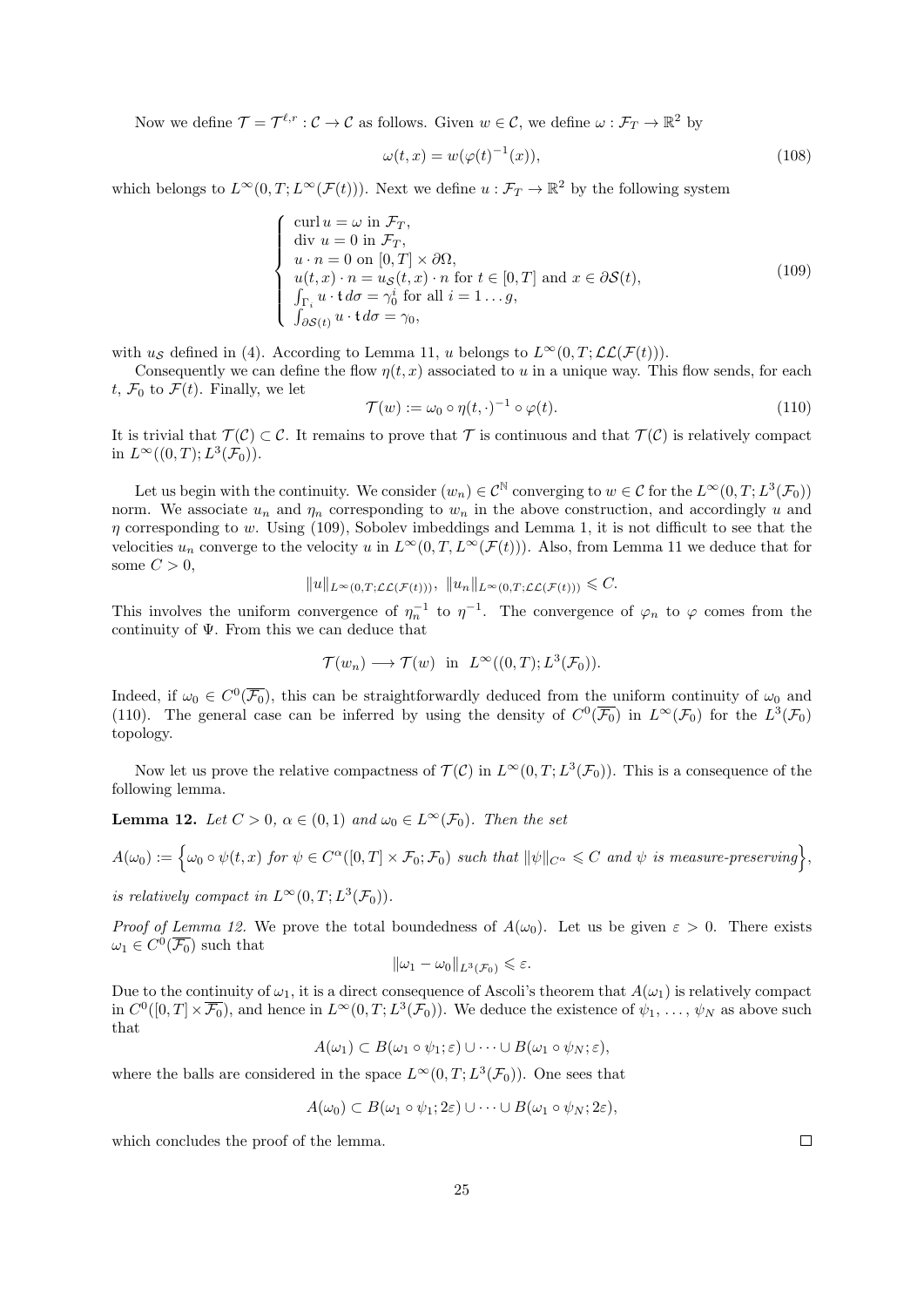Back to the proof of Proposition 4. Using again Lemma 11, we see that we have uniform  $log$ -Lipschitz estimates on the velocities u as  $w \in \mathcal{C}$ . This implies uniform Hölder estimates on the flows  $\eta$  that we constructed for  $w \in \mathcal{C}$ . So we conclude by Lemma 12 that  $\mathcal{T}(\mathcal{C})$  is relatively compact.

Hence we deduce by Schauder's fixed point theorem that  $\mathcal T$  admits a fixed point. One checks easily that the corresponding  $u$  fulfills the claims.

Finally, the uniqueness is proved exactly as in Yudovich's original setting for the fluid alone; alternatively, one can use the proof of uniqueness established in Subsection 3.2 with  $(\ell_1, r_1) = (\ell_2, r_2)$ .

 $\Box$ 

## 5.2 Continuous dependence on the solid movement

Now we prove that the solution constructed in Subsection 5.1 depends continuously on the solid movement  $(\ell, r).$ 

Precisely, given  $T > 0$  and  $(\ell, r)$  as in Subsection 5.1, we denote  $u^{\ell,r}$  the unique corresponding solution u given by Proposition 4, and  $\omega^{\ell,r} := \text{curl } u^{\ell,r}$  the corresponding vorticity. We associate then

$$
\tilde{u}^{\ell,r} := u^{\ell,r} \circ \varphi^{\ell,r} \text{ and } \tilde{\omega}^{\ell,r} := \omega^{\ell,r} \circ \varphi^{\ell,r}.
$$

We have the following Proposition.

**Proposition 5.** Let  $T > 0$ ,  $(\ell_n, r_n) \in C^0([0,T]; \mathbb{R}^2 \times \mathbb{R})^{\mathbb{N}}$  and  $(\ell, r) \in C^0([0,T]; \mathbb{R}^2 \times \mathbb{R})$  such that  $(\ell_n, r_n)$  and  $(\ell, r)$  satisfy (107) and

$$
(\ell_n, r_n) \longrightarrow (\ell, r) \text{ in } C^0([0, T]; \mathbb{R}^2 \times \mathbb{R}) \text{ as } n \to +\infty.
$$

Then

$$
\tilde{u}^{\ell_n, r_n} \longrightarrow \tilde{u}^{\ell, r} \text{ in } C^0([0, T] \times \overline{\mathcal{F}_0}) \text{ as } n \to +\infty. \tag{111}
$$

*Proof of Proposition 5.* Following Subsection 5.1, we see that  $(\tilde{u}^{\ell_n,r_n})$  is relatively compact in  $C^0([0,T] \times$  $\overline{\mathcal{F}_0}$ ). Also, the sequence  $(\tilde{\omega}^{\ell_n,r_n})$  is weakly- $*$  relatively compact in  $L^{\infty}((0,T)\times\mathcal{F}_0)$ . To prove (111), it is hence sufficient to prove that the unique limit point of the sequence  $(\tilde{u}^{\ell_n,r_n}, \tilde{\omega}^{\ell_n,r_n})$  in the space  $C^0([0,T] \times \overline{\mathcal{F}_0}) \times [L^{\infty}((0,T) \times \mathcal{F}_0) - w*]$  is  $(\tilde{u}^{\ell,r}, \tilde{\omega}^{\ell,r}).$ 

Now consider a converging subsequence of  $(\tilde{u}^{\ell_n,r_n}, \tilde{\omega}^{\ell_n,r_n})$ . For notational convenience, we still denote this subsequence  $(\tilde{u}^n, \tilde{\omega}^n)$ , and call  $(\tilde{\overline{u}}, \tilde{\overline{\omega}})$  the limit. We associate the functions  $w^n, \eta^n, \overline{w}, \overline{\eta}$  corresponding to  $(\ell_n, r_n, \tilde{u}^n, \tilde{\omega}^n)$  and  $(\ell, r, \tilde{\overline{u}}, \tilde{\overline{\omega}})$  as in Subsection 5.1.

By uniqueness in Proposition 4, to prove

$$
(\tilde{\overline{u}}, \tilde{\overline{\omega}}) = (\tilde{u}^{\ell,r}, \tilde{\omega}^{\ell,r}),
$$

is it sufficient to prove that  $(\tilde{u}, \tilde{\omega})$  corresponds to a solution of Proposition 4 with prescribed solid movement  $(\ell, r)$ . For that, we observe that the relation

$$
w^{n}(t,\cdot) = \omega_0 \circ \eta^{n}(t,\cdot)^{-1} \circ \varphi^{\ell_n,r_n}(t).
$$

passes to the  $L^{\infty}((0,T) \times \mathcal{F}_0)$  weak-\* limit (or to the  $L^{\infty}(0,T; L^p(\mathcal{F}_0))$  one,  $p \in [1,\infty)$ ) since  $\tilde{u}^{\ell_n,r_n}$ converges uniformly to  $\tilde{\bar{u}}$ , so the corresponding flows converge uniformly (using again the uniform log-Lipschitz estimates). So we infer

$$
\overline{w}(t,\cdot) = \omega_0 \circ \overline{\eta}(t,\cdot)^{-1} \circ \varphi^{\ell,r}(t).
$$

On the other side, it is not difficult to pass to the limit in (109), so that in particular

$$
\operatorname{curl}\left(\tilde{\overline{u}}\circ(\varphi^{\ell,r}(t,\cdot)^{-1})\right)=\overline{w}(t,\cdot)\circ(\varphi^{\ell,r}(t,\cdot)^{-1}).
$$

Hence we deduce that  $(\tilde{u}, \tilde{\omega})$  is indeed a solution of Proposition 4 with solid movement  $(\ell, r)$ . The convergence (111) follows.  $\Box$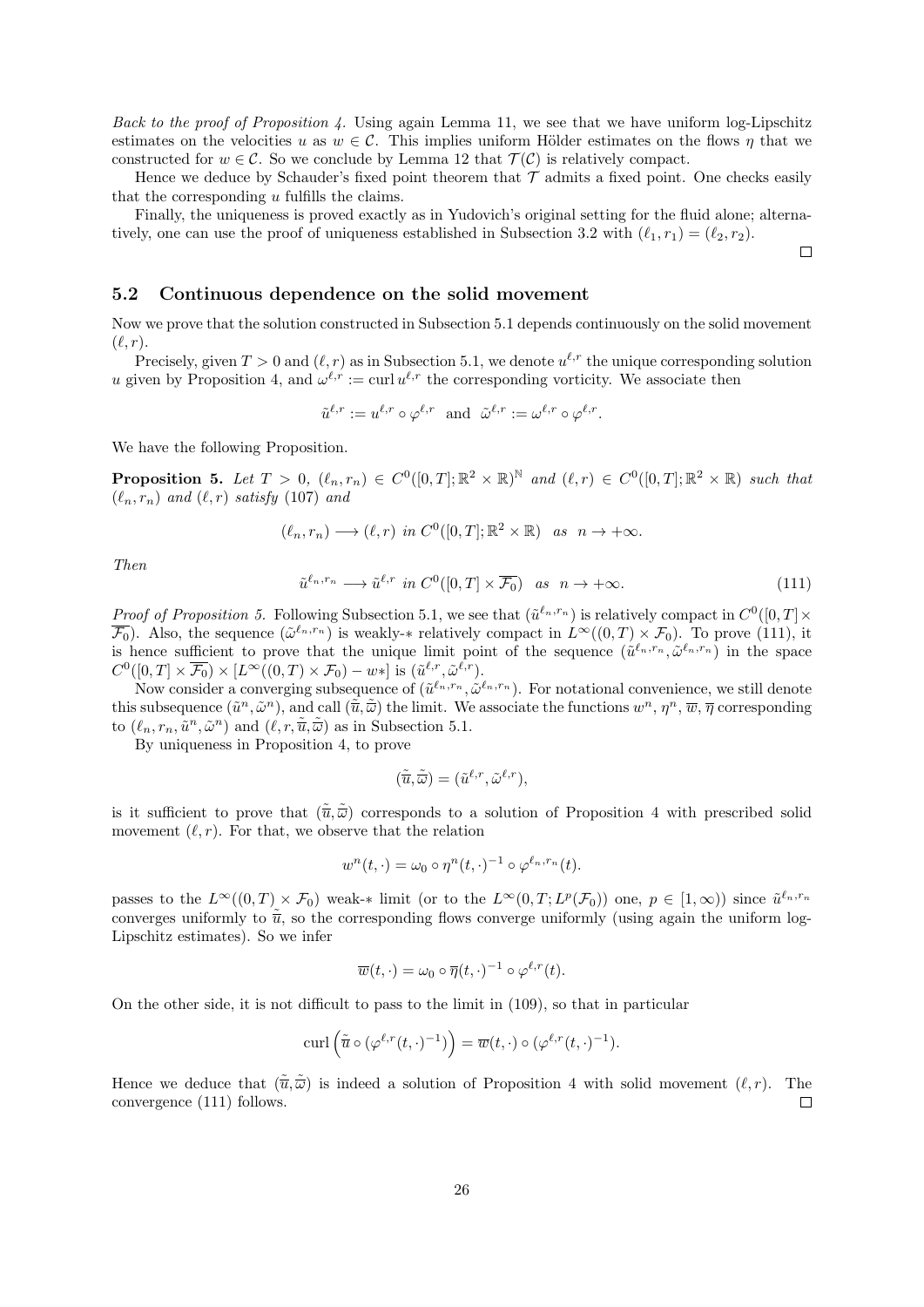## 5.3 Endgame

Let us now proceed to the proof of Theorem 1. Once again we are going to use Schauder's fixed point theorem.

Let  $d := d(\mathcal{S}_0, \partial \Omega) > 0$  and  $C > 0$ . We introduce

$$
\mathcal{D} := \left\{ (\ell, r) \in C^0([0, T]; \mathbb{R}^3) / ||(\ell, r)||_{C^0([0, T]; \mathbb{R}^3)} \leq C \right\},\
$$

where  $T > 0$  is chosen such that  $CT(1 + \text{diam}(\mathcal{S}_0)) \leq \frac{d}{3}$ . Observe that this condition yields in particular that  $\tau^{\ell,r}$  satisfies

$$
\text{dist}\left(\tau^{\ell,r}(t)(\mathcal{S}_0),\partial\Omega\right) \geqslant \frac{d}{3} \quad \text{for any} \quad t \in [0,T].\tag{112}
$$

Note that  $\mathcal D$  is closed and convex.

Now we construct an operator A on D in the following way. To  $(\ell, r) \in \mathcal{D}$ , we associate, as in Subsection 5.1,  $Q(t)$ ,  $S(t)$ ,  $\mathcal{F}(t)$  and u as the fixed point of the operator  $\mathcal{T}^{\ell,r}$ . We also consider the Kirchhoff potentials  $\Phi_i$  as in (55) and the mass matrix M as in (57). Then, we define  $\mathcal{A}(\ell, r) := (\ell, \tilde{r})$ , where for any  $t \in [0, T]$ ,

$$
\begin{bmatrix} \tilde{\ell} \\ \tilde{r} \end{bmatrix}(t) = \begin{bmatrix} \ell_0 \\ r_0 \end{bmatrix} + \int_0^t \mathcal{M}^{-1}(s) \left( \left[ \int_{\mathcal{F}(s)} u \cdot \left[ (u \cdot \nabla) \nabla \Phi_i \right] dx \right]_{i \in \{1, 2, 3\}} - \left[ B_i(s) \right]_{i \in \{1, 2, 3\}} \right) ds,
$$

with

$$
B_i(s) := \begin{bmatrix} \ell \\ r \end{bmatrix} \cdot \int_{\partial S(s)} (u \cdot \nabla \Phi_i) \begin{bmatrix} n \\ (x - h(s))^{\perp} \cdot n \end{bmatrix} d\sigma.
$$

Due to the boundedness of  $\|\nabla \Phi_i\|_{C^{1,\alpha}}$ ,  $\mathcal{M}^{-1}$  under the condition (112) and the one of  $\|u\|_{\infty}$ , shrinking T if necessary, we have that  $\mathcal{A}(\mathcal{D}) \subset \mathcal{D}$ .

Now, let us prove that A has a fixed point in D. That  $\mathcal{A}(\mathcal{D})$  is relatively compact in  $C^0([0,T];\mathbb{R}^3)$ follows from Ascoli's theorem. That  $A$  is continuous follows from Proposition 5 and the convergence for all t, under the assumptions of Proposition 5:

$$
\Phi_i^{\ell_n,r_n} \circ \varphi^{\ell_n,r_n} \longrightarrow \Phi_i^{\ell,r} \circ \varphi^{\ell,r} \quad \text{in} \quad C^2(\overline{\mathcal{F}_0}) \quad \text{as} \quad n \to +\infty.
$$

This convergence can be deduced from the compactness of the sequence  $(\nabla \Phi_i^{\ell_n,r_n})$  in  $C^1(\overline{\mathcal{F}_0})$  (due to Lemma 2) and the fact that  $\Phi^{\ell,r} \circ \varphi^{\ell_n,r_n} \circ (\varphi^{\ell,r})^{-1}$  converges to a function satisfying the correct system (55) in the limit (use for instance the computations of Subsection 3.2). Therefore we can apply Schauder's theorem which proves the existence of a fixed point.

To see that a fixed point of the operator  $A$  corresponds to a solution of  $(1)-(14)$  it is sufficient to observe that, thanks to an integration by parts, the solid equations can be recast as

$$
\mathcal{M}\begin{bmatrix} \ell \\ r \end{bmatrix}' = \left[ \int_{\mathcal{F}(t)} u \cdot \left[ (u \cdot \nabla) \nabla \Phi_i \right] dx \right]_{i \in \{1,2,3\}} - \left[ B_i \right]_{i \in \{1,2,3\}}.
$$

Observe that this reformulation is slightly different from (56) and is obtained by using (9) and an integration by parts instead of (54). This establishes the existence part of Theorem 1.

Finally, that the lifetime can be uniquely limited by a possible encounter of the body with the boundary follows by contraposition, as a positive distance allows to extend the solution for a while, according to the previous arguments.

**Remark 4.** Mixing the techniques of [16] and the ones of [15], one could prove some results about the regularity in time of the flows associated to the solutions given by Theorem 1. More precisely, consider a solution  $(\ell, r, u)$  given by Theorem 1, then the corresponding fluid velocity field u is log-Lipschitz in the x-variable; consequently there exists a unique flow map  $\eta$  continuous from  $\mathbb{R} \times \mathcal{F}_0$  to  $\mathcal{F}(t)$  such that

$$
\eta(t,x) = x + \int_0^t u(s,\eta(s,x))ds.
$$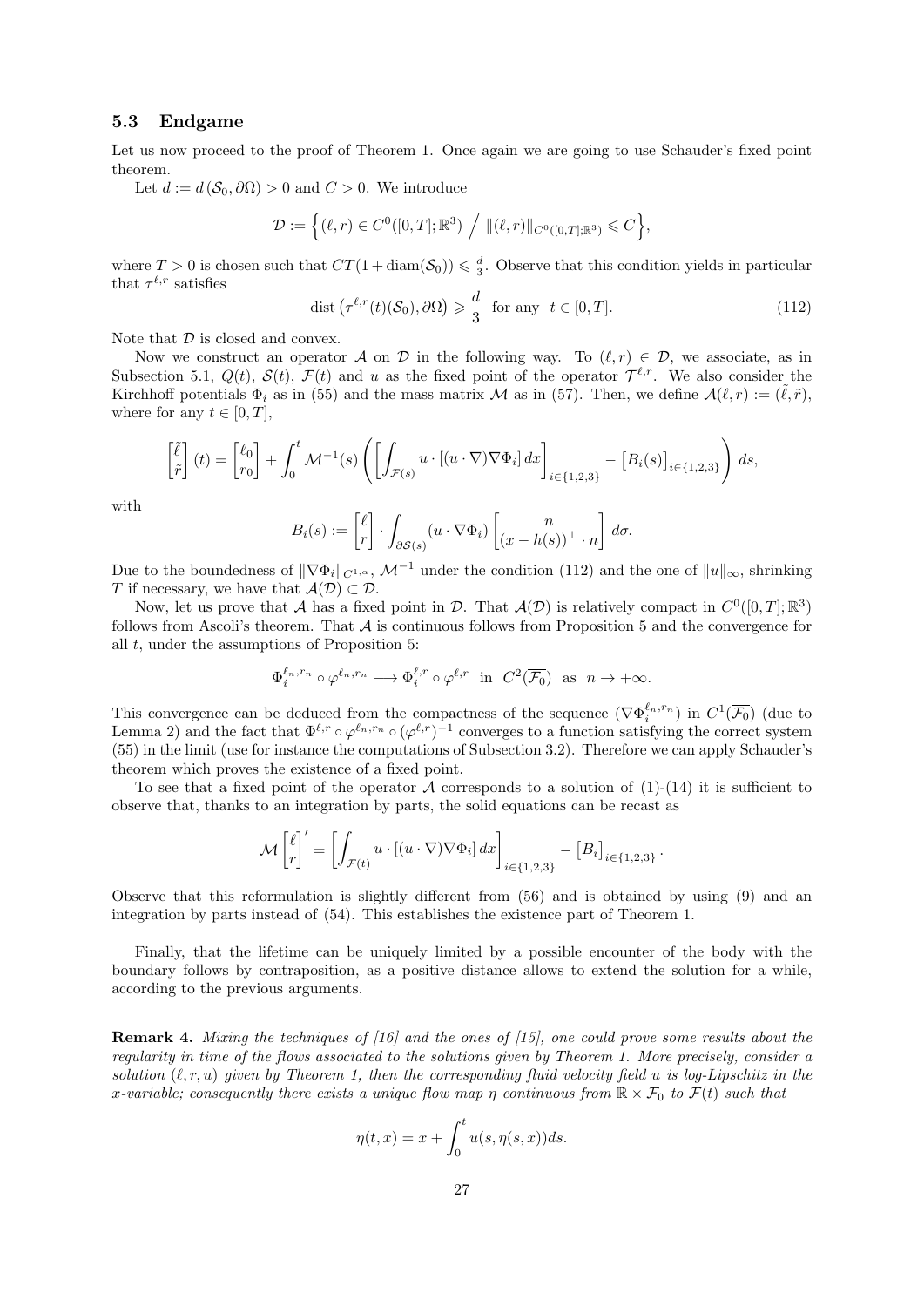Moreover there exists  $c > 0$  such that for any t, the vector field  $\eta(t, \cdot)$  lies in the Hölder space

 $C^{0, \exp(-c|t| \|\omega_0\|_{L^\infty(\mathcal{F}_0)})}(\mathcal{F}_0).$ 

If one assume that the boundaries  $\partial \mathcal{S}_0$  and  $\partial \Omega$  are  $C^{k+1,\nu}$ , with  $k \in \mathbb{N}$  and  $\nu \in (0,1)$ , then the flow  $(\tau, \eta)$ are  $C^k$  from  $[0,T]$  to  $SE(2) \times C^{0,exp(-cT||\omega_0||_{L^{\infty}(\mathcal{F}_0)})}(\mathcal{F}_0)$ . If one assume that the boundaries  $\partial \mathcal{S}_0$  and  $∂Ω$  are Gevrey of order  $M ≥ 1$ , then the flow  $(τ, η)$  are Gevrey of order  $M + 2$  from  $[0, T]$  to  $SE(2) ×$  $C^{0,\exp(-cT\|\omega_0\|_{L^\infty(\mathcal{F}_0)})}(\mathcal{F}_0)$ . In particular in the case where  $M=1$ , we see that when the boundaries are real-analytic, then the flows  $(\tau, \eta)$  belong to the Gevrey space  $\mathcal{G}^3$ .

Acknowledgements. The authors are partially supported by the Agence Nationale de la Recherche, Project CISIFS, grant ANR-09-BLAN-0213-02.

## References

- [1] C. Conca, J. A. San Martin, M. Tucsnak, Existence of solutions for the equations modelling the motion of a rigid body in a viscous fluid. Comm. Partial Differential Equations 25 (2000), no. 5-6, 1019–1042.
- [2] M. Dashti, J. C. Robinson, The motion of a fluid-rigid disc system at the zero limit of the rigid disc radius. Arch. Ration. Mech. Anal. 200 (2011), no. 1, 285–312.
- [3] B. Desjardins, M. Esteban, On weak solutions for fluid-rigid structure interaction: compressible and incompressible models. Comm. Partial Differ. Equ. 25 (2000), no. 7-8, 1399–1413.
- [4] B. Desjardins, M. J. Esteban, Existence of weak solutions for the motion of rigid bodies in a viscous fluid. Arch. Ration. Mech. Anal. 146 (1999), no. 1, 59–71.
- [5] R. J. DiPerna, P.-L. Lions, Ordinary differential equations, transport theory and Sobolev spaces. Invent. Math. 98 (1989), no. 3, 511–547.
- [6] E. Feireisl, On the motion of rigid bodies in a viscous incompressible fluid. Dedicated to Philippe Bénilan. J. Evol. Equ. 3 (2003), no. 3, 419-441.
- [7] E. Feireisl, On the motion of rigid bodies in a viscous fluid. Mathematical theory in fluid mechanics (Paseky, 2001). Appl. Math. 47 (2002), no. 6, 463–484.
- [8] E. Feireisl, On the motion of rigid bodies in a viscous compressible fluid. Arch. Ration. Mech. Anal. 167 (2003), no. 4, 281–308.
- $[9]$  G, P. Galdi, On the motion of a rigid body in a viscous liquid: a mathematical analysis with applications. Handbook of mathematical fluid dynamics, Vol. I, 653-791, North-Holland, Amsterdam, 2002.
- [10] M. Geissert, K. Götze, M. Hieber, Lp-theory for strong solutions to fluid-rigid body interaction in Newtonian and generalized Newtonian fluids. To appear in Trans. Amer. Math. Soc.
- [11] D. Gérard-Varet, M. Hillairet, Regularity issues in the problem of fluid structure interaction. Arch. Ration. Mech. Anal. 195 (2010), no. 2, 375–407.
- [12] D. Gilbarg, N. S. Trudinger, Elliptic partial differential equations of second order. Second edition. Grundlehren der Mathematischen Wissenschaften 224. Springer-Verlag, Berlin, 1983.
- [13] O. Glass, C. Lacave and F. Sueur. On the motion of a small body immersed in a two dimensional incompressible perfect fluid. Preprint. http://arxiv.org/abs/1104.5404.
- [14] O. Glass, F. Sueur, The movement of a solid in an incompressible perfect fluid as a geodesic flow, Proc. Amer. Math. Soc. 140 (2012), 2155–2168.